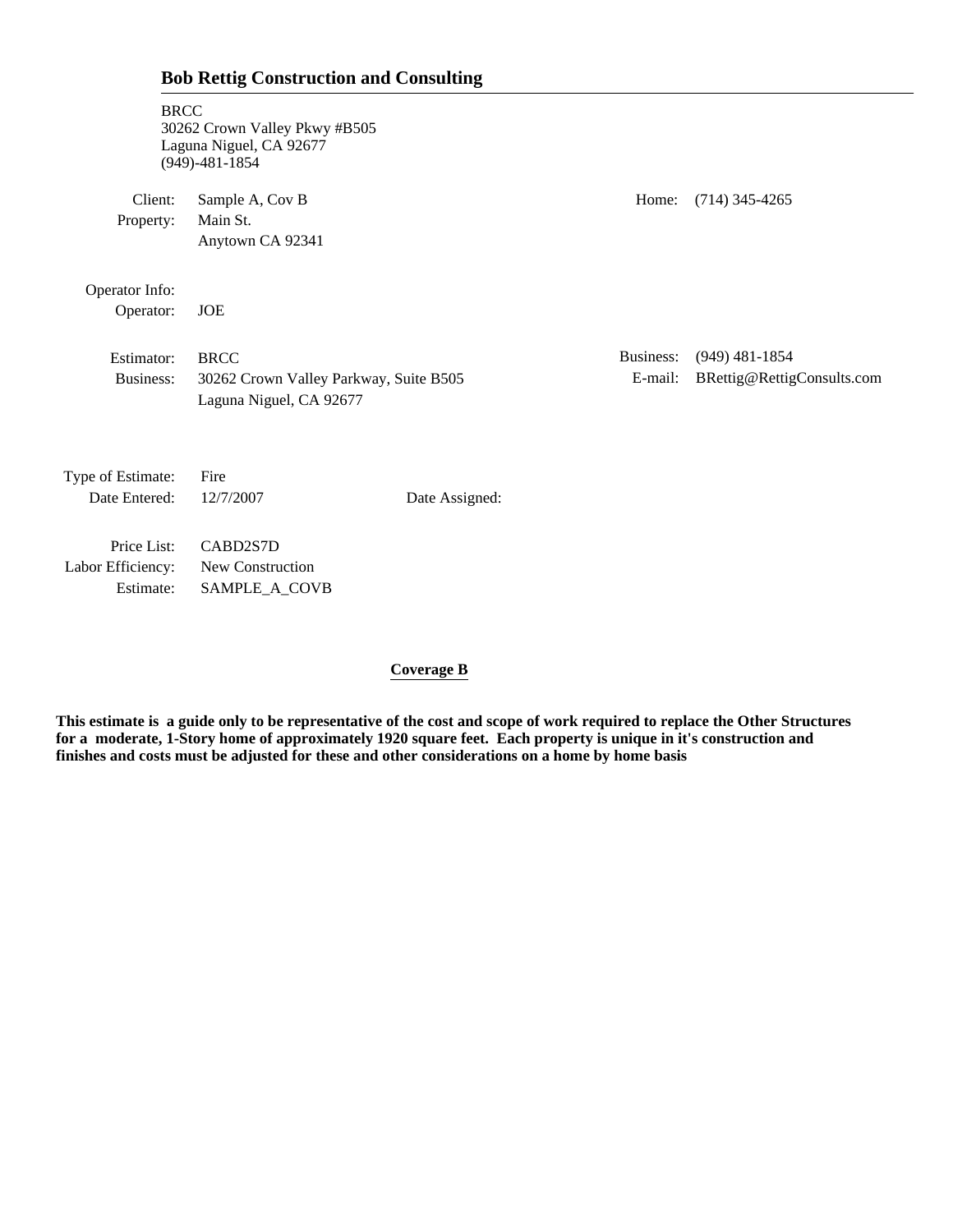#### **BRCC**

30262 Crown Valley Pkwy #B505 Laguna Niguel, CA 92677 (949)-481-1854

#### **SAMPLE\_A\_COVB**

| <b>Shed</b>                                             |                     |               |                |              |
|---------------------------------------------------------|---------------------|---------------|----------------|--------------|
| <b>DESCRIPTION</b>                                      | <b>QNTY</b>         | <b>REMOVE</b> | <b>REPLACE</b> | <b>TOTAL</b> |
| 1. Storage shed - Wood - $8' \times 10'$                | 1.00 EA             | 0.00          | 1,710.63       | 1,710.63     |
| 2. Block - 6" x 8" x 16" - in place                     | 44.00 SF            | 0.00          | 7.11           | 312.84       |
| 3. Concrete slab on grade - 4" - finished in<br>place   | 92.00 SF            | 0.00          | 3.13           | 287.96       |
| 4. Concrete anchor bolt - $1/2$ " x $10$ "              | 8.00 EA             | 0.00          | 3.01           | 24.08        |
| 5. Exterior door - solid alder - paneled                | 1.00 <sub>E</sub> A | 0.00          | 1,111.24       | 1,111.24     |
| 6. Door lockset $\&$ deadbolt - exterior                | 2.00 <sub>E</sub> A | 0.00          | 72.54          | 145.08       |
| 7. Seal then paint the surface area twice (3)<br>coats) | 264.00 SF           | 0.00          | 0.84           | 221.76       |
| 8. Seal & paint trim                                    | 106.00 LF           | 0.00          | 0.86           | 91.16        |
| 9. Stain & finish door slab only (per side)             | 2.00 <sub>E</sub> A | 0.00          | 34.63          | 69.26        |

Totals: Shed 3,974.01

**Site Work DESCRIPTION QNTY REMOVE REPLACE TOTAL** Note: The sitework includes the replacement of the retaining wall, finish grading for the driveway and other areas detached from the house, and backfilling the retainers at the driveway. The retaining wall sits on the driveway and must be removed when the driveway is replaced. 10. Backhoe loader and operator 32.00 HR 0.00 80.00 2,560.00 11. Walk behind plate compactor and 16.00 HR 0.00 59.12 945.92 operator 12. General Laborer - to assist with the 32.00 HR 0.00 35.21 1,126.72 backhoe work and hand dig for steps and retaining wall footing 13. R&R Slumpstone block - 6" width 122.00 SF 1.43 8.46 1,206.58 14. Block - Add if vertical reinforcement is 122.00 SF 0.00 3.18 387.96 24" OC 15. Foundation drainage system 36.00 LF 0.00 20.23 728.28 16. Water Truck - rental (4 hr Minimum) 1.00 EA 0.00 280.00 280.00 17. Water costs - Allowance 1.00 EA 0.00 75.00 75.00 75.00 Totals: Site Work 7,310.46

SAMPLE\_A\_COVB Page: 2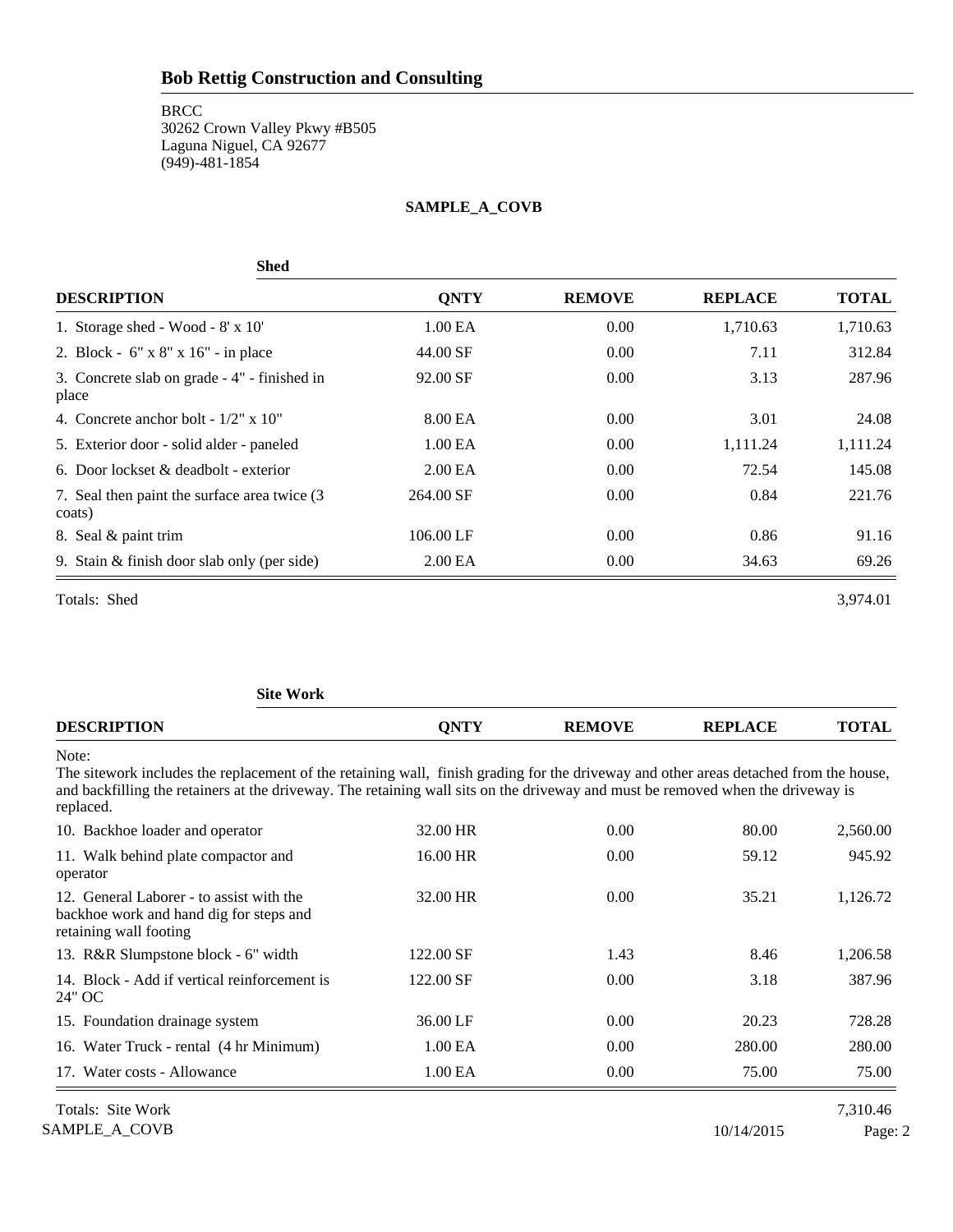#### **BRCC**

3

30262 Crown Valley Pkwy #B505 Laguna Niguel, CA 92677 (949)-481-1854

| <b>Flatwork</b>                                                                                      |                     |               |                |              |
|------------------------------------------------------------------------------------------------------|---------------------|---------------|----------------|--------------|
| <b>DESCRIPTION</b>                                                                                   | <b>QNTY</b>         | <b>REMOVE</b> | <b>REPLACE</b> | <b>TOTAL</b> |
| Note:<br>The costs for trenching, compacting and finish grading are included in the sitework section |                     |               |                |              |
| 18. Concrete slab on grade - 4" - finished in<br>place; includes waste                               | 979.00 SF           | 0.00          | 3.13           | 3,064.27     |
| 19. Concrete slab reinforcement - 6" x 6",<br>$#10$ wire mesh                                        | 979.00 SF           | 0.00          | 0.33           | 323.07       |
| 20. Concrete kneewalls - 8" wall; includes<br>waste                                                  | 148.00 SF           | 0.00          | 16.27          | 2,407.96     |
| 21. Retainer Footings - labor & materials -<br>Reinforced; includes waste                            | 1.91 CY             | 0.00          | 312.38         | 596.65       |
| 22. Concrete step - labor & material for<br>lower steps; includes waste                              | 3.68 CY             | 0.00          | 299.83         | 1,103.37     |
| 23. Concrete step - labor & material;<br>includes waste                                              | 1.20 CY             | 0.00          | 299.83         | 359.80       |
| 24. Concrete slab on grade - 4" - upper<br>landing; includes waste                                   | 19.50 SF            | 0.00          | 3.44           | 67.08        |
| 25. Stone veneer - natural stone                                                                     | 46.00 SF            | 0.00          | 19.01          | 874.46       |
| 26. Water Truck - rental (4 hr Minimum)                                                              | 1.00 EA             | 0.00          | 280.00         | 280.00       |
| 27. Water costs - Allowance                                                                          | 1.00 <sub>E</sub> A | 0.00          | 75.00          | 75.00        |

Totals: Flatwork 9,151.66

| <b>General Conditions</b>                                  |                   |               |                |              |
|------------------------------------------------------------|-------------------|---------------|----------------|--------------|
| <b>DESCRIPTION</b>                                         | <b>QNTY</b>       | <b>REMOVE</b> | <b>REPLACE</b> | <b>TOTAL</b> |
| 28. Architectural /Engineering Fees -<br><b>ALLOWANCE</b>  | 1.00 LS           | 0.00          | 1.500.00       | 1,500.00     |
| 29. Residential supervision - per hour                     | 64.95 HR          | 0.00          | 49.00          | 3,182.55     |
| 30. Temporary power usage (per month)                      | $1.00 \text{ MO}$ | 0.00          | 169.22         | 169.22       |
| 31. Dumpster load - Approx. 12 yards, 1-3<br>ton of debris | 1.00 EA           | 310.00        | 0.00           | 310.00       |
| Totals: General Conditions                                 |                   |               |                | 5,161.77     |
| Line Item Totals: SAMPLE_A COVB                            |                   |               |                | 25,597.90    |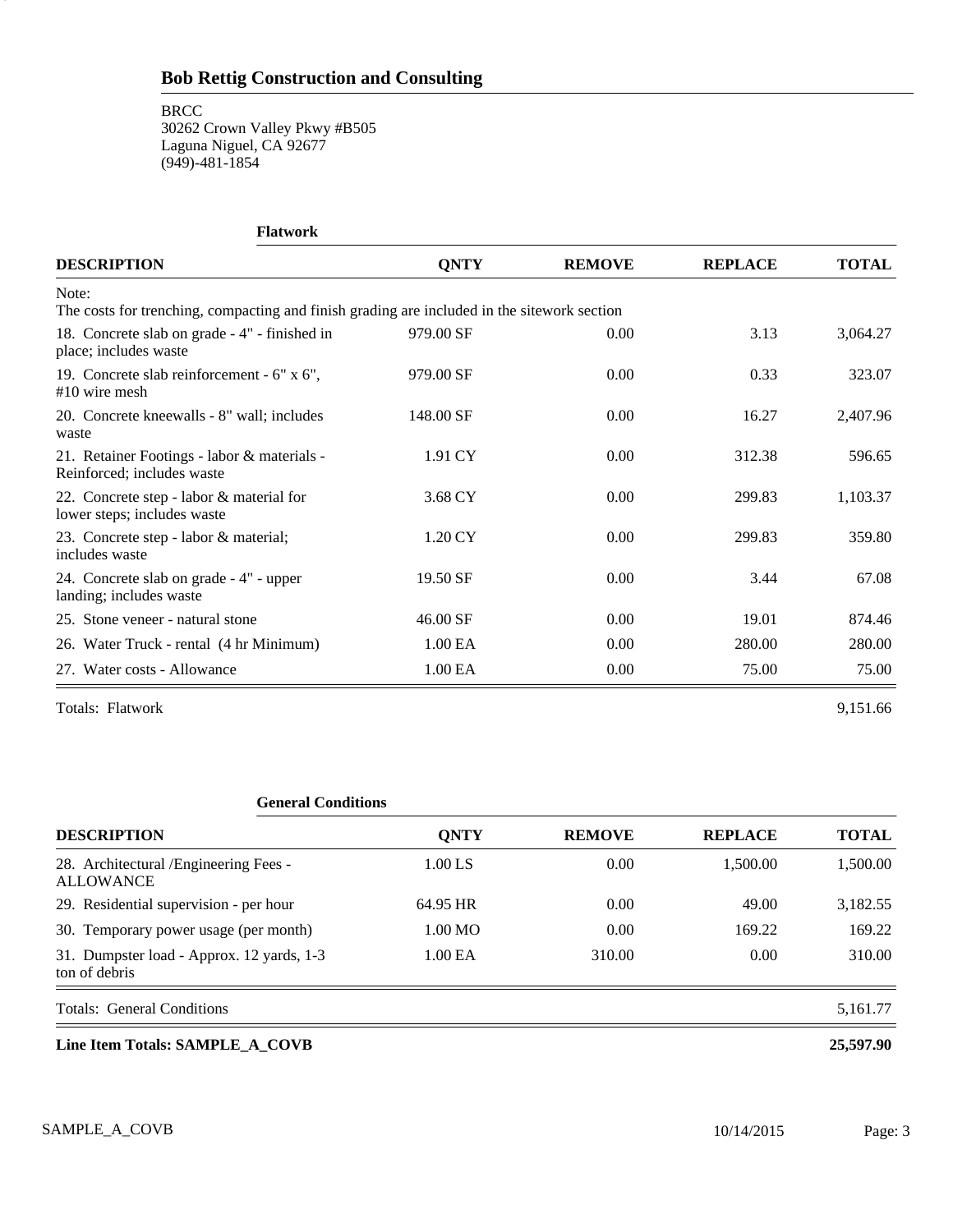### **Summary for Dwelling**

| <b>Replacement Cost Value</b><br><b>Net Claim</b> |                      |        | \$31,441.88<br>\$31,441.88 |
|---------------------------------------------------|----------------------|--------|----------------------------|
| Profit                                            | $^{\circ}$           | 10.0%  | 2,620.16                   |
| Overhead                                          | $^{\textregistered}$ | 10.0%  | 2,620.16                   |
| Subtotal                                          |                      |        | 26,201.56                  |
| <b>Material Sales Tax</b>                         | $^{\circ}$           | 7.750% | 603.66                     |
| Line Item Total                                   |                      |        | 25,597.90                  |

**BRCC**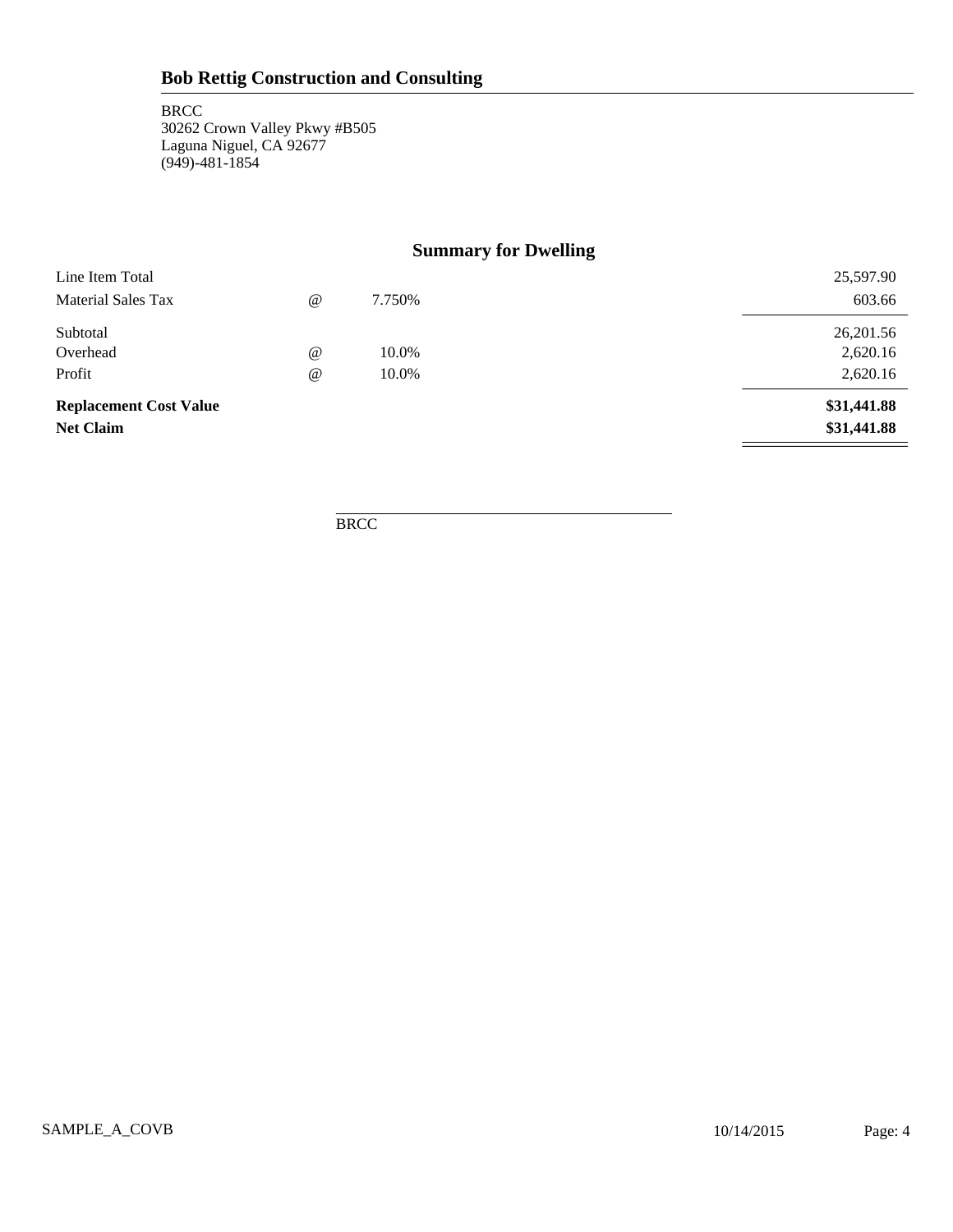5

### **Recap by Room**

| <b>Estimate: SAMPLE A COVB</b> |           |         |
|--------------------------------|-----------|---------|
| <b>Shed</b>                    | 3,974.01  | 15.52%  |
| <b>Site Work</b>               | 7,310.46  | 28.56%  |
| <b>Flatwork</b>                | 9,151.66  | 35.75%  |
| <b>General Conditions</b>      | 5,161.77  | 20.16%  |
| <b>Subtotal of Areas</b>       | 25,597.90 | 100.00% |
| <b>Total</b>                   | 25,597.90 | 100.00% |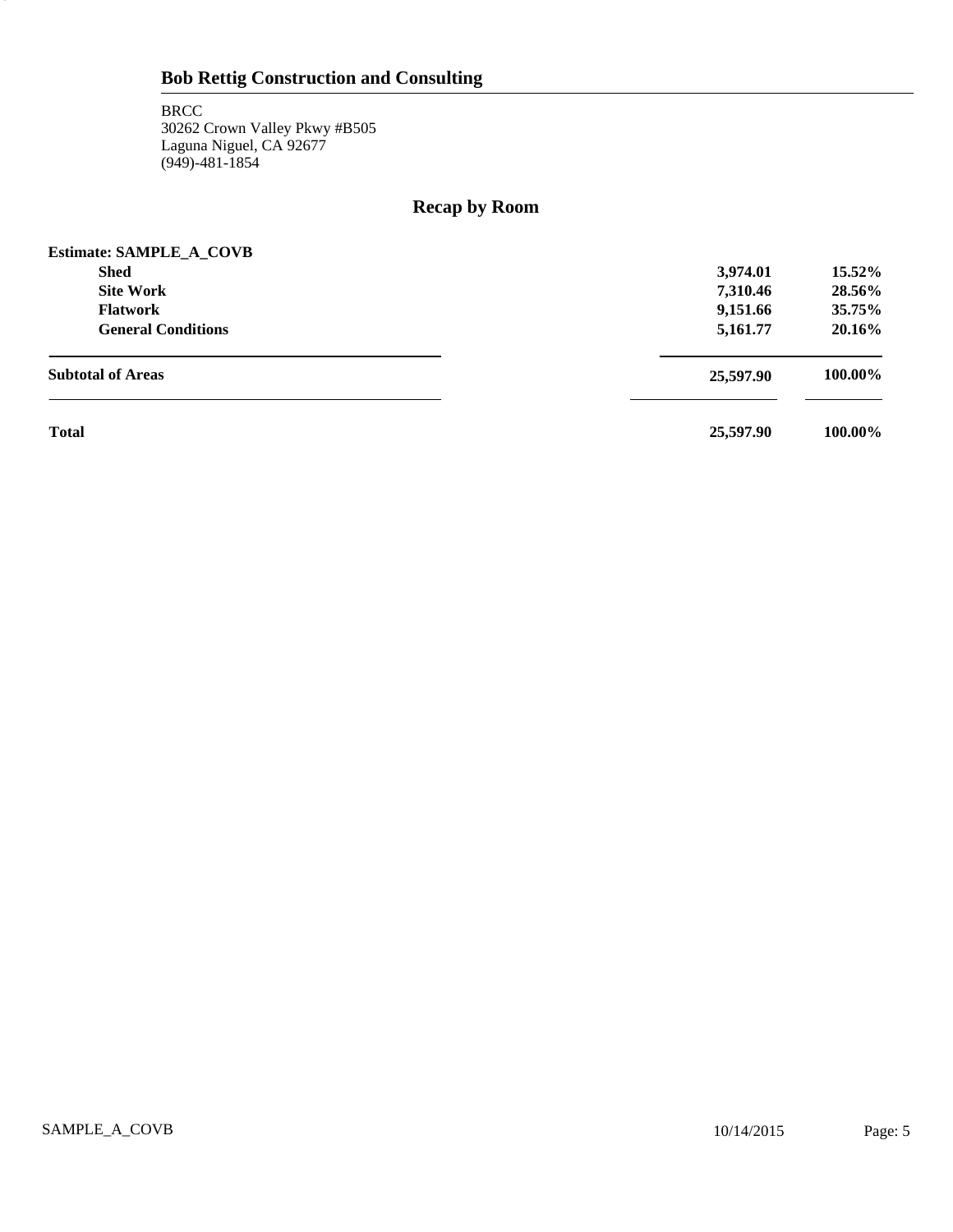**BRCC** 30262 Crown Valley Pkwy #B505 Laguna Niguel, CA 92677 (949)-481-1854

6

### **Recap by Category**

| <b>O&amp;P</b> Items          |                 |        | <b>Total</b> | $\frac{0}{0}$ |
|-------------------------------|-----------------|--------|--------------|---------------|
| <b>CONCRETE &amp; ASPHALT</b> |                 |        | 8,234.24     | 26.19%        |
| <b>GENERAL DEMOLITION</b>     |                 |        | 484.46       | 1.54%         |
| <b>DOORS</b>                  |                 |        | 1,111.24     | $3.53\%$      |
| <b>HEAVY EQUIPMENT</b>        |                 |        | 3,120.00     | 9.92%         |
| <b>EXCAVATION</b>             |                 |        | 945.92       | 3.01%         |
| PERMITS AND FEES              |                 |        | 1,650.00     | 5.25%         |
| <b>FINISH HARDWARE</b>        |                 |        | 145.08       | $0.46\%$      |
| <b>LABOR ONLY</b>             |                 |        | 4,309.27     | 13.71%        |
| <b>MASONRY</b>                |                 |        | 2,607.38     | 8.29%         |
| <b>PLUMBING</b>               |                 |        | 728.28       | $2.32\%$      |
| <b>PAINTING</b>               |                 |        | 382.18       | 1.22%         |
| <b>TEMPORARY REPAIRS</b>      |                 |        | 169.22       | $0.54\%$      |
| <b>EXTERIOR STRUCTURES</b>    |                 |        | 1,710.63     | 5.44%         |
| <b>O&amp;P</b> Items Subtotal |                 |        | 25,597.90    | 81.41%        |
| <b>Material Sales Tax</b>     | $^{\copyright}$ | 7.750% | 603.66       | 1.92%         |
| Overhead                      | $^{\circ}$      | 10.0%  | 2,620.16     | 8.33%         |
| <b>Profit</b>                 | $^{\copyright}$ | 10.0%  | 2,620.16     | 8.33%         |
| <b>Total</b>                  |                 |        | 31,441.88    | 100.00%       |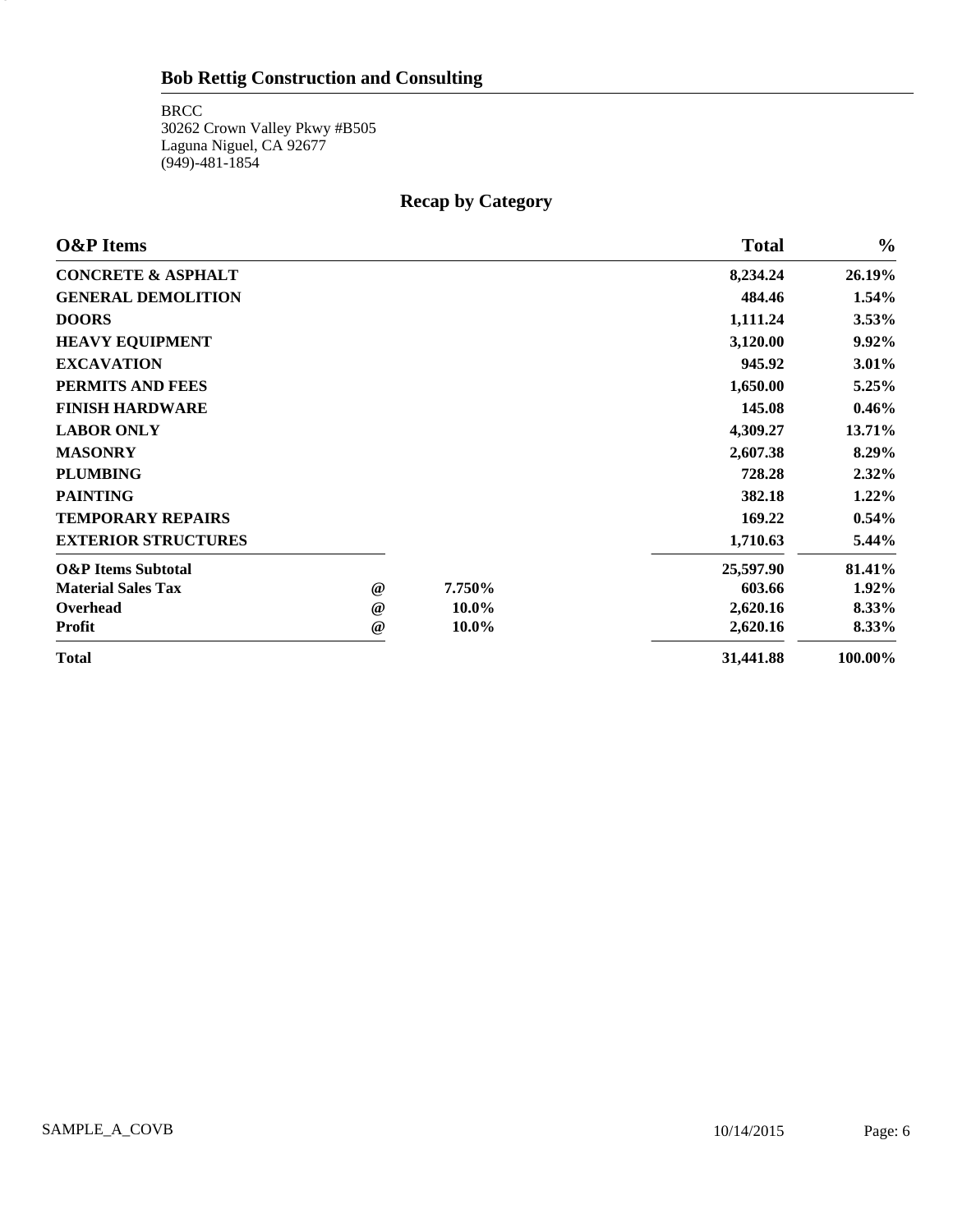23361 El Toro Road, Suite 101 Lake Forest, CA 92630 Phone (949) 458-BRCC Fax (949) 458-0372 Email BRettig@RettigConsults.com

| Client:           | Sample B, Cov B                    |                |
|-------------------|------------------------------------|----------------|
| Property:         | Main St.                           |                |
|                   | Anytown, CA 92021                  |                |
| Home:             | Main St.                           |                |
|                   | Anytown, CA, CA 92021              |                |
|                   |                                    |                |
| Operator Info:    |                                    |                |
| Operator:         | <b>SCOTT</b>                       |                |
| Estimator:        | <b>Bob</b>                         |                |
|                   |                                    |                |
| Type of Estimate: | Fire                               |                |
| Date Entered:     | 9/10/2004                          | Date Assigned: |
|                   |                                    |                |
| Price List:       | CASD <sub>2</sub> S <sub>5</sub> D |                |
|                   | Labor Efficiency: New Construction |                |
| Estimate:         | SAMPLE B COVB                      |                |

 **.**

#### **Coverage B**

**This estimate is a guide only to be representative of the cost and scope of work required to replace the Other Structures for a moderate, 1-Story home of approximately 1335 square feet. Each property is unique in it's construction and finishes and costs must be adjusted for these and other considerations on a home by home basis**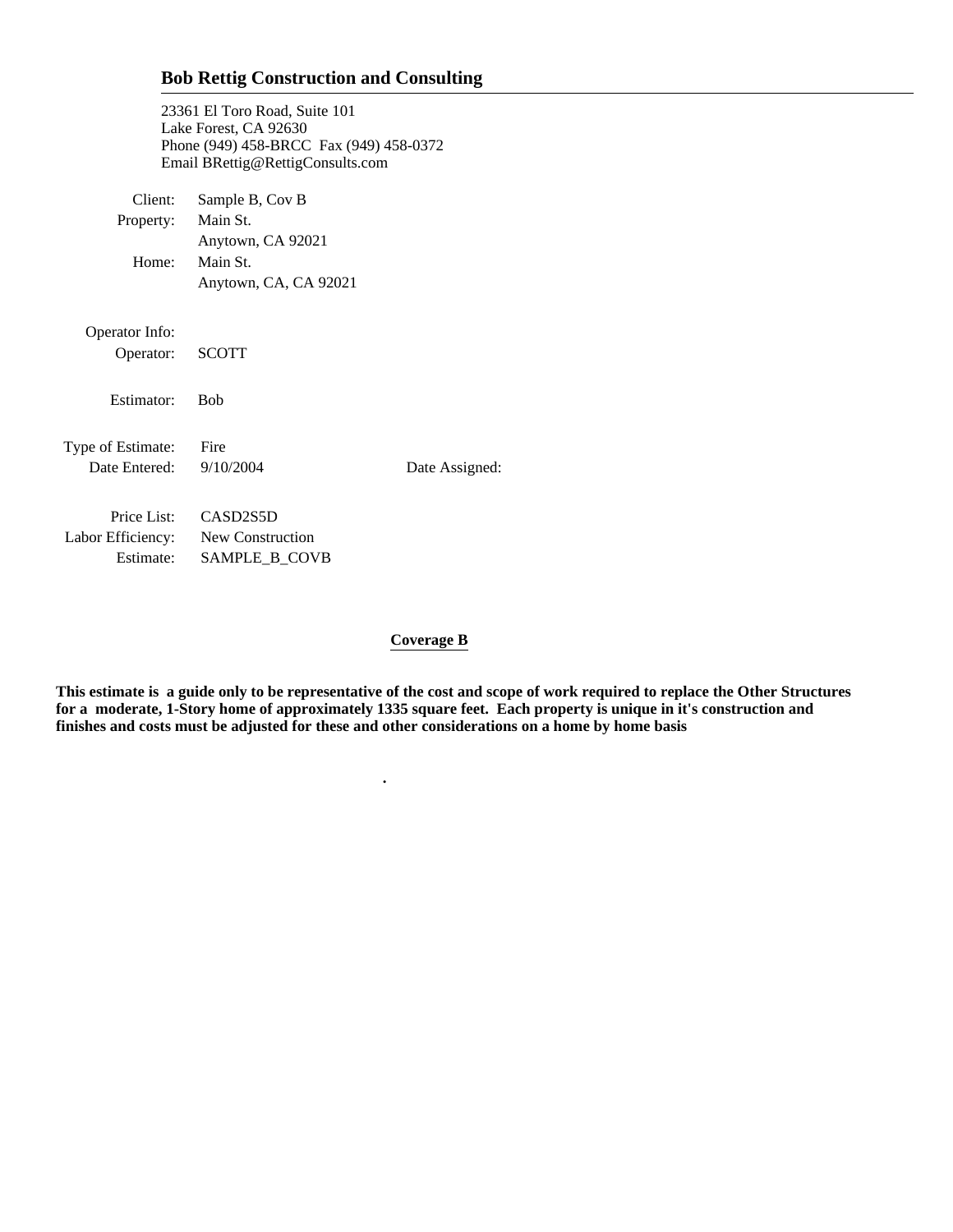23361 El Toro Road, Suite 101 Lake Forest, CA 92630 Phone (949) 458-BRCC Fax (949) 458-0372 Email BRettig@RettigConsults.com

#### **SAMPLE\_B\_COVB**

**Site Work**

| <b>Fencing</b>                                                                                       |             |               |                |              |  |  |
|------------------------------------------------------------------------------------------------------|-------------|---------------|----------------|--------------|--|--|
| <b>DESCRIPTION</b>                                                                                   | <b>ONTY</b> | <b>REMOVE</b> | <b>REPLACE</b> | <b>TOTAL</b> |  |  |
| 1. Wood fence - board on board - 5'-6' high -<br>cedar or $=$                                        | 292.00 LF   | 0.00          | 25.29          | 7,384.68     |  |  |
| 2. Stain - wood fence/gate - both sides                                                              | 3,504.00 SF | 0.00          | 0.46           | 1,611.84     |  |  |
| 3. Wood fence 3'-4' high - split rail - Cedar<br>or equivalent - front yard by driveway and<br>entry | $60.00$ LF  | 0.00          | 19.33          | 1,159.80     |  |  |
| 4. Stain - wood fence/gate - both sides                                                              | 360.00 SF   | 0.00          | 0.46           | 165.60       |  |  |
| Totals: Fencing                                                                                      |             |               |                | 10.321.92    |  |  |

| <b>Masonry</b>                                                               |                    |               |                |              |
|------------------------------------------------------------------------------|--------------------|---------------|----------------|--------------|
| <b>DESCRIPTION</b>                                                           | <b>QNTY</b>        | <b>REMOVE</b> | <b>REPLACE</b> | <b>TOTAL</b> |
| 5. Footing (12"x12"x35")x 4' high CMU<br>wall                                | 140.00 SF          | 0.00          | 15.00          | 2,100.00     |
| 6. Footings - labor and materials - fish pond                                | 1.25 CY            | 0.00          | 270.32         | 337.90       |
| 7. Stone wall - natural stone - fishpond                                     | 96.00 SF           | 0.00          | 40.00          | 3,840.00     |
| 8. Allowance for fish pond, pump and lights                                  | 1.00 EA            | 0.00          | 1,200.00       | 1,200.00     |
| 9. Footings - labor and materials - stone<br>wall                            | 3.00 CY            | 0.00          | 270.32         | 810.96       |
| 10. Stone retaining wall - natural stone                                     | 576.00 SF          | 0.00          | 17.60          | 10,137.60    |
| 11. Footings - labor and materials                                           | $0.50 \mathrm{CY}$ | 0.00          | 270.32         | 135.16       |
| 12. Brick - Add for basketweave pattern                                      | 102.00 SF          | 0.00          | 0.99           | 100.98       |
| 13. Thin brick veneer - High grade                                           | 102.00 SF          | 0.00          | 7.22           | 736.44       |
| 14. Compaction & Soil preparation, 6" lifts -<br>below stone wall foundation | 15.56 CY           | 0.00          | 17.10          | 266.00       |
| 15. Gas Operated hand tamper for<br>recompaction of soil                     | 1.00 DA            | 0.00          | 105.00         | 105.00       |

Totals: Masonry 19,770.04

SAMPLE\_B\_COVB Page: 2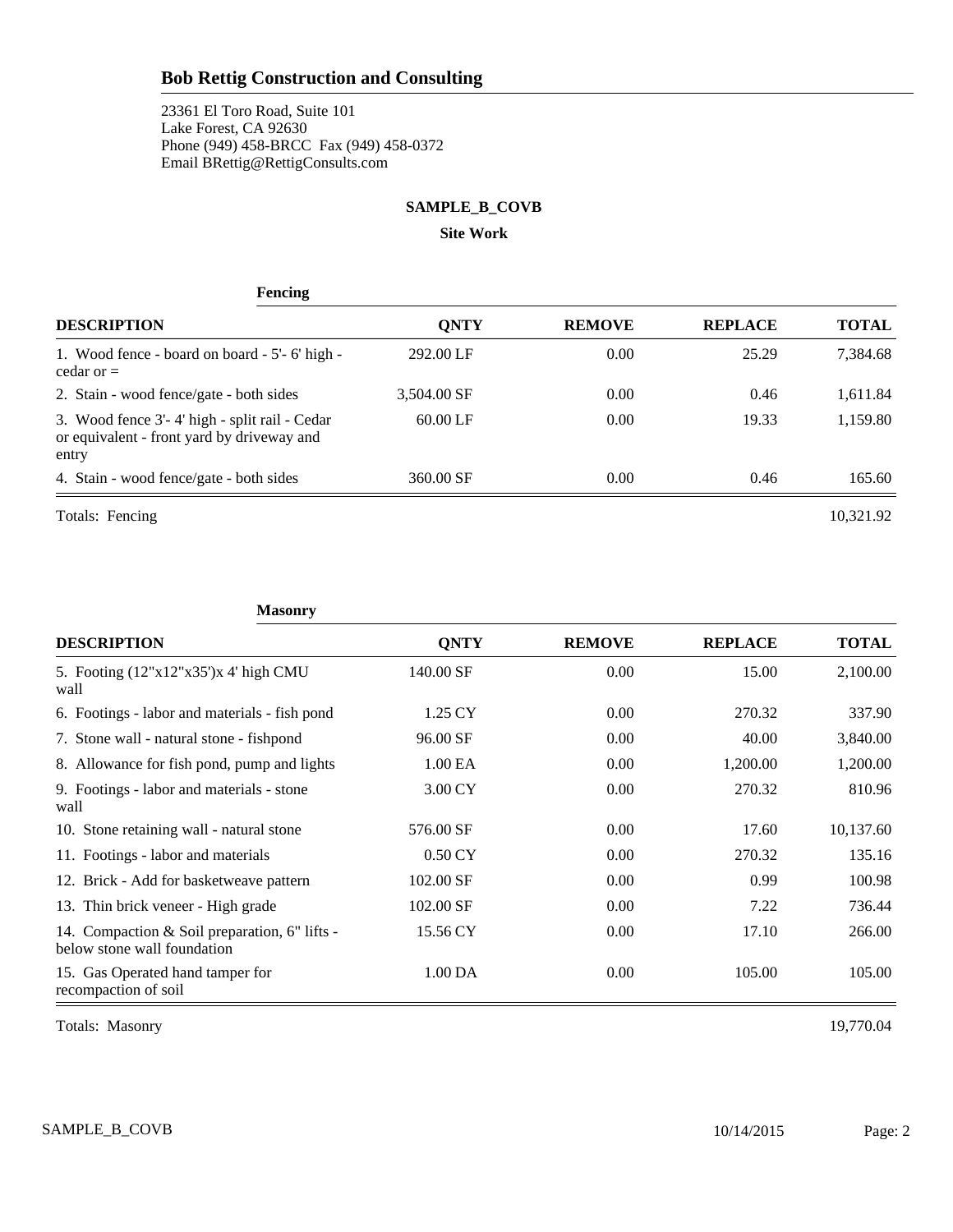23361 El Toro Road, Suite 101 Lake Forest, CA 92630 Phone (949) 458-BRCC Fax (949) 458-0372 Email BRettig@RettigConsults.com

3

| Landscape                                                                                                             |             |               |                |              |
|-----------------------------------------------------------------------------------------------------------------------|-------------|---------------|----------------|--------------|
| <b>DESCRIPTION</b>                                                                                                    | <b>ONTY</b> | <b>REMOVE</b> | <b>REPLACE</b> | <b>TOTAL</b> |
| Note:                                                                                                                 |             |               |                |              |
| The insurance agent's sub-contractor has supplied a landscape cost to replace lot to existing conditions before fire. |             |               |                |              |
| 16. Landscape sub-contractor quote                                                                                    | 1.00 EA     | 0.00          | 33,740.00      | 33,740.00    |
| Totals: Landscape                                                                                                     |             |               |                | 33,740.00    |
| Total: Site Work                                                                                                      |             |               |                | 63.831.96    |

| <b>Shed</b>                                                       |                           |               | LxWxH 10'0" x 8'0" x 10'0" |              |
|-------------------------------------------------------------------|---------------------------|---------------|----------------------------|--------------|
|                                                                   | 360.00 SF Walls           |               | 80.00 SF Ceiling           |              |
|                                                                   | 440.00 SF Walls & Ceiling |               | 80.00 SF Floor             |              |
|                                                                   | 8.89 SY Flooring          |               | 36.00 LF Floor Perimeter   |              |
|                                                                   | 100.00 SF Long Wall       |               | 80.00 SF Short Wall        |              |
|                                                                   | 36.00 LF Ceil. Perimeter  |               |                            |              |
| <b>DESCRIPTION</b>                                                | <b>QNTY</b>               | <b>REMOVE</b> | <b>REPLACE</b>             | <b>TOTAL</b> |
| 17. Concrete pier or footing with post<br>anchor                  | 6.00 EA                   | 0.00          | 61.06                      | 366.36       |
| 18. 4" x 4" square wood beam (1.33 BF per<br>LF                   | 36.00 LF                  | 0.00          | 5.52                       | 198.72       |
| 19. Joist - floor or ceiling - $2x6 - w/blocking$                 | 68.00 LF                  | 0.00          | 1.59                       | 108.12       |
| 20. Sheathing - plywood - 3/4" CDX                                | 80.00 SF                  | 0.00          | 1.91                       | 152.80       |
| 21. Stud wall - 2" x 6" x 8' - 24" oc                             | 36.00 LF                  | 0.00          | 16.65                      | 599.40       |
| 22. Joist - floor or ceiling - 2x6 - w/blocking<br>$-24"$ oc      | 80.00 SF                  | 0.00          | 1.10                       | 88.00        |
| 23. Rafters - 2x6 - 24" OC (3-5/12 Gable,<br>per SF of floor)     | 80.00 SF                  | 0.00          | 1.53                       | 122.40       |
| 24. Sheathing - waferboard - 1/2"                                 | 84.32 SF                  | 0.00          | 1.45                       | 122.26       |
| 25. Drip edge                                                     | 36.00 LF                  | 0.00          | 1.04                       | 37.44        |
| 26. 3 tab - 25 yr. - composition shingle<br>roofing - incl. felt  | 1.00 SQ                   | 0.00          | 91.07                      | 91.07        |
| 27. Detach & Reset 1" x 6"T & G Cedar<br>siding (.5 BF per LF)    | 72.00 EA                  | 0.00          | 0.00                       | 280.08       |
| 28. Exterior door - solid core lauan /<br>mahogany or birch flush | 1.00 EA                   | 0.00          | 177.79                     | 177.79       |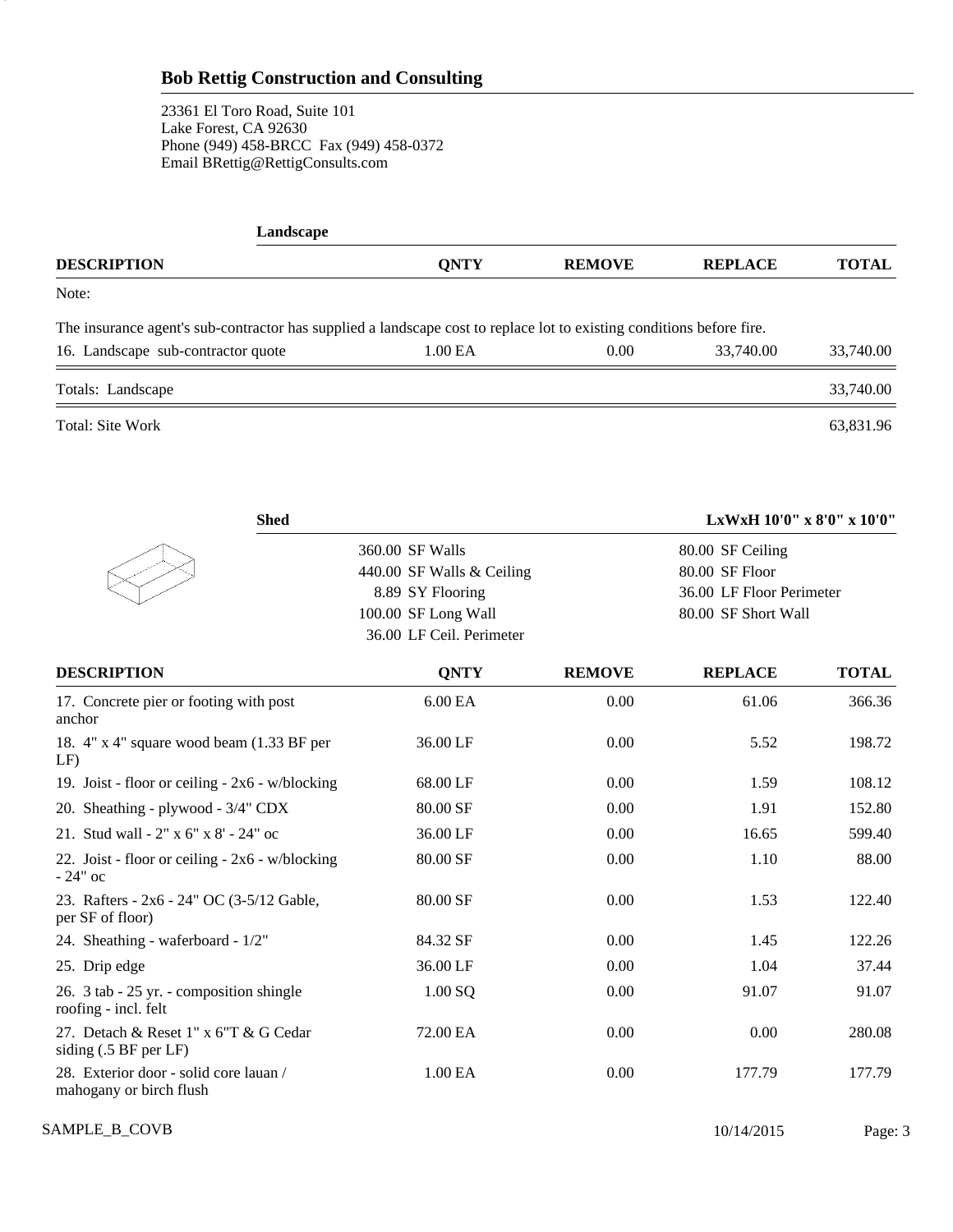23361 El Toro Road, Suite 101 Lake Forest, CA 92630 Phone (949) 458-BRCC Fax (949) 458-0372 Email BRettig@RettigConsults.com

#### **CONTINUED - Shed**

| <b>DESCRIPTION</b>                                                                                                                                        | <b>QNTY</b> | <b>REMOVE</b> | <b>REPLACE</b> | <b>TOTAL</b> |
|-----------------------------------------------------------------------------------------------------------------------------------------------------------|-------------|---------------|----------------|--------------|
| 29. Door lockset & deadbolt - exterior                                                                                                                    | 1.00 EA     | 0.00          | 70.59          | 70.59        |
| 30. Door opening (jamb $&$ casing) -<br>32"to36"wide - stain grade                                                                                        | 1.00 EA     | 0.00          | 116.31         | 116.31       |
| 31. Seal & paint/finish wood siding                                                                                                                       | 360.00 SF   | 0.00          | 0.78           | 280.80       |
| 32. Prime & paint door slab only - exterior<br>(per side)                                                                                                 | 2.00 EA     | 0.00          | 25.44          | 50.88        |
| 33. Stain & finish door/window trim &<br>jamb (per side)                                                                                                  | 1.00 EA     | 0.00          | 22.36          | 22.36        |
| 34. Pegboard - along one wall                                                                                                                             | 100.00 SF   | 0.00          | 1.42           | 142.00       |
| 35. Allowance for work bench and shelves                                                                                                                  | 1.00 EA     | 0.00          | 250.00         | 250.00       |
| 36. Fluorescent - one tube - 4' - fixture<br>w/lens                                                                                                       | 1.00 EA     | 0.00          | 56.45          | 56.45        |
| 37. Spot light fixture - double - w/motion<br>sensor                                                                                                      | 1.00 EA     | 0.00          | 120.60         | 120.60       |
| 38. Wood window - double hung, 16 - 21 sf                                                                                                                 | 1.00 EA     | 0.00          | 410.56         | 410.56       |
| Note:                                                                                                                                                     |             |               |                |              |
| As per customer description, the work shed had;<br>Underground electrical feed<br>110/220 volt electric<br>Irrigation controls<br>Washer & dryer hook-ups |             |               |                |              |

\* These items are not priced and will remain an open item

Totals: Shed 3,864.99

| <b>Playhouse</b>                      |                           |               |                          | LxWxH 6'0" x 6'0" x 8'0" |
|---------------------------------------|---------------------------|---------------|--------------------------|--------------------------|
|                                       | 192.00 SF Walls           |               | 36.00 SF Ceiling         |                          |
|                                       | 228.00 SF Walls & Ceiling |               | 36.00 SF Floor           |                          |
|                                       | 4.00 SY Flooring          |               | 24.00 LF Floor Perimeter |                          |
|                                       | 48.00 SF Long Wall        |               | 48.00 SF Short Wall      |                          |
|                                       | 24.00 LF Ceil. Perimeter  |               |                          |                          |
| <b>DESCRIPTION</b>                    | <b>ONTY</b>               | <b>REMOVE</b> | <b>REPLACE</b>           | <b>TOTAL</b>             |
| 39. Sheathing - plywood - 3/4" CDX    | 36.00 SF                  | 0.00          | 1.91                     | 68.76                    |
| 40. Stud wall - 2" x 4" x 8' - 24" oc | 24.00 LF                  | 0.00          | 10.41                    | 249.84                   |
|                                       |                           |               |                          |                          |

SAMPLE\_B\_COVB Page: 4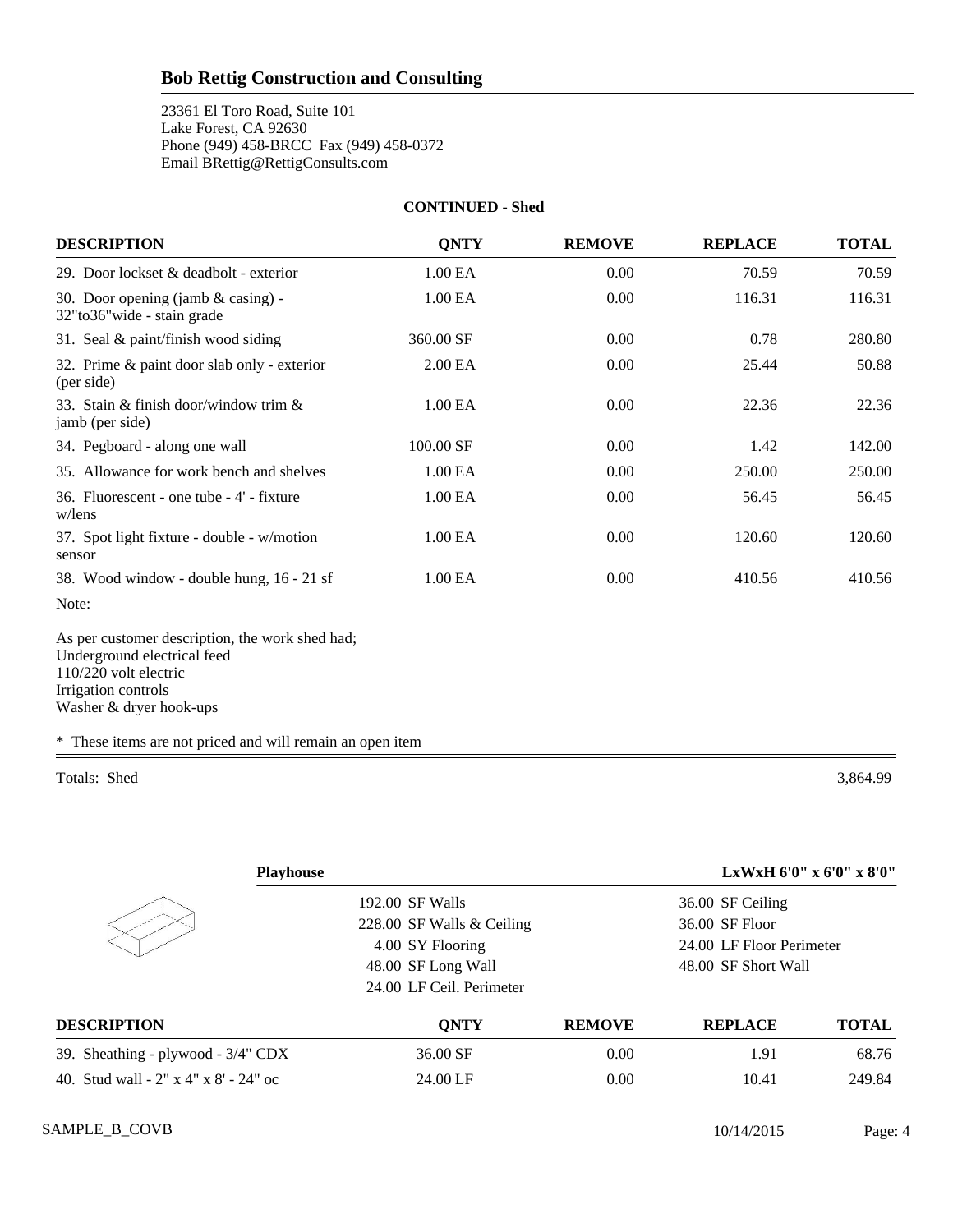23361 El Toro Road, Suite 101 Lake Forest, CA 92630 Phone (949) 458-BRCC Fax (949) 458-0372 Email BRettig@RettigConsults.com

5

| <b>DESCRIPTION</b>                                                | <b>QNTY</b> | <b>REMOVE</b> | <b>REPLACE</b> | <b>TOTAL</b> |
|-------------------------------------------------------------------|-------------|---------------|----------------|--------------|
| 41. Joist - floor or ceiling - 2x4 - w/blocking<br>$-16"$ oc      | 36.00 SF    | 0.00          | 1.00           | 36.00        |
| 42. Rafters - 2x6 - 24" OC (3-5/12 Gable,<br>per SF of floor)     | 36.00 SF    | 0.00          | 1.53           | 55.08        |
| 43. Sheathing - waferboard - 1/2"                                 | 37.94 SF    | 0.00          | 1.45           | 55.02        |
| 44. Drip edge                                                     | 24.00 LF    | 0.00          | 1.04           | 24.96        |
| 45. 3 tab - 25 yr. - composition shingle<br>roofing - incl. felt  | $1.00$ SQ   | 0.00          | 91.07          | 91.07        |
| 46. Detach & Reset 1" x 6"T & G Cedar<br>siding (.5 BF per LF)    | 48.00 EA    | 0.00          | 0.00           | 186.72       |
| 47. Exterior door - solid core lauan /<br>mahogany or birch flush | 1.00 EA     | 0.00          | 177.79         | 177.79       |
| 48. Door lockset - exterior                                       | 1.00 EA     | 0.00          | 39.54          | 39.54        |
| 49. Door opening (jamb & casing) -<br>32"to36"wide - stain grade  | 1.00 EA     | 0.00          | 116.31         | 116.31       |
| 50. Seal & paint/finish wood siding                               | 192.00 SF   | 0.00          | 0.78           | 149.76       |
| 51. Prime & paint door slab only - exterior<br>(per side)         | 2.00 EA     | 0.00          | 25.44          | 50.88        |
| 52. Stain & finish door/window trim $\&$<br>jamb (per side)       | 1.00 EA     | 0.00          | 22.36          | 22.36        |
| 53. Light fixture                                                 | 1.00 EA     | 0.00          | 44.26          | 44.26        |
| Totals: Playhouse                                                 |             |               |                | 1,368.35     |

**CONTINUED - Playhouse**

# **General Conditions**

| <b>DESCRIPTION</b>                                                                    | <b>ONTY</b> | <b>REMOVE</b> | <b>REPLACE</b> | <b>TOTAL</b> |
|---------------------------------------------------------------------------------------|-------------|---------------|----------------|--------------|
| 54. General Conditions - (prorated amount-<br>based on general conditions percentage) | 1.00 LS     | 0.00          | 5.778.06       | 5,778.06     |
| <b>Totals: General Conditions</b>                                                     |             |               |                | 5,778.06     |
|                                                                                       |             |               |                |              |

**Line Item Totals: SAMPLE\_B\_COVB 74,843.36**

SAMPLE\_B\_COVB Page: 5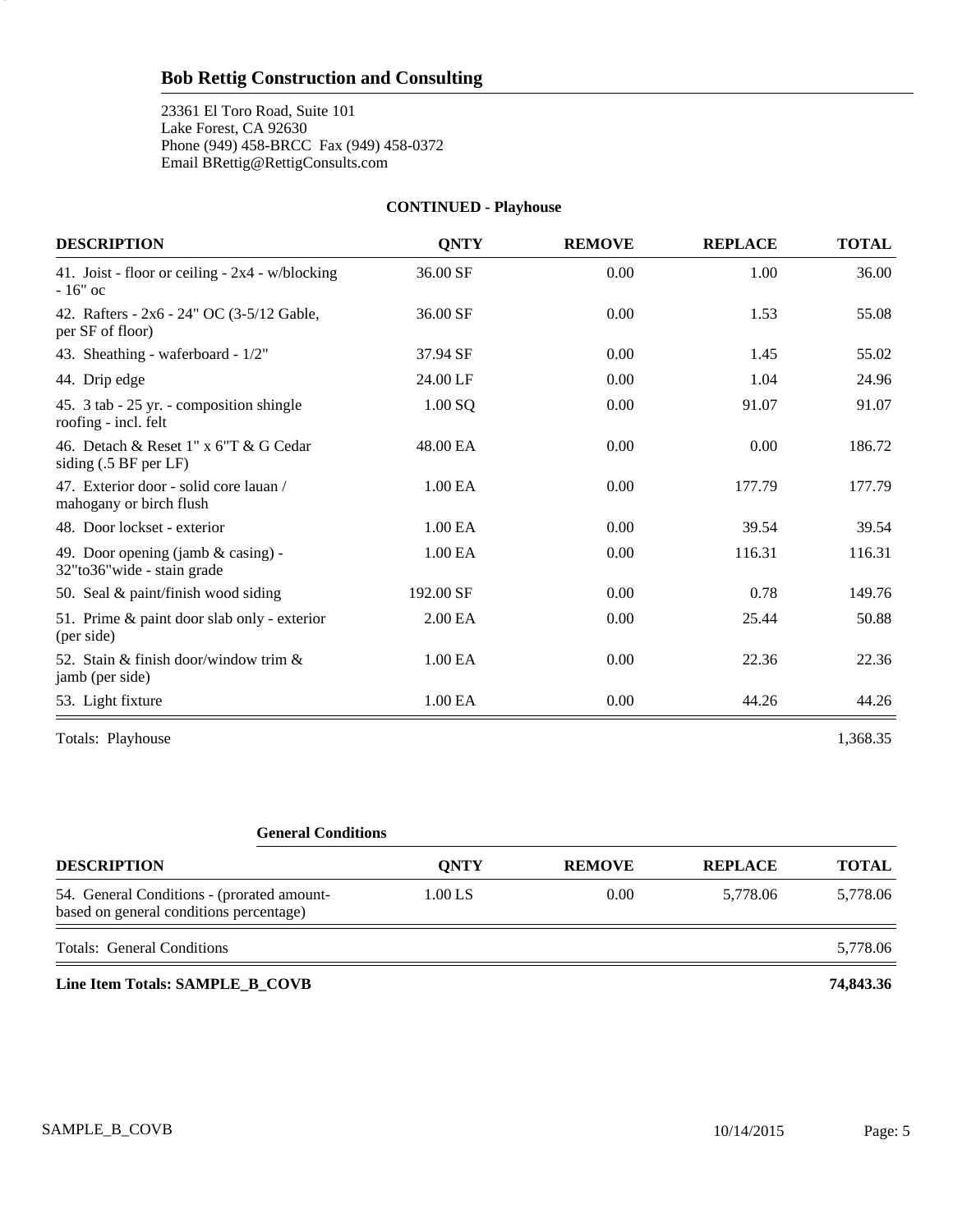23361 El Toro Road, Suite 101 Lake Forest, CA 92630 Phone (949) 458-BRCC Fax (949) 458-0372 Email BRettig@RettigConsults.com

### **Grand Total Areas:**

6

|  | 552.00 SF Walls                              | 116.00 SF Ceiling                               |                | 668.00 SF Walls and Ceiling   |
|--|----------------------------------------------|-------------------------------------------------|----------------|-------------------------------|
|  | 116.00 SF Floor                              | 12.89 SY Flooring                               |                | 60.00 LF Floor Perimeter      |
|  | 148.00 SF Long Wall                          | 128.00 SF Short Wall                            |                | 60.00 LF Ceil. Perimeter      |
|  | 0.00 Floor Area                              | 0.00 Total Area                                 | 0.00           | Interior Wall Area            |
|  | 0.00 Exterior Wall Area                      | 0.00 Exterior Perimeter of<br>Walls             |                |                               |
|  | 0.00 Surface Area<br>0.00 Total Ridge Length | 0.00 Number of Squares<br>0.00 Total Hip Length | $0.00^{\circ}$ | <b>Total Perimeter Length</b> |
|  |                                              |                                                 |                |                               |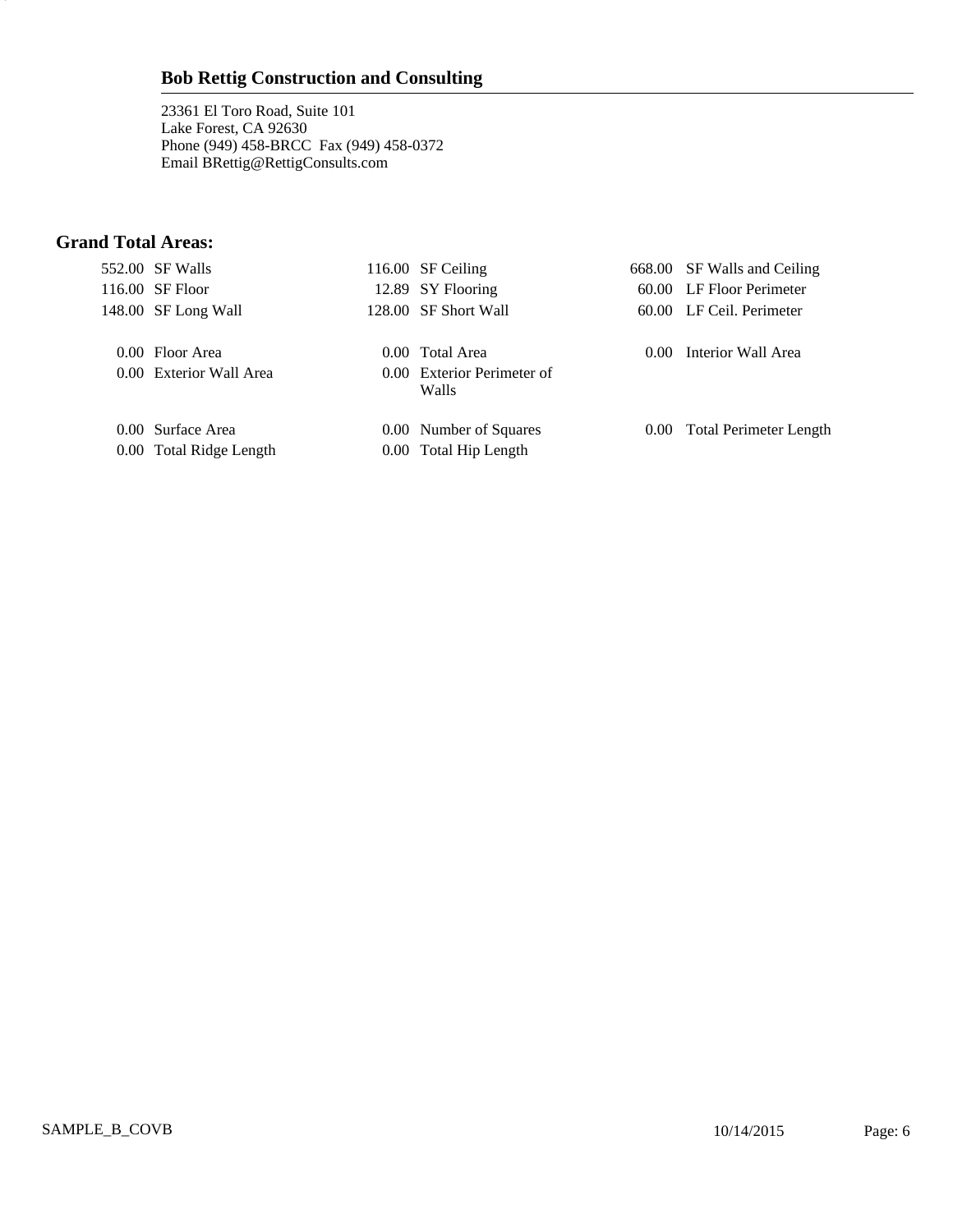23361 El Toro Road, Suite 101 Lake Forest, CA 92630 Phone (949) 458-BRCC Fax (949) 458-0372 Email BRettig@RettigConsults.com

### **Summary for Dwelling**

| <b>Replacement Cost Value</b><br><b>Net Claim</b> |            |        | \$91,346.07<br>\$91,346.07 |
|---------------------------------------------------|------------|--------|----------------------------|
| Profit                                            | $\omega$   | 10.0%  | 7,130.67                   |
| Overhead                                          | $\omega$   | 10.0%  | 7,130.67                   |
| Subtotal                                          |            |        | 77,084.73                  |
| Material Sales Tax                                | $^{\circ}$ | 7.750% | 2,241.37                   |
| Line Item Total                                   |            |        | 74,843.36                  |

Bob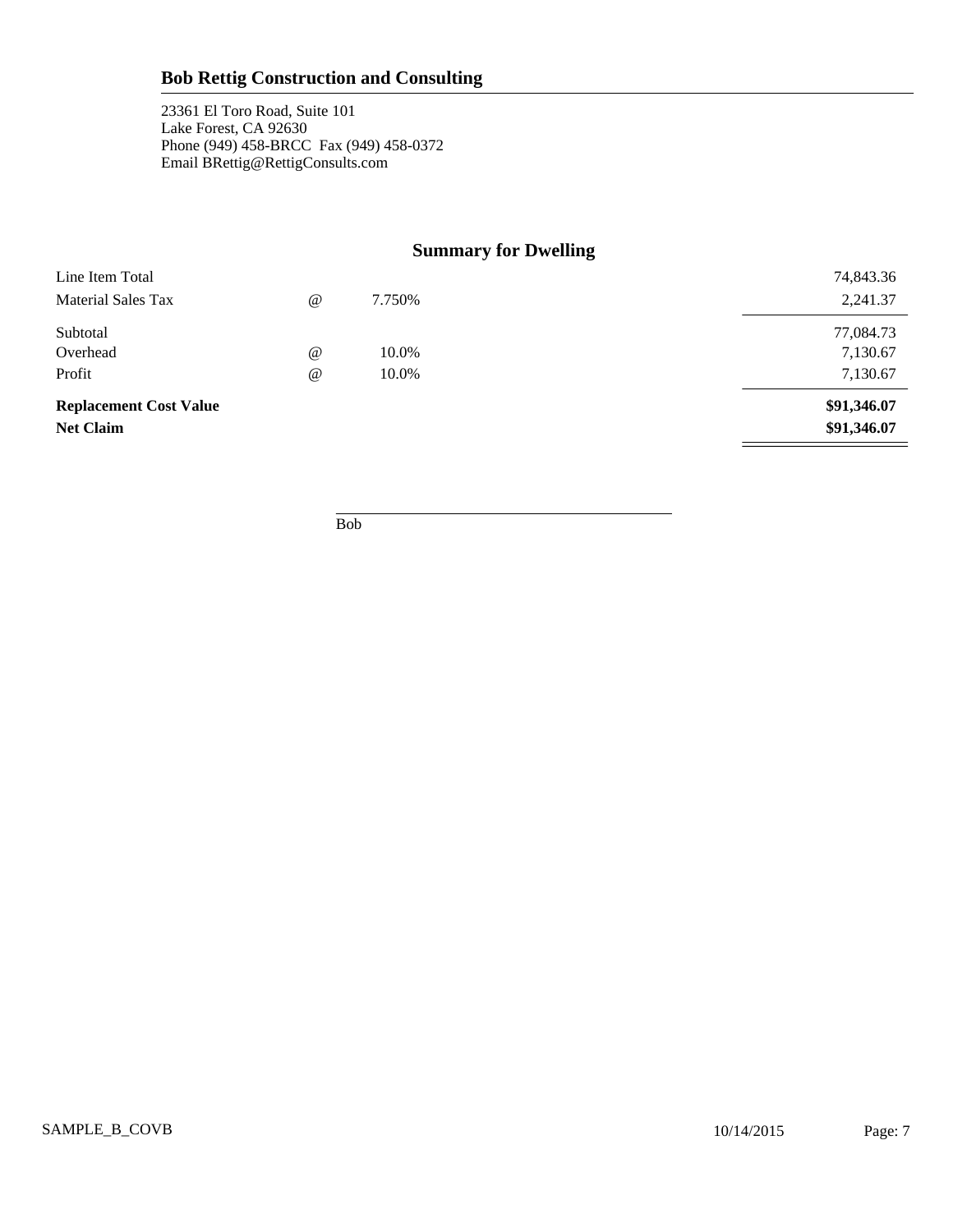23361 El Toro Road, Suite 101 Lake Forest, CA 92630 Phone (949) 458-BRCC Fax (949) 458-0372 Email BRettig@RettigConsults.com

### **Recap by Room**

#### **Estimate: SAMPLE\_B\_COVB**

8

| Area: Site Work           |           |          |
|---------------------------|-----------|----------|
| Fencing                   | 10,321.92 | 13.79%   |
| <b>Masonry</b>            | 19,770.04 | 26.42%   |
| Landscape                 | 33,740.00 | 45.08%   |
| Area Subtotal: Site Work  | 63,831.96 | 85.29%   |
| <b>Shed</b>               | 3,864.99  | $5.16\%$ |
| <b>Playhouse</b>          | 1,368.35  | 1.83%    |
| <b>General Conditions</b> | 5,778.06  | $7.72\%$ |
| <b>Subtotal of Areas</b>  | 74,843.36 | 100.00%  |
| <b>Total</b>              | 74,843.36 | 100.00%  |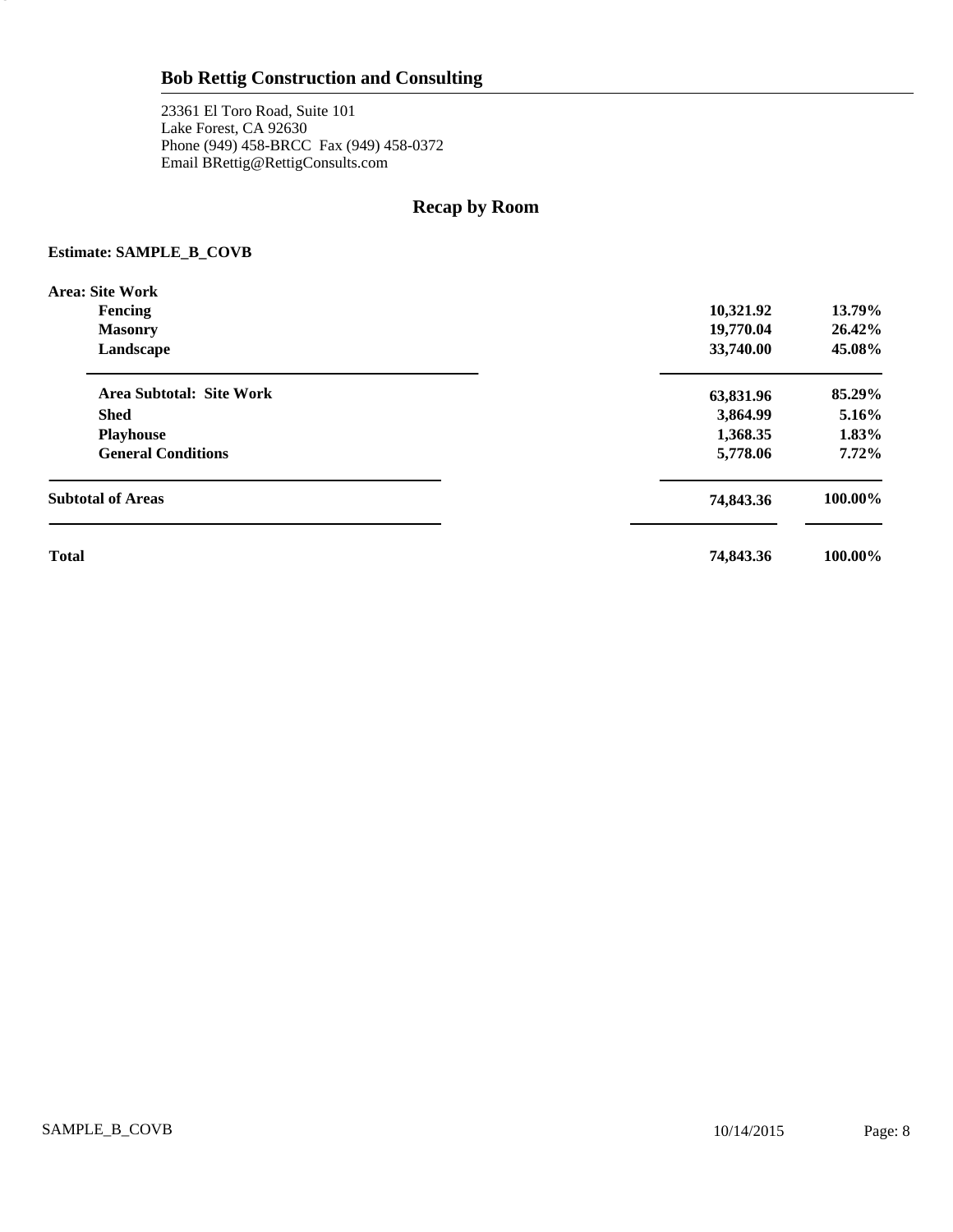23361 El Toro Road, Suite 101 Lake Forest, CA 92630 Phone (949) 458-BRCC Fax (949) 458-0372 Email BRettig@RettigConsults.com

9

### **Recap by Category**

| <b>O&amp;P</b> Items                 |                           |        | <b>Total</b> | $\frac{0}{0}$ |
|--------------------------------------|---------------------------|--------|--------------|---------------|
| <b>CONCRETE</b>                      |                           |        | 3,750.38     | 4.11%         |
| <b>DOORS</b>                         |                           |        | 355.58       | $0.39\%$      |
| <b>EQUIPMENT</b>                     |                           |        | 105.00       | 0.11%         |
| <b>EXCAVATION</b>                    |                           |        | 266.00       | 0.29%         |
| <b>FENCING</b>                       |                           |        | 8,544.48     | 9.35%         |
| <b>FINISH CARPENTRY / TRIMWORK</b>   |                           |        | 232.62       | 0.25%         |
| <b>FINISH HARDWARE</b>               |                           |        | 110.13       | 0.12%         |
| <b>FRAMING &amp; ROUGH CARPENTRY</b> |                           |        | 2,573.20     | 2.82%         |
| <b>LIGHT FIXTURES</b>                |                           |        | 221.31       | 0.24%         |
| <b>MASONRY</b>                       |                           |        | 14,815.02    | 16.22%        |
| PANELING & WOOD WALL FINISHES        |                           |        | 142.00       | 0.16%         |
| <b>PAINTING</b>                      |                           |        | 2,354.48     | 2.58%         |
| <b>ROOFING</b>                       |                           |        | 244.54       | $0.27\%$      |
| <b>SPECIALTY ITEMS</b>               |                           |        | 1,200.00     | 1.31%         |
| <b>WINDOWS - WOOD</b>                |                           |        | 410.56       | 0.45%         |
| <b>EXTERIOR STRUCTURES</b>           |                           |        | 33,740.00    | 36.94%        |
| <b>O&amp;P</b> Items Subtotal        |                           |        | 69,065.30    | 75.61%        |
| Non-O&P Items                        |                           |        | <b>Total</b> | $\frac{0}{0}$ |
| PERMITS AND FEES                     |                           |        | 5,778.06     | 6.33%         |
| <b>Non-O&amp;P</b> Items Subtotal    |                           |        | 5,778.06     | 6.33%         |
| <b>O&amp;P</b> Items Subtotal        |                           |        | 69,065.30    | 75.61%        |
| <b>Material Sales Tax</b>            | $\omega$                  | 7.750% | 2,241.37     | 2.45%         |
| Overhead                             | $\omega$                  | 10.0%  | 7,130.67     | 7.81%         |
| <b>Profit</b>                        | $^\text{\textregistered}$ | 10.0%  | 7,130.67     | 7.81%         |
| <b>Total</b>                         |                           |        | 91,346.07    | 100.00%       |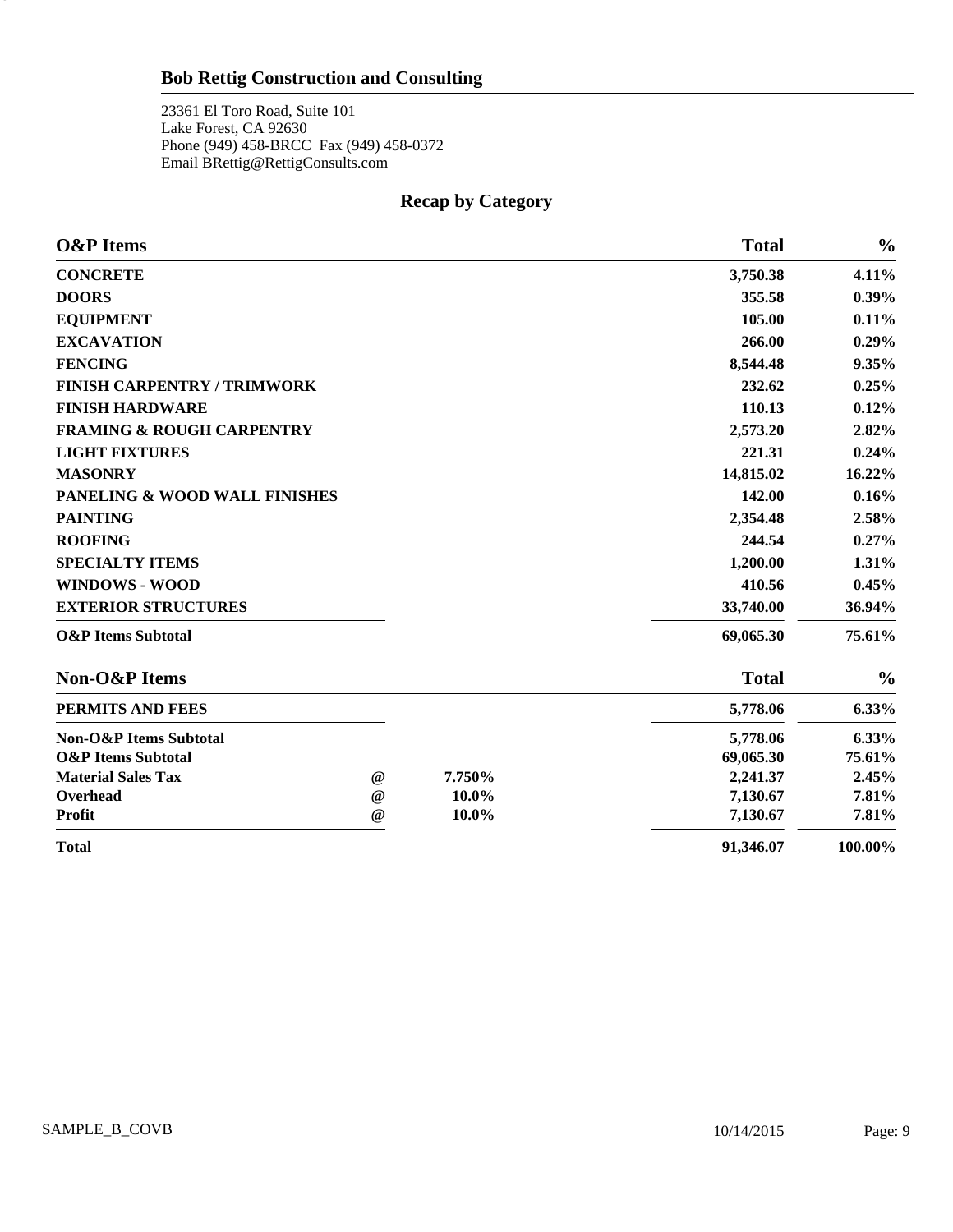|  |  |  |  | <b>Bob Rettig Construction and Consulting</b> |
|--|--|--|--|-----------------------------------------------|
|--|--|--|--|-----------------------------------------------|

| <b>BRCC</b><br>Laguna Niguel, CA 92677<br>$(949) - 481 - 1854$ |                |                                                                            |                                      |
|----------------------------------------------------------------|----------------|----------------------------------------------------------------------------|--------------------------------------|
| Sample C, Cov G                                                |                | Home:                                                                      | $(760)$ 789-0278<br>$(760)$ 470-8814 |
| Anytown, CA 92065                                              |                |                                                                            |                                      |
|                                                                |                |                                                                            |                                      |
| <b>BOB</b>                                                     |                |                                                                            |                                      |
| Rettig, Bob                                                    |                |                                                                            |                                      |
|                                                                |                |                                                                            |                                      |
| Fire                                                           |                |                                                                            |                                      |
| 5/30/2008                                                      | Date Assigned: |                                                                            |                                      |
| CASD2S7D                                                       |                |                                                                            |                                      |
| New Construction                                               |                |                                                                            |                                      |
| SAMPLE_C_COVB                                                  |                |                                                                            |                                      |
|                                                                | Main St.       | 30262 Crown Valley Pkwy #B505<br><b>Bob Rettig Construction Consulting</b> | Cellular:                            |

#### **Coverage B**

**This estimate is a guide only to be representative of the cost and scope of work required to replace the Other Structures for a moderate, 1-Story home of approximately 1300 square feet. Each property is unique in it's construction and finishes and costs must be adjusted for these and other considerations on a home by home basis**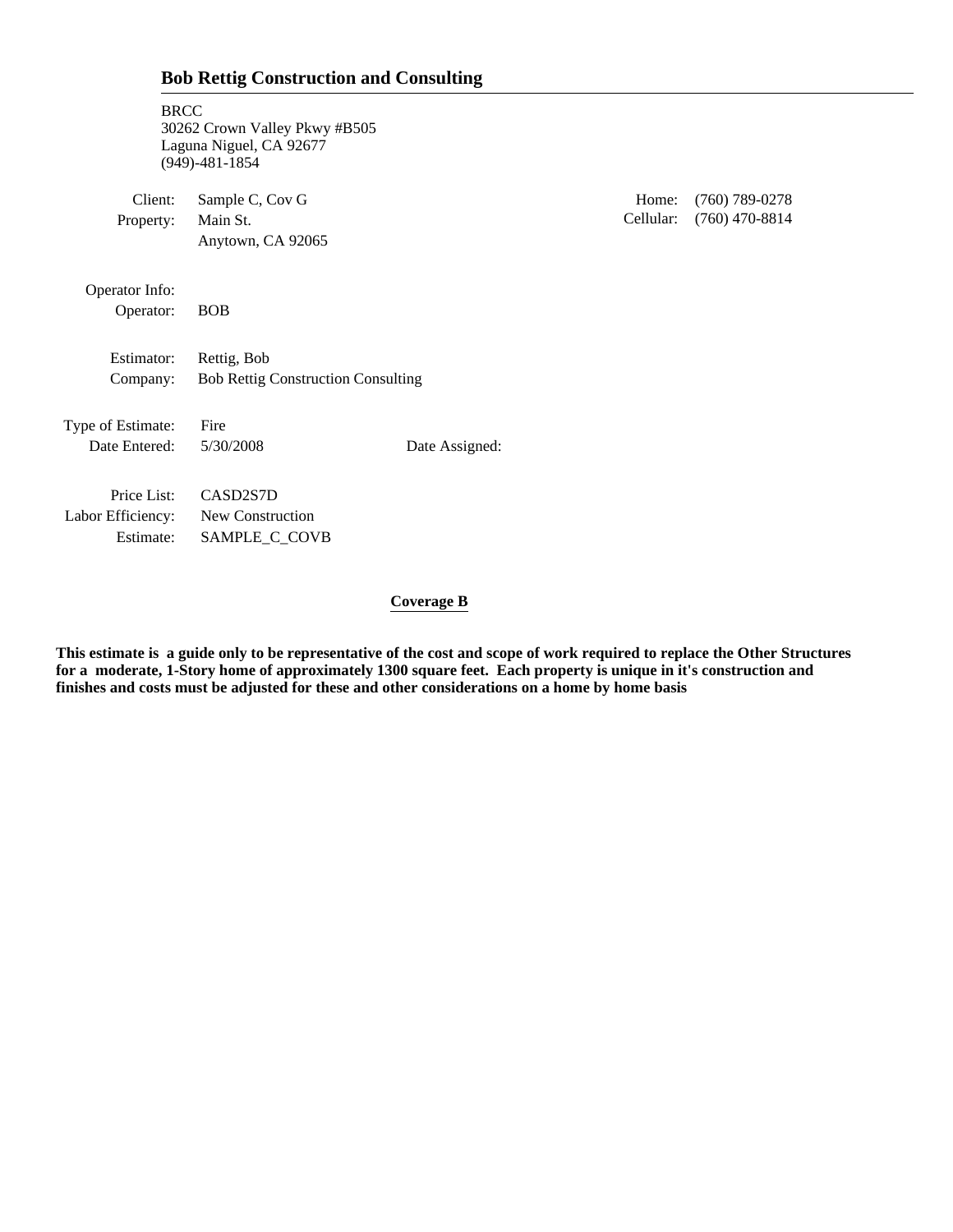#### **SAMPLE\_C\_COVB**

| Shed #2                                                                       |                           | LxWxH 8'0" x 6'0" x 8'0" |                          |              |  |
|-------------------------------------------------------------------------------|---------------------------|--------------------------|--------------------------|--------------|--|
|                                                                               | 224.00 SF Walls           |                          | 48.00 SF Ceiling         |              |  |
|                                                                               | 272.00 SF Walls & Ceiling |                          | 48.00 SF Floor           |              |  |
|                                                                               | 5.33 SY Flooring          |                          | 28.00 LF Floor Perimeter |              |  |
|                                                                               | 64.00 SF Long Wall        |                          | 48.00 SF Short Wall      |              |  |
|                                                                               | 28.00 LF Ceil. Perimeter  |                          |                          |              |  |
| <b>DESCRIPTION</b>                                                            | <b>QNTY</b>               | <b>REMOVE</b>            | <b>REPLACE</b>           | <b>TOTAL</b> |  |
| Framing                                                                       |                           |                          |                          |              |  |
| 1. Drilled bottom plate - 2" x 4" treated<br>lumber                           | 28.00 LF                  | 0.00                     | 1.73                     | 48.44        |  |
| 2. Stud wall - $2x4$ (per BF)                                                 | 278.00 BF                 | 0.00                     | 1.45                     | 403.10       |  |
| 3. 2" x 4" lumber (.667 BF per LF) - fire<br>blocking                         | 65.00 LF                  | 0.00                     | 1.09                     | 70.85        |  |
| 4. 4" x 4" rafters (1.33 BF per LF)                                           | 32.00 LF                  | 0.00                     | 4.54                     | 145.28       |  |
| 5. Sheathing $-2$ " x $6$ " - tongue and groove                               | 704.00 SF                 | 0.00                     | 5.92                     | 4,167.68     |  |
| Note:<br>The walls and siding were made of the same material, corrugated iron |                           |                          |                          |              |  |
| 6. Walls and siding - corrugated iron                                         | 448.00 SF                 | 0.00                     | 4.04                     | 1,809.92     |  |
| Roofing                                                                       |                           |                          |                          |              |  |
| 7. Roof Decking only - corrugated iron                                        | 704.00 SF                 | 0.00                     | 4.04                     | 2,844.16     |  |
| Painting                                                                      |                           |                          |                          |              |  |
| 8. Prime & paint metal siding - corrugated                                    | 224.00 SF                 | 0.00                     | 0.54                     | 120.96       |  |
| Totals: Shed #2                                                               |                           |                          |                          | 9,610.39     |  |

|                                      | <b>Work Shop</b>              |               | Formula Gable Roof & Box 20'0" x 20'0" x 9'0" |              |
|--------------------------------------|-------------------------------|---------------|-----------------------------------------------|--------------|
|                                      | 808.17 SF Walls               |               | 557.61 SF Ceiling                             |              |
|                                      | 1,365.78 SF Walls $&$ Ceiling |               | 400.00 SF Floor                               |              |
| 田                                    | 44.44 SY Flooring             |               | 80.00 LF Floor Perimeter                      |              |
|                                      | 180.00 SF Long Wall           |               | 224.08 SF Short Wall                          |              |
|                                      | 94.49 LF Ceil. Perimeter      |               |                                               |              |
| <b>DESCRIPTION</b>                   | <b>ONTY</b>                   | <b>REMOVE</b> | <b>REPLACE</b>                                | <b>TOTAL</b> |
| $\Gamma_{\alpha\alpha}$ tin $\alpha$ |                               |               |                                               |              |

Footing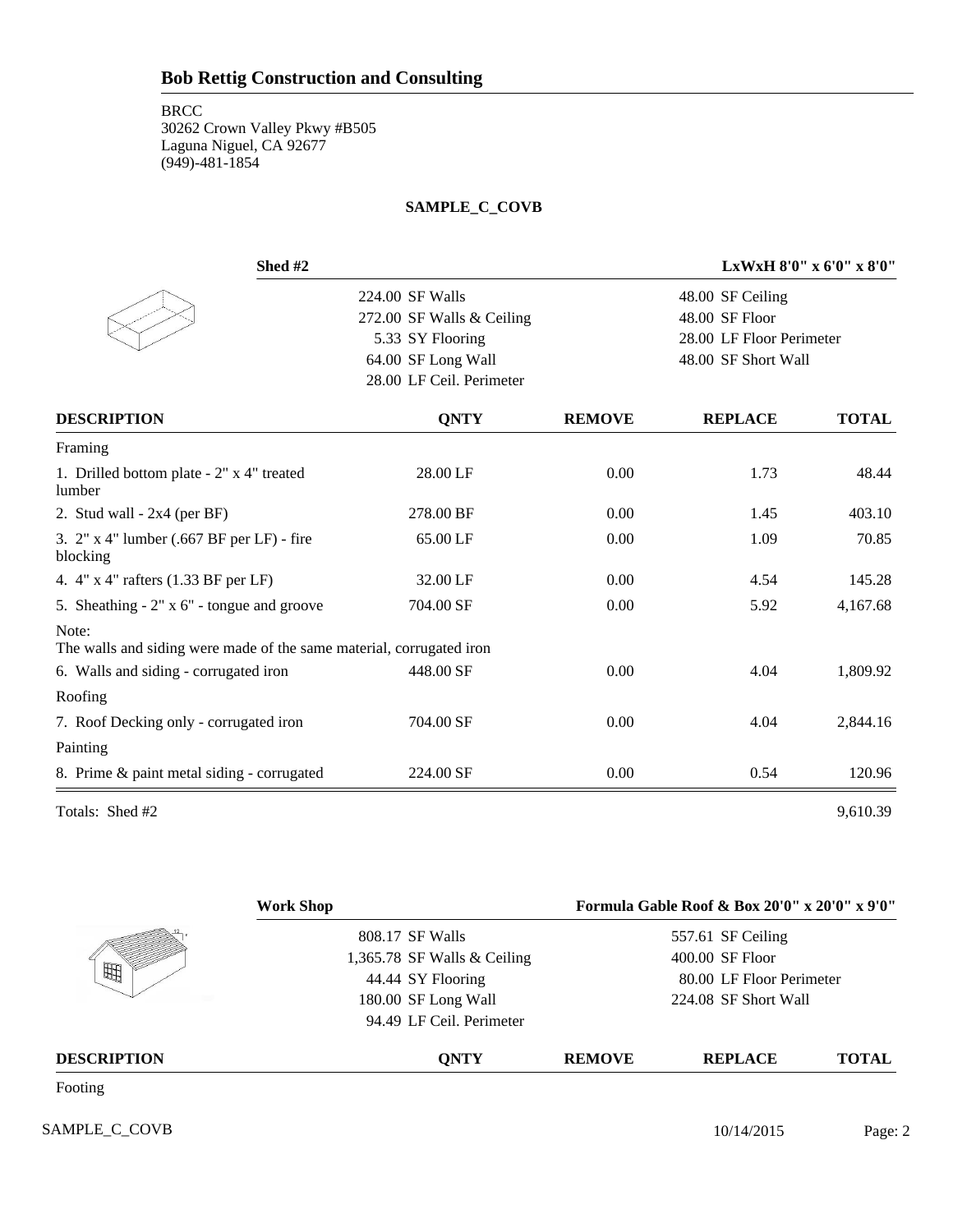BRCC

3

30262 Crown Valley Pkwy #B505 Laguna Niguel, CA 92677 (949)-481-1854

#### **CONTINUED - Work Shop**

| <b>DESCRIPTION</b>                                              | <b>QNTY</b> | <b>REMOVE</b> | <b>REPLACE</b> | <b>TOTAL</b> |
|-----------------------------------------------------------------|-------------|---------------|----------------|--------------|
| 9. Footings - labor & materials - Reinforced;<br>includes waste | 3.00 CY     | 0.00          | 363.26         | 1,089.78     |
| 10. Concrete pier or footing with post<br>anchor                | 21.00 EA    | 0.00          | 66.07          | 1,387.47     |
| Framing                                                         |             |               |                |              |
| 11. Joist - floor - $4x4 - w/blocking - 24"$ oc                 | 400.00 SF   | 0.00          | 1.32           | 528.00       |
| 12. Sheathing - plywood - 5/8" - tongue and<br>groove           | 400.00 SF   | 0.00          | 2.23           | 892.00       |
| 13. Drilled bottom plate - 2" x 4" treated<br>lumber            | 80.00 LF    | 0.00          | 1.73           | 138.40       |
| 14. Stud wall - $2x4$ (per BF)                                  | 582.00 BF   | 0.00          | 1.45           | 843.90       |
| 15. 2" x 4" lumber (.667 BF per LF) - fire<br>blocking          | 80.00 LF    | 0.00          | 1.09           | 87.20        |
| 16. 6" x 6" rafters (3 BF per LF)                               | 132.00 LF   | 0.00          | 13.16          | 1,737.12     |
| 17. Sheathing $-2$ " x 6" - tongue and groove                   | 484.00 SF   | 0.00          | 5.92           | 2,865.28     |
| 18. Siding - board & batten - cedar                             | 808.17 SF   | 0.00          | 3.90           | 3,151.85     |
| Plumbing                                                        |             |               |                |              |
| 19. Rough in plumbing - per fixture                             | 1.00 EA     | 0.00          | 457.58         | 457.58       |
| 20. Water supply line - copper with fitting<br>and hanger, 1"   | 45.00 LF    | 0.00          | 13.83          | 622.35       |
| 21. Sink - single                                               | 1.00 EA     | 0.00          | 196.44         | 196.44       |
| Electrical                                                      |             |               |                |              |
| 22. Breaker subpanel - 100 amp                                  | 1.00 EA     | 0.00          | 552.60         | 552.60       |
| 23. Trunk cable - light gauge copper<br>conductors              | 55.00 LF    | 0.00          | 6.84           | 376.20       |
| 24. PVC schedule 40 conduit, 1"                                 | 45.00 LF    | 0.00          | 3.19           | 143.55       |
| 25. Light fixture                                               | 4.00 EA     | 0.00          | 55.57          | 222.28       |
| 26. Outlet                                                      | 8.00 EA     | 0.00          | 11.92          | 95.36        |
| 27. Switch                                                      | 2.00 EA     | 0.00          | 13.22          | 26.44        |
| Roofing                                                         |             |               |                |              |
| 28. Roll roofing                                                | 4.84 SQ     | $0.00\,$      | 52.17          | 252.50       |
| 29. Drip edge                                                   | 88.00 LF    | 0.00          | 1.13           | 99.44        |
| Interior                                                        |             |               |                |              |
| 30. Masonite paneling                                           | 557.61 SF   | 0.00          | 1.70           | 947.95       |
| 31. Shelving $-24$ " $-$ in place                               | 150.00 LF   | 0.00          | 14.74          | 2,211.00     |
| 32. Paint wood shelving, 12"- 24" width - 1<br>coat             | 150.00 LF   | 0.00          | 1.42           | 213.00       |
| SAMPLE_C_COVB                                                   |             |               | 10/14/2015     | Page: 3      |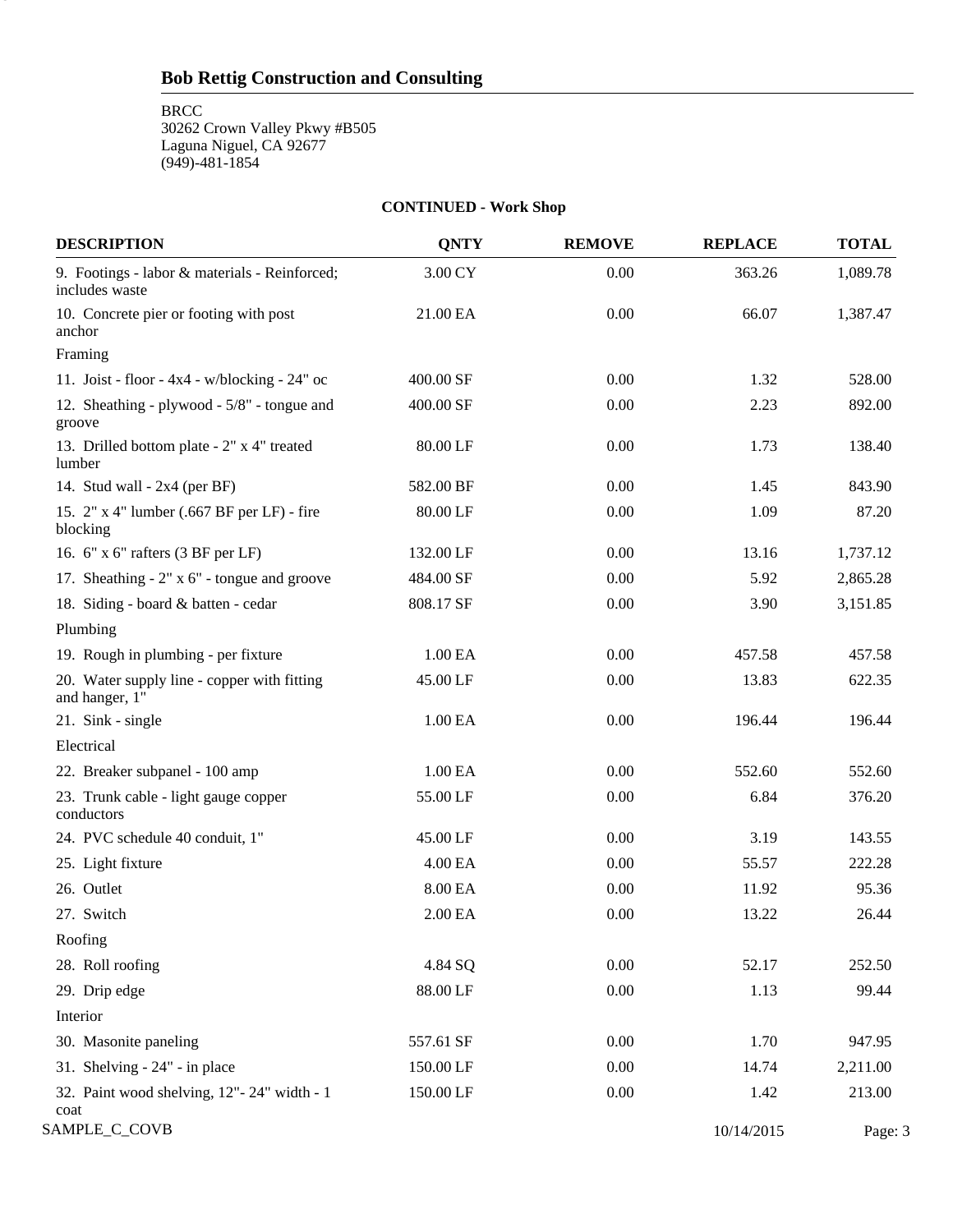#### **CONTINUED - Work Shop**

| <b>DESCRIPTION</b>                       | <b>ONTY</b> | <b>REMOVE</b> | <b>REPLACE</b> | <b>TOTAL</b> |
|------------------------------------------|-------------|---------------|----------------|--------------|
| Painting                                 |             |               |                |              |
| 33. Seal & paint/finish wood siding      | 808.17 SF   | 0.00          | 0.83           | 670.78       |
| 34. Seal & paint masonite paneling       | 808.17 SF   | 0.00          | 0.72           | 581.88       |
| Flooring                                 |             |               |                |              |
| 35. Oak flooring - #2 common - no finish | $400.00$ SF | 0.00          | 6.24           | 2.496.00     |
| 36. Sand and seal wood floor             | $400.00$ SF | 0.00          | 2.59           | 1,036.00     |

Totals: Work Shop 23,922.35

| Cabin Bldg #5                                                           |                                                                                                                      |               | LxWxH 24'0" x 14'0" x 8'0"                                                               |              |
|-------------------------------------------------------------------------|----------------------------------------------------------------------------------------------------------------------|---------------|------------------------------------------------------------------------------------------|--------------|
|                                                                         | 608.00 SF Walls<br>944.00 SF Walls & Ceiling<br>37.33 SY Flooring<br>192.00 SF Long Wall<br>76.00 LF Ceil. Perimeter |               | 336.00 SF Ceiling<br>336.00 SF Floor<br>76.00 LF Floor Perimeter<br>112.00 SF Short Wall |              |
| <b>DESCRIPTION</b>                                                      | <b>ONTY</b>                                                                                                          | <b>REMOVE</b> | <b>REPLACE</b>                                                                           | <b>TOTAL</b> |
| Footing                                                                 |                                                                                                                      |               |                                                                                          |              |
| 37. Footings - labor & materials -<br>Reinforced; includes waste        | 3.00 CY                                                                                                              | 0.00          | 363.26                                                                                   | 1,089.78     |
| 38. Concrete pier or footing with post<br>anchor                        | 21.00 EA                                                                                                             | 0.00          | 66.07                                                                                    | 1,387.47     |
| Framing                                                                 |                                                                                                                      |               |                                                                                          |              |
| 39. Joist - floor - $4x4 - w/b$ locking - $24"$ oc                      | 336.00 SF                                                                                                            | 0.00          | 1.32                                                                                     | 443.52       |
| 40. Sheathing - plywood - 5/8" - tongue and<br>groove                   | 336.00 SF                                                                                                            | 0.00          | 2.23                                                                                     | 749.28       |
| 41. Drilled bottom plate - 2" x 4" treated<br>lumber                    | 76.00 LF                                                                                                             | 0.00          | 1.73                                                                                     | 131.48       |
| 42. Stud wall - $2x4$ (per BF)                                          | 566.00 BF                                                                                                            | 0.00          | 1.45                                                                                     | 820.70       |
| 43. 2" x 4" lumber (.667 BF per LF) - fire<br>blocking                  | 80.00 LF                                                                                                             | 0.00          | 1.09                                                                                     | 87.20        |
| 44. 6" x 6" rafters (3 BF per LF)                                       | 156.00 LF                                                                                                            | 0.00          | 13.16                                                                                    | 2,052.96     |
| 45. Sheathing $-2$ " x 6" - tongue and groove                           | 336.00 SF                                                                                                            | 0.00          | 5.92                                                                                     | 1,989.12     |
| 46. Sheathing - plywood - 1/2" CDX -<br>exterior walls under 1x4 siding | 608.00 SF                                                                                                            | 0.00          | 1.13                                                                                     | 687.04       |

SAMPLE\_C\_COVB Page: 4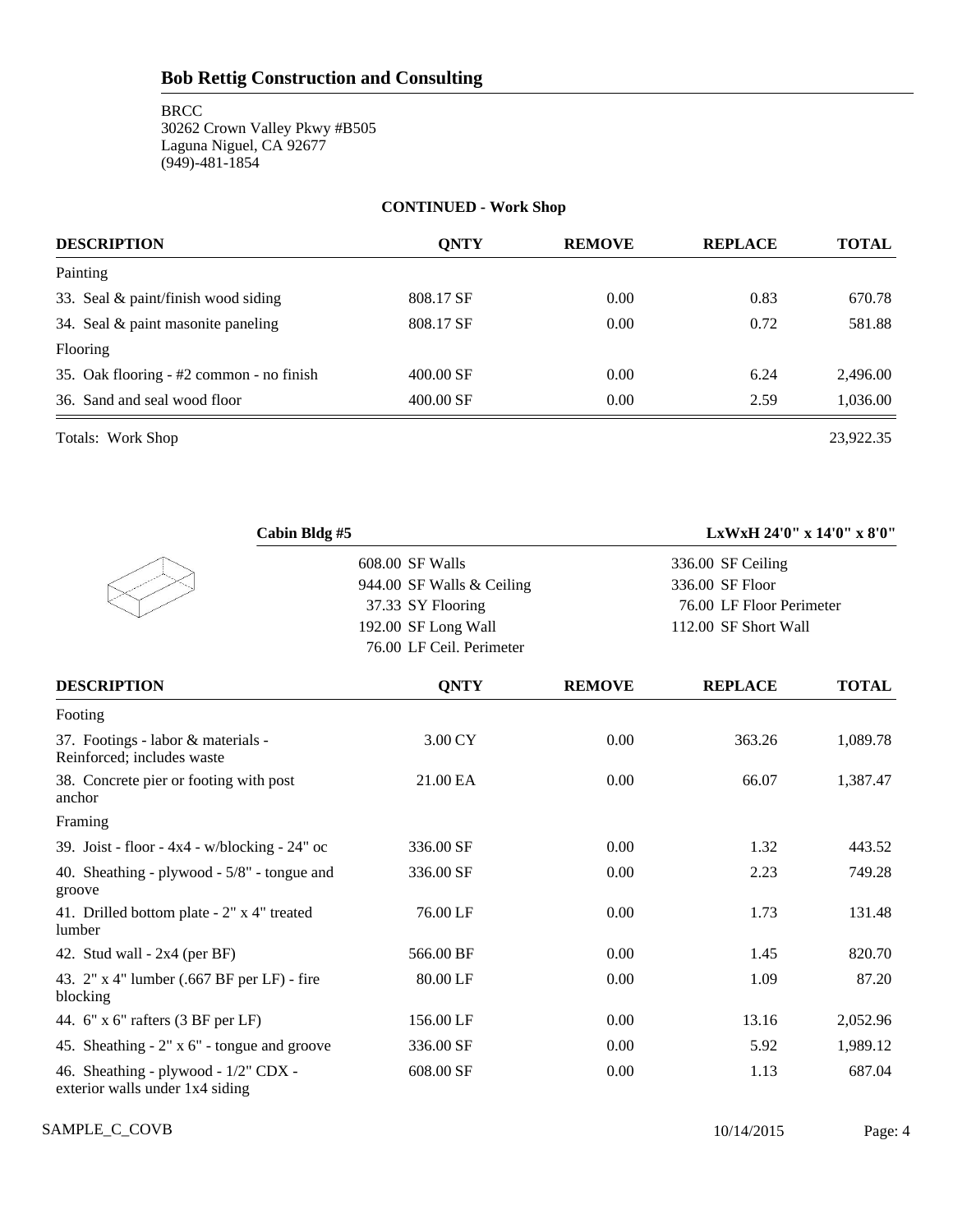**BRCC** 

5

30262 Crown Valley Pkwy #B505 Laguna Niguel, CA 92677 (949)-481-1854

#### **CONTINUED - Cabin Bldg #5**

| <b>DESCRIPTION</b>                                              | <b>QNTY</b> | <b>REMOVE</b> | <b>REPLACE</b> | <b>TOTAL</b> |
|-----------------------------------------------------------------|-------------|---------------|----------------|--------------|
| 47. Siding - cedar slat, 1" x 4" over plywood<br>(excludes ply) | 608.00 SF   | 0.00          | 4.07           | 2,474.56     |
| Plumbing                                                        |             |               |                |              |
| Plumbing                                                        |             |               |                |              |
| 48. Sink - single                                               | 1.00 EA     | 0.00          | 196.44         | 196.44       |
| 49. Toilet                                                      | 1.00 EA     | 0.00          | 287.35         | 287.35       |
| 50. Toilet seat                                                 | 1.00 EA     | 0.00          | 41.34          | 41.34        |
| 51. Water supply line - copper with fitting<br>and hanger, 1"   | 155.00 LF   | 0.00          | 13.83          | 2,143.65     |
| 52. Exterior faucet                                             | 6.00 EA     | 0.00          | 40.35          | 242.10       |
| Electrical                                                      |             |               |                |              |
| 53. Breaker subpanel - 100 amp                                  | 1.00 EA     | 0.00          | 552.60         | 552.60       |
| 54. Trunk cable - light gauge copper<br>conductors              | 165.00 LF   | 0.00          | 6.84           | 1,128.60     |
| 55. PVC schedule 40 conduit, 1"                                 | 155.00 LF   | 0.00          | 3.19           | 494.45       |
| 56. Light fixture                                               | 4.00 EA     | 0.00          | 55.57          | 222.28       |
| 57. Outlet                                                      | 10.00 EA    | 0.00          | 11.92          | 119.20       |
| 58. Switch                                                      | 4.00 EA     | 0.00          | 13.22          | 52.88        |
| Roofing                                                         |             |               |                |              |
| 59. Roll roofing                                                | 4.16 SQ     | 0.00          | 52.17          | 217.03       |
| 60. Drip edge                                                   | 80.00 LF    | 0.00          | 1.13           | 90.40        |
| Painting                                                        |             |               |                |              |
| 61. Seal $&$ paint/finish wood siding                           | 608.00 SF   | 0.00          | 0.83           | 504.64       |
| Flooring                                                        |             |               |                |              |
| 62. Oak flooring - #2 common - no finish                        | 336.00 SF   | 0.00          | 6.24           | 2,096.64     |
| 63. Sand and seal wood floor                                    | 336.00 SF   | 0.00          | 2.59           | 870.24       |

Totals: Cabin Bldg #5 21,172.95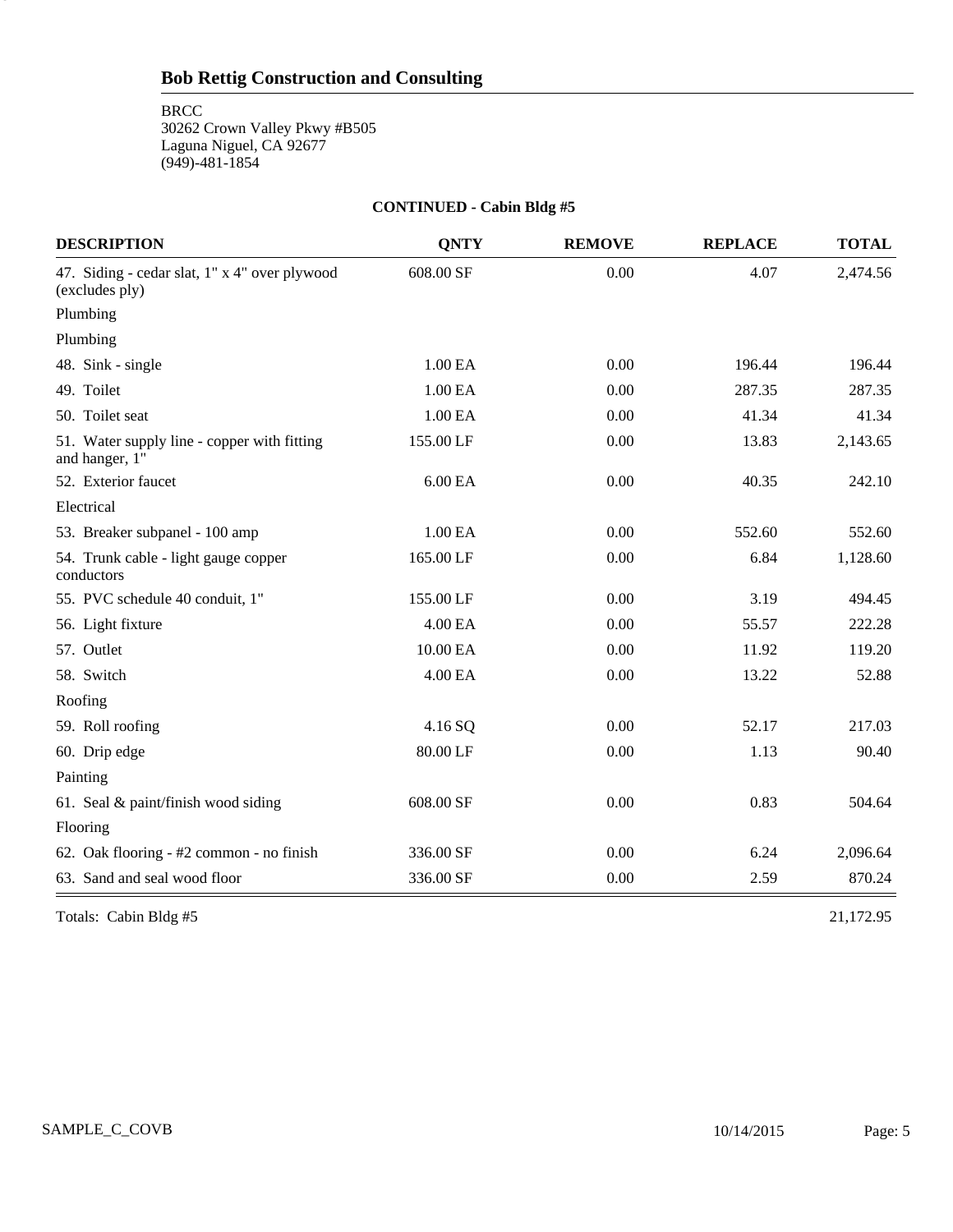6

| Cabin Bldg #6                                                           |                           |               | LxWxH 14'0" x 7'0" x 8'0" |              |  |  |
|-------------------------------------------------------------------------|---------------------------|---------------|---------------------------|--------------|--|--|
|                                                                         | 336.00 SF Walls           |               | 98.00 SF Ceiling          |              |  |  |
|                                                                         | 434.00 SF Walls & Ceiling |               | 98.00 SF Floor            |              |  |  |
|                                                                         | 10.89 SY Flooring         |               | 42.00 LF Floor Perimeter  |              |  |  |
|                                                                         | 112.00 SF Long Wall       |               | 56.00 SF Short Wall       |              |  |  |
|                                                                         | 42.00 LF Ceil. Perimeter  |               |                           |              |  |  |
| <b>DESCRIPTION</b>                                                      | <b>QNTY</b>               | <b>REMOVE</b> | <b>REPLACE</b>            | <b>TOTAL</b> |  |  |
| Footing                                                                 |                           |               |                           |              |  |  |
| 64. Footings - labor & materials -<br>Reinforced; includes waste        | 1.25 CY                   | 0.00          | 363.26                    | 454.08       |  |  |
| 65. Concrete pier or footing with post<br>anchor                        | 6.13 EA                   | 0.00          | 66.07                     | 404.68       |  |  |
| Framing                                                                 |                           |               |                           |              |  |  |
| 66. Joist - floor - $4x4 - w/blocking - 24"$ oc                         | 98.00 SF                  | 0.00          | 1.32                      | 129.36       |  |  |
| 67. Sheathing - plywood - 5/8" - tongue and<br>groove                   | 98.00 SF                  | 0.00          | 2.23                      | 218.54       |  |  |
| 68. Drilled bottom plate - 2" x 4" treated<br>lumber                    | 42.00 LF                  | 0.00          | 1.73                      | 72.66        |  |  |
| 69. Stud wall - $2x4$ (per BF)                                          | 363.00 BF                 | 0.00          | 1.45                      | 526.35       |  |  |
| 70. 6" x 6" rafters (3 BF per LF)                                       | 156.00 LF                 | 0.00          | 13.16                     | 2,052.96     |  |  |
| 71. Sheathing - 2" x 6" - tongue and groove                             | 98.00 SF                  | 0.00          | 5.92                      | 580.16       |  |  |
| 72. Sheathing - plywood - 1/2" CDX -<br>exterior walls under 1x4 siding | 287.00 SF                 | 0.00          | 1.13                      | 324.31       |  |  |
| 73. Siding - cedar slat, 1" x 4" over plywood<br>(excludes ply)         | 287.00 SF                 | 0.00          | 4.07                      | 1,168.09     |  |  |
| 74. Enclosure - Full Screen - Standard grade                            | 112.00 SF                 | 0.00          | 4.06                      | 454.72       |  |  |
| Plumbing                                                                |                           |               |                           |              |  |  |
| 75. Sink - single                                                       | 1.00 EA                   | 0.00          | 196.44                    | 196.44       |  |  |
| 76. Toilet                                                              | 1.00 EA                   | 0.00          | 287.35                    | 287.35       |  |  |
| 77. Toilet seat                                                         | 1.00 EA                   | 0.00          | 41.34                     | 41.34        |  |  |
| 78. Water supply line - copper with fitting<br>and hanger, 1"           | 155.00 LF                 | 0.00          | 13.83                     | 2,143.65     |  |  |
| 79. Exterior faucet                                                     | $6.00\,\mathrm{EA}$       | 0.00          | 40.35                     | 242.10       |  |  |
| Electrical                                                              |                           |               |                           |              |  |  |
| 80. Breaker subpanel - 100 amp                                          | 1.00 EA                   | 0.00          | 552.60                    | 552.60       |  |  |
| 81. Trunk cable - light gauge copper<br>conductors                      | 165.00 LF                 | 0.00          | 6.84                      | 1,128.60     |  |  |
| 82. PVC schedule 40 conduit, 1"                                         | 155.00 LF                 | 0.00          | 3.19                      | 494.45       |  |  |
| SAMPLE_C_COVB                                                           |                           |               | 10/14/2015                | Page: 6      |  |  |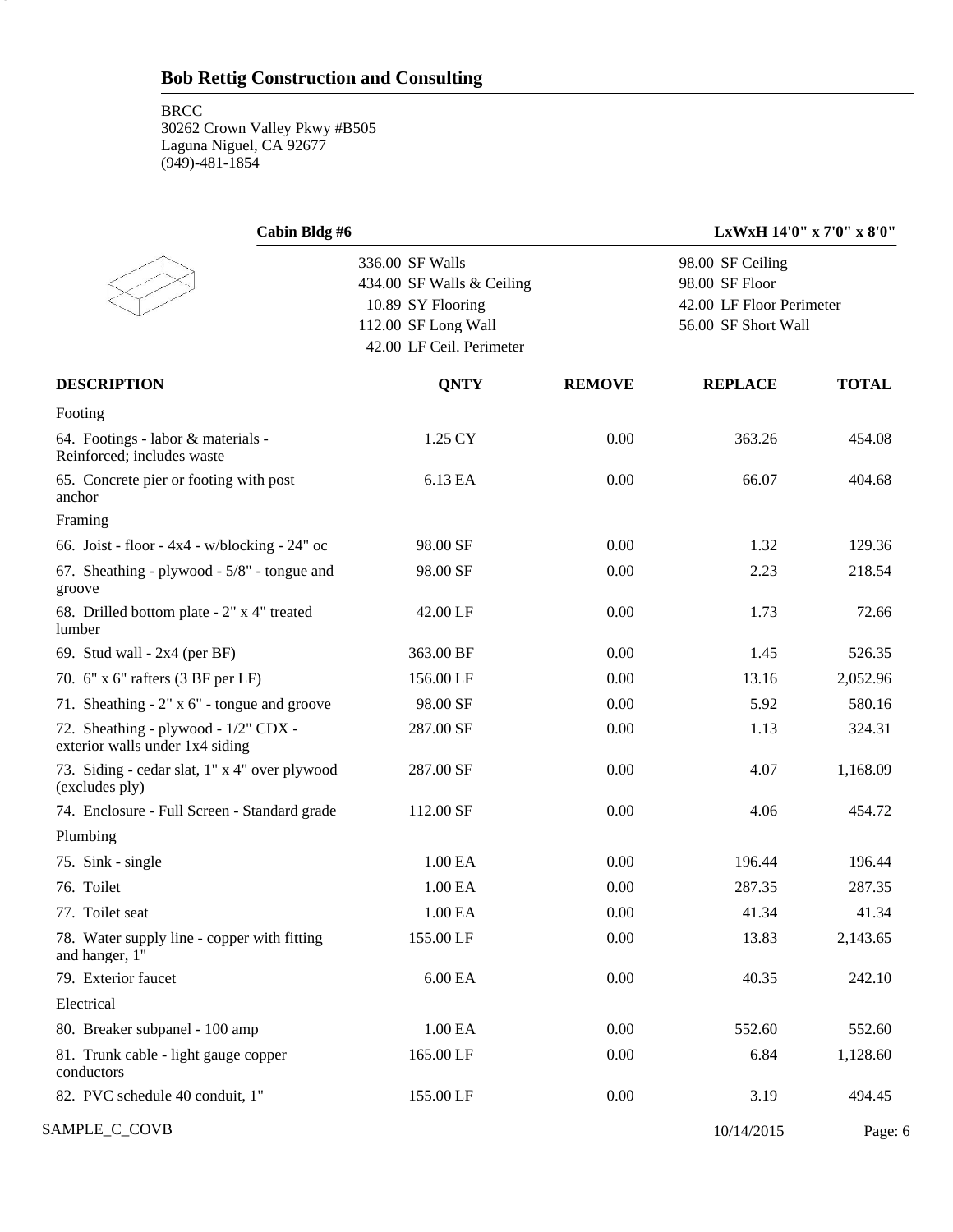#### **CONTINUED - Cabin Bldg #6**

| <b>DESCRIPTION</b>                                                                                                                         | <b>QNTY</b> | <b>REMOVE</b> | <b>REPLACE</b> | <b>TOTAL</b> |
|--------------------------------------------------------------------------------------------------------------------------------------------|-------------|---------------|----------------|--------------|
| 83. Light fixture                                                                                                                          | 4.00 EA     | 0.00          | 55.57          | 222.28       |
| 84. Outlet                                                                                                                                 | 10.00 EA    | 0.00          | 11.92          | 119.20       |
| 85. Switch                                                                                                                                 | 4.00 EA     | 0.00          | 13.22          | 52.88        |
| Roofing                                                                                                                                    |             |               |                |              |
| 86. Roll roofing                                                                                                                           | 1.44 SQ     | 0.00          | 52.17          | 75.12        |
| 87. Drip edge                                                                                                                              | 50.00 LF    | 0.00          | 1.13           | 56.50        |
| Interior                                                                                                                                   |             |               |                |              |
| 88. Masonite paneling                                                                                                                      | 98.00 SF    | 0.00          | 1.70           | 166.60       |
| Painting                                                                                                                                   |             |               |                |              |
| 89. Seal & paint/finish wood siding                                                                                                        | 287.00 SF   | 0.00          | 0.83           | 238.21       |
| 90. Seal & paint masonite paneling                                                                                                         | 336.00 SF   | 0.00          | 0.72           | 241.92       |
| Flooring                                                                                                                                   |             |               |                |              |
| 91. Oak flooring - #2 common - no finish                                                                                                   | 98.00 SF    | 0.00          | 6.24           | 611.52       |
| 92. Sand and seal wood floor                                                                                                               | 98.00 SF    | 0.00          | 2.59           | 253.82       |
| <b>Windows and Doors</b>                                                                                                                   |             |               |                |              |
| 93. Window screen, 10 - 16 sf                                                                                                              | 3.00 EA     | 0.00          | 20.81          | 62.43        |
| Note:<br>The windows on cabins $6 \& 11$ had wooden shutters. These were basic wood framed, painted shutters with hinges and a hook latch. |             |               |                |              |
| 94. Sheathing - plywood - 1/2" CDX                                                                                                         | 48.00 SF    | 0.00          | 1.13           | 54.24        |
| 95. 1" x 4" lumber (.333 BF per LF)                                                                                                        | 42.00 LF    | 0.00          | 1.52           | 63.84        |
| 96. Door hinges (set of 2)                                                                                                                 | 3.00 EA     | 0.00          | 22.09          | 66.27        |
| 97. Paint plywood sheathing                                                                                                                | 96.00 SF    | 0.00          | 0.35           | 33.60        |

Totals: Cabin Bldg #6 13,790.87

|                    | Cabin Bldg #10            |               | LxWxH 22'0" x 12'0" x 8'0" |              |
|--------------------|---------------------------|---------------|----------------------------|--------------|
|                    | 544.00 SF Walls           |               | 264.00 SF Ceiling          |              |
|                    | 808.00 SF Walls & Ceiling |               | 264.00 SF Floor            |              |
|                    | 29.33 SY Flooring         |               | 68.00 LF Floor Perimeter   |              |
|                    | 176.00 SF Long Wall       |               | 96.00 SF Short Wall        |              |
|                    | 68.00 LF Ceil. Perimeter  |               |                            |              |
| <b>DESCRIPTION</b> | <b>ONTY</b>               | <b>REMOVE</b> | <b>REPLACE</b>             | <b>TOTAL</b> |

SAMPLE\_C\_COVB Page: 7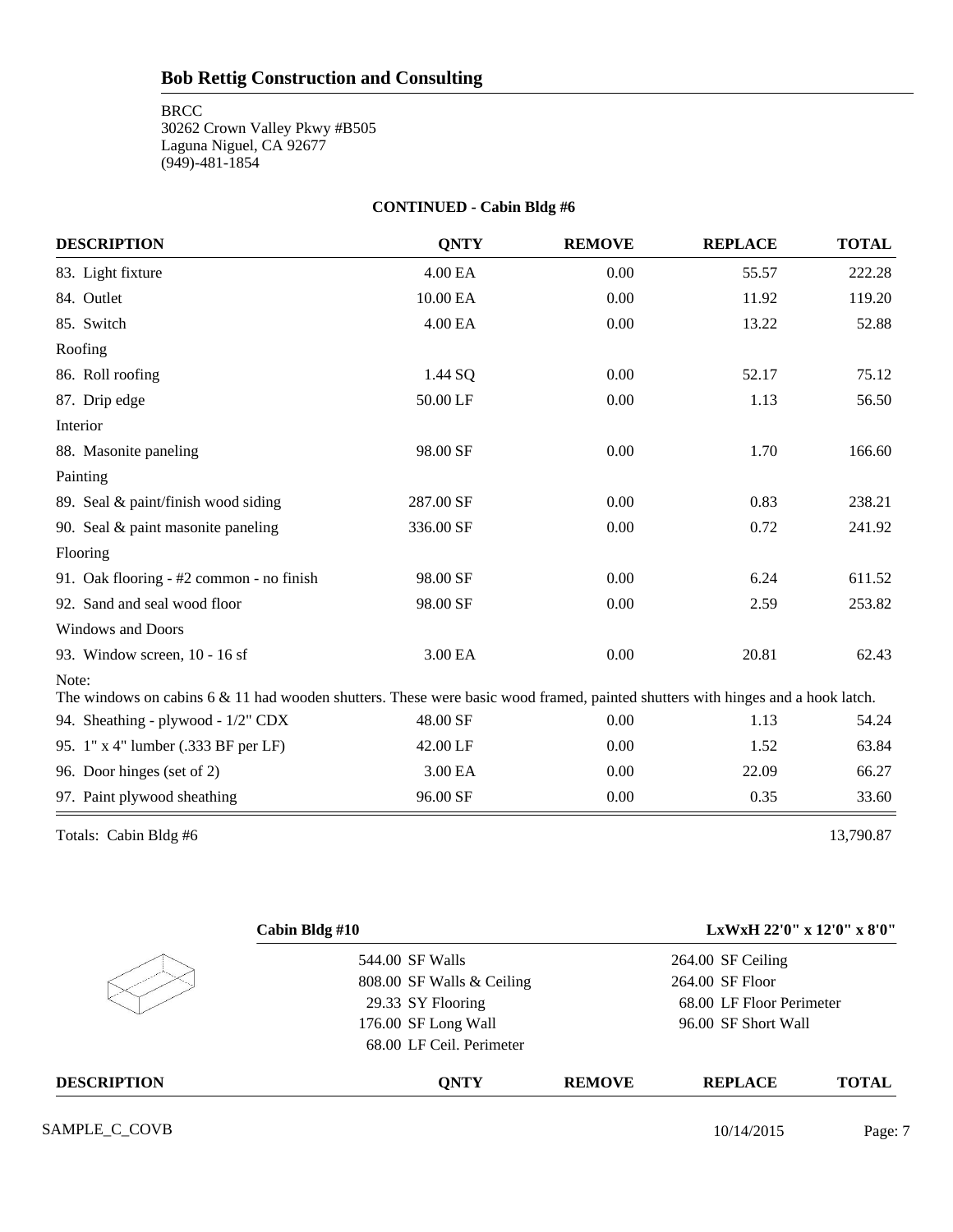BRCC

8

30262 Crown Valley Pkwy #B505 Laguna Niguel, CA 92677 (949)-481-1854

#### **CONTINUED - Cabin Bldg #10**

| <b>DESCRIPTION</b>                                                       | <b>QNTY</b>         | <b>REMOVE</b> | <b>REPLACE</b> | <b>TOTAL</b> |
|--------------------------------------------------------------------------|---------------------|---------------|----------------|--------------|
| Footing                                                                  |                     |               |                |              |
| 98. Footings - labor & materials -<br>Reinforced; includes waste         | 1.75 CY             | 0.00          | 363.26         | 635.71       |
| 99. Concrete pier or footing with post<br>anchor                         | 16.50 EA            | 0.00          | 66.07          | 1,090.16     |
| Framing                                                                  |                     |               |                |              |
| 100. Joist - floor - $4x4 - w/blocking - 24"$ oc                         | 264.00 SF           | 0.00          | 1.32           | 348.48       |
| 101. Sheathing - plywood - 5/8" - tongue<br>and groove                   | 264.00 SF           | 0.00          | 2.23           | 588.72       |
| 102. Drilled bottom plate - 2" x 4" treated<br>lumber                    | 68.00 LF            | 0.00          | 1.73           | 117.64       |
| 103. Stud wall - 2x4 (per BF); includes<br>framing for built-in closet   | 432.00 BF           | 0.00          | 1.45           | 626.40       |
| 104. 6" x 6" rafters (3 BF per LF)                                       | 144.00 LF           | 0.00          | 13.16          | 1,895.04     |
| 105. Sheathing $-2$ " x 6" - tongue and<br>groove                        | 336.00 SF           | 0.00          | 5.92           | 1,989.12     |
| 106. Sheathing - plywood - 1/2" CDX -<br>exterior walls under 1x4 siding | 544.00 SF           | 0.00          | 1.13           | 614.72       |
| 107. Siding - cedar slat, 1" x 3" over<br>plywood (excludes ply)         | 544.00 SF           | 0.00          | 4.07           | 2,214.08     |
| Closet                                                                   |                     |               |                |              |
| 108. Closet shelf and rod package                                        | $4.00$ LF           | 0.00          | 18.47          | 73.88        |
| 109. Paint wood shelving, 12"-24" width -<br>1 coat                      | 4.00 LF             | 0.00          | 1.42           | 5.68         |
| Plumbing                                                                 |                     |               |                |              |
| 110. Water supply line - copper with fitting<br>and hanger, 1"           | 175.00 LF           | 0.00          | 13.83          | 2,420.25     |
| 111. Exterior faucet                                                     | 2.00 EA             | 0.00          | 40.35          | 80.70        |
| Electrical                                                               |                     |               |                |              |
| 112. Breaker subpanel - 100 amp                                          | 1.00 EA             | 0.00          | 552.60         | 552.60       |
| 113. Trunk cable - light gauge copper<br>conductors                      | 185.00 LF           | 0.00          | 6.84           | 1,265.40     |
| 114. PVC schedule 40 conduit, 1"                                         | 175.00 LF           | 0.00          | 3.19           | 558.25       |
| 115. Light fixture                                                       | $2.00\,\mathrm{EA}$ | 0.00          | 55.57          | 111.14       |
| 116. Outlet                                                              | 4.00 EA             | 0.00          | 11.92          | 47.68        |
| 117. Switch                                                              | 1.00 EA             | 0.00          | 13.22          | 13.22        |
| Roofing                                                                  |                     |               |                |              |
| 118. Roll roofing                                                        | 3.36 SQ             | 0.00          | 52.17          | 175.29       |
| SAMPLE_C_COVB                                                            |                     |               | 10/14/2015     | Page: 8      |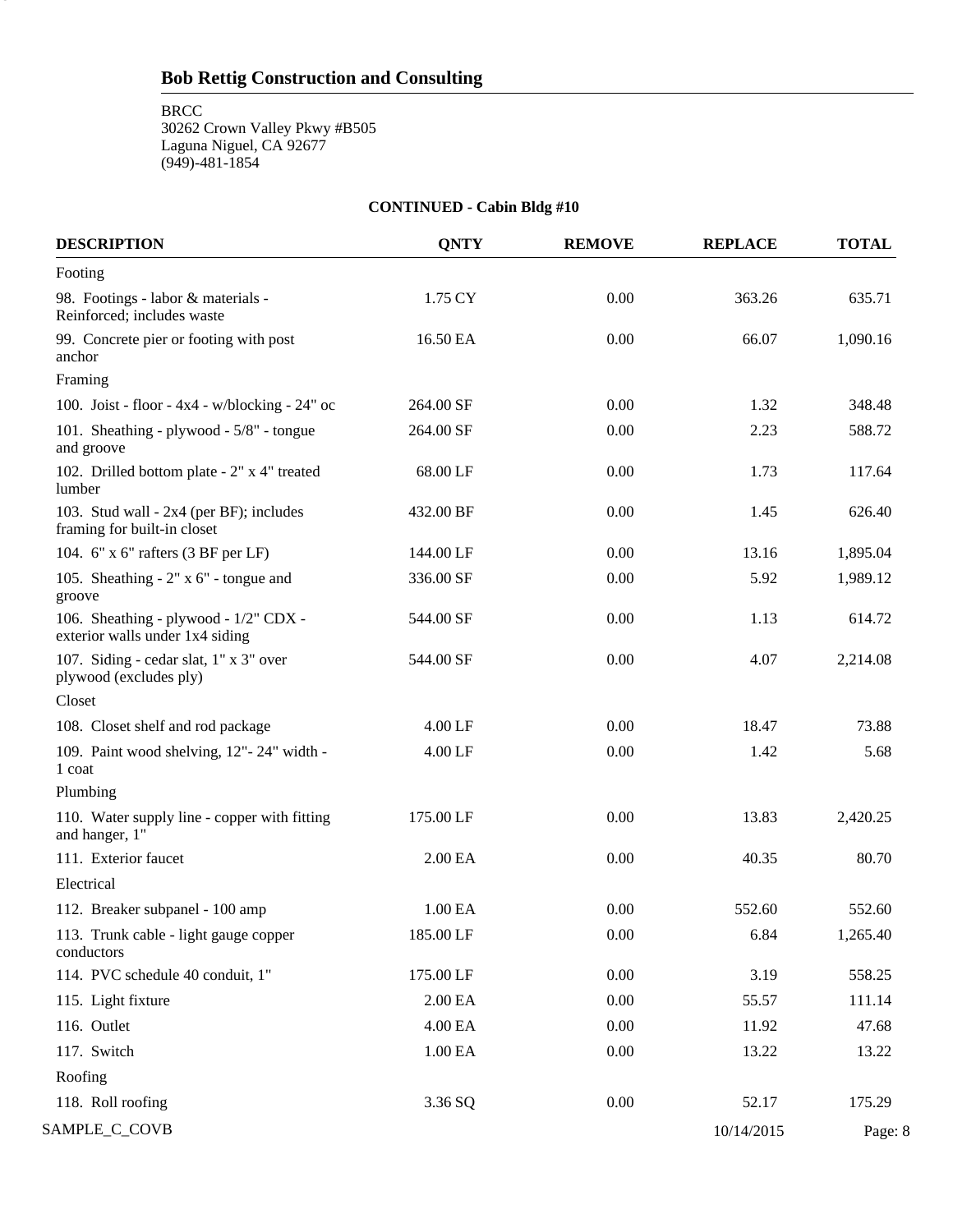#### **CONTINUED - Cabin Bldg #10**

| <b>DESCRIPTION</b>                                               | <b>ONTY</b>         | <b>REMOVE</b> | <b>REPLACE</b> | <b>TOTAL</b> |
|------------------------------------------------------------------|---------------------|---------------|----------------|--------------|
| 119. Drip edge                                                   | 76.00 LF            | 0.00          | 1.13           | 85.88        |
| Interior                                                         |                     |               |                |              |
| 120. Masonite paneling                                           | 264.00 SF           | 0.00          | 1.70           | 448.80       |
| Painting                                                         |                     |               |                |              |
| 121. Seal & paint/finish wood siding                             | 544.00 SF           | 0.00          | 0.83           | 451.52       |
| 122. Seal & paint masonite paneling;<br>includes built-in closet | 608.00 SF           | 0.00          | 0.72           | 437.76       |
| Flooring                                                         |                     |               |                |              |
| 123. Oak flooring - #2 common - no finish                        | 264.00 SF           | 0.00          | 6.24           | 1,647.36     |
| 124. Sand and seal wood floor                                    | 264.00 SF           | 0.00          | 2.59           | 683.76       |
| <b>Windows and Doors</b>                                         |                     |               |                |              |
| 125. Window screen, 10 - 16 sf                                   | 4.00 EA             | 0.00          | 20.81          | 83.24        |
| 126. Interior door unit @ closet                                 | 1.00 <sub>E</sub> A | 0.00          | 149.14         | 149.14       |
| 127. Door knob - interior @ closet                               | 1.00 <sub>E</sub> A | 0.00          | 35.70          | 35.70        |
| 128. Paint door slab only - 2 coats (per side)<br>@ closet       | 2.00 EA             | 0.00          | 18.00          | 36.00        |

Totals: Cabin Bldg #10 19,483.32

9

| Cabin Bldg #11                                                    |                           |               | LxWxH $14'0''$ x $14'0''$ x $8'0''$ |              |
|-------------------------------------------------------------------|---------------------------|---------------|-------------------------------------|--------------|
|                                                                   | 448.00 SF Walls           |               | 196.00 SF Ceiling                   |              |
|                                                                   | 644.00 SF Walls & Ceiling |               | 196.00 SF Floor                     |              |
|                                                                   | 21.78 SY Flooring         |               | 56.00 LF Floor Perimeter            |              |
|                                                                   | 112.00 SF Long Wall       |               | 112.00 SF Short Wall                |              |
|                                                                   | 56.00 LF Ceil. Perimeter  |               |                                     |              |
| <b>DESCRIPTION</b>                                                | <b>ONTY</b>               | <b>REMOVE</b> | <b>REPLACE</b>                      | <b>TOTAL</b> |
| Footing                                                           |                           |               |                                     |              |
| 129. Footings - labor & materials -<br>Reinforced; includes waste | 1.75 CY                   | 0.00          | 363.26                              | 635.71       |
| 130. Concrete pier or footing with post<br>anchor                 | 16.50 EA                  | 0.00          | 66.07                               | 1,090.16     |
| Framing                                                           |                           |               |                                     |              |
| 131. Joist - floor - $4x4 - w/blocking - 24"$ oc                  | 196.00 SF                 | 0.00          | 1.32                                | 258.72       |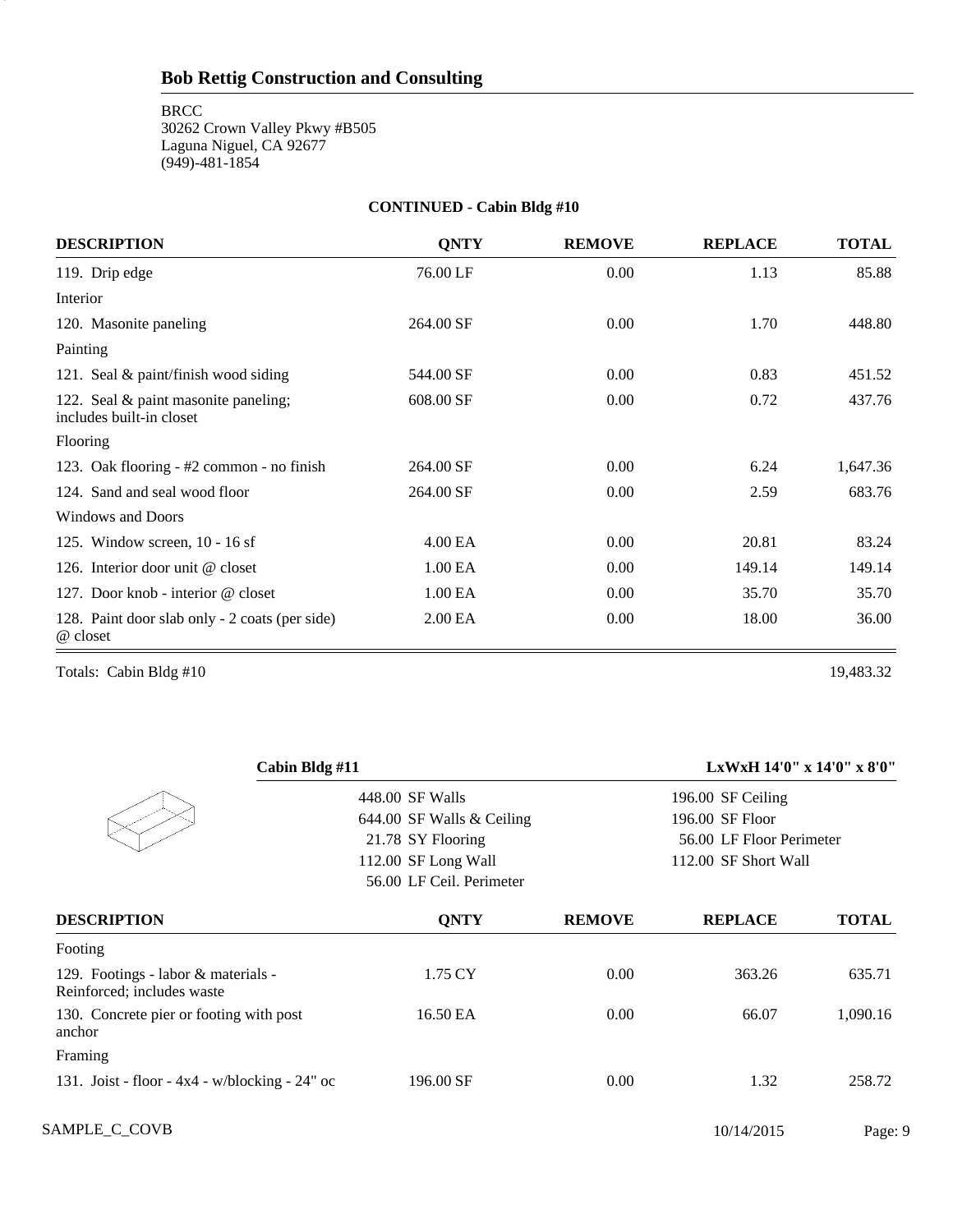**BRCC** 

10

30262 Crown Valley Pkwy #B505 Laguna Niguel, CA 92677 (949)-481-1854

#### **CONTINUED - Cabin Bldg #11**

| <b>DESCRIPTION</b>                                                       | <b>QNTY</b> | <b>REMOVE</b> | <b>REPLACE</b> | <b>TOTAL</b> |
|--------------------------------------------------------------------------|-------------|---------------|----------------|--------------|
| 132. Sheathing - plywood - 5/8" - tongue<br>and groove                   | 196.00 SF   | 0.00          | 2.23           | 437.08       |
| 133. Drilled bottom plate - 2" x 4" treated<br>lumber                    | 56.00 LF    | 0.00          | 1.73           | 96.88        |
| 134. Stud wall - $2x4$ (per BF)                                          | 443.00 BF   | 0.00          | 1.45           | 642.35       |
| 135. 6" x 6" rafters (3 BF per LF)                                       | 56.00 LF    | 0.00          | 13.16          | 736.96       |
| 136. Sheathing $-2$ " x 6" - tongue and<br>groove                        | 256.00 SF   | 0.00          | 5.92           | 1,515.52     |
| 137. Sheathing - plywood - 1/2" CDX -<br>exterior walls under 1x4 siding | 448.00 SF   | 0.00          | 1.13           | 506.24       |
| 138. Siding - cedar slat, 1" x 3" over<br>plywood (excludes ply)         | 448.00 SF   | 0.00          | 4.07           | 1,823.36     |
| Plumbing                                                                 |             |               |                |              |
| 139. Water supply line - copper with fitting<br>and hanger, 1"           | 25.00 LF    | 0.00          | 13.83          | 345.75       |
| 140. Exterior faucet                                                     | 2.00 EA     | 0.00          | 40.35          | 80.70        |
| Electrical                                                               |             |               |                |              |
| 141. Breaker subpanel - 100 amp                                          | 1.00 EA     | 0.00          | 552.60         | 552.60       |
| 142. Trunk cable - light gauge copper<br>conductors                      | 20.00 LF    | 0.00          | 6.84           | 136.80       |
| 143. PVC schedule 40 conduit, 1"                                         | 15.00 LF    | 0.00          | 3.19           | 47.85        |
| 144. Light fixture                                                       | 2.00 EA     | 0.00          | 55.57          | 111.14       |
| 145. Outlet                                                              | 4.00 EA     | 0.00          | 11.92          | 47.68        |
| 146. Switch                                                              | 2.00 EA     | 0.00          | 13.22          | 26.44        |
| Roofing                                                                  |             |               |                |              |
| 147. Roll roofing                                                        | 2.56 SQ     | 0.00          | 52.17          | 133.56       |
| 148. Drip edge                                                           | 64.00 LF    | 0.00          | 1.13           | 72.32        |
| Interior                                                                 |             |               |                |              |
| 149. Masonite paneling                                                   | 196.00 SF   | 0.00          | 1.70           | 333.20       |
| Painting                                                                 |             |               |                |              |
| 150. Seal & paint/finish wood siding                                     | 448.00 SF   | 0.00          | 0.83           | 371.84       |
| 151. Seal & paint masonite paneling                                      | 448.00 SF   | 0.00          | 0.72           | 322.56       |
| Flooring                                                                 |             |               |                |              |
| 152. Oak flooring - #2 common - no finish                                | 196.00 SF   | 0.00          | 6.24           | 1,223.04     |
| 153. Sand and seal wood floor                                            | 196.00 SF   | 0.00          | 2.59           | 507.64       |
| <b>Windows and Doors</b>                                                 |             |               |                |              |

SAMPLE\_C\_COVB Page: 10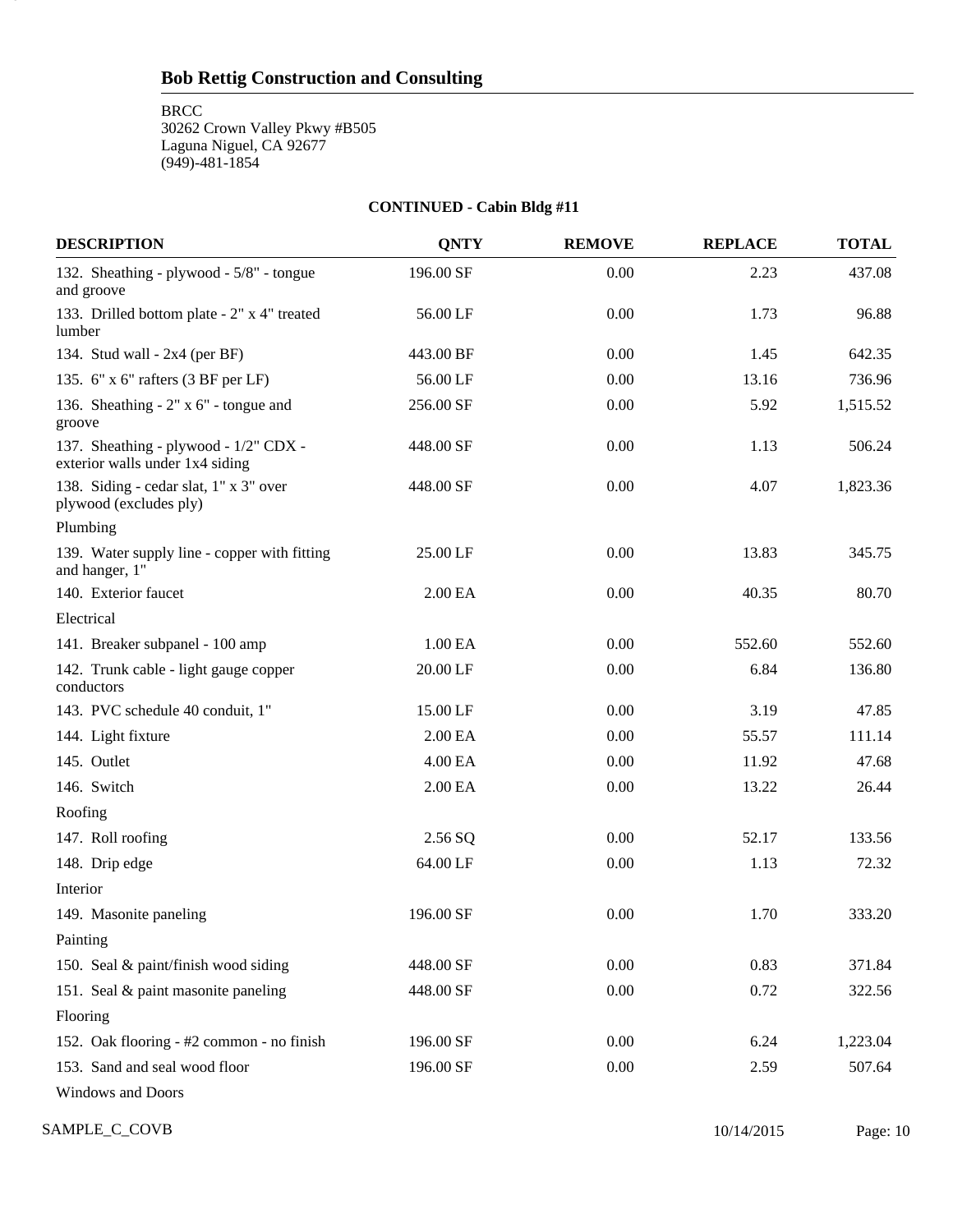#### **CONTINUED - Cabin Bldg #11**

| <b>DESCRIPTION</b>                                                                                                                      | <b>ONTY</b> | <b>REMOVE</b> | <b>REPLACE</b> | <b>TOTAL</b> |
|-----------------------------------------------------------------------------------------------------------------------------------------|-------------|---------------|----------------|--------------|
| 154. Window screen, $10 - 16$ sf                                                                                                        | 4.00 EA     | 0.00          | 20.81          | 83.24        |
| Note:<br>The windows on cabins 6 & 11 had wooden shutters. These were basic wood framed, painted shutters with hinges and a hook latch. |             |               |                |              |
| 155. Sheathing - plywood - 1/2" CDX                                                                                                     | 64.00 SF    | 0.00          | 1.13           | 72.32        |
| 156. 1" x 4" lumber (.333 BF per LF)                                                                                                    | 56.00 LF    | 0.00          | 1.52           | 85.12        |
| 157. Door hinges (set of 2)                                                                                                             | $4.00E$ A   | 0.00          | 22.09          | 88.36        |
| 158. Paint plywood sheathing                                                                                                            | 128.00 SF   | 0.00          | 0.35           | 44.80        |

Totals: Cabin Bldg #11 12,429.94

| Shed Bldg #13                                                     |                           |               |                          | LxWxH 12'0" x 8'0" x 8'0" |
|-------------------------------------------------------------------|---------------------------|---------------|--------------------------|---------------------------|
|                                                                   | 320.00 SF Walls           |               | 96.00 SF Ceiling         |                           |
|                                                                   | 416.00 SF Walls & Ceiling |               | 96.00 SF Floor           |                           |
|                                                                   | 10.67 SY Flooring         |               | 40.00 LF Floor Perimeter |                           |
|                                                                   | 96.00 SF Long Wall        |               | 64.00 SF Short Wall      |                           |
|                                                                   | 40.00 LF Ceil. Perimeter  |               |                          |                           |
| <b>DESCRIPTION</b>                                                | <b>QNTY</b>               | <b>REMOVE</b> | <b>REPLACE</b>           | <b>TOTAL</b>              |
| Footing                                                           |                           |               |                          |                           |
| 159. Footings - labor & materials -<br>Reinforced; includes waste | 1.25 CY                   | 0.00          | 363.26                   | 454.08                    |
| 160. Concrete pier or footing with post<br>anchor                 | 4.00 EA                   | 0.00          | 66.07                    | 264.28                    |
| Framing                                                           |                           |               |                          |                           |
| 161. Joist - floor - $4x4 - w/blocking - 24"$ oc                  | 96.00 SF                  | 0.00          | 1.32                     | 126.72                    |
| 162. Sheathing - plywood - 5/8" - tongue<br>and groove            | 96.00 SF                  | 0.00          | 2.23                     | 214.08                    |
| 163. Drilled bottom plate - 2" x 4" treated<br>lumber             | 40.00 LF                  | 0.00          | 1.73                     | 69.20                     |
| 164. Stud wall - $2x4$ (per BF)                                   | 294.00 BF                 | 0.00          | 1.45                     | 426.30                    |
| 165. 2" x 4" lumber (.667 BF per LF) - fire<br>blocking           | 32.00 LF                  | 0.00          | 1.09                     | 34.88                     |
| 166. 6" x 6" rafters (3 BF per LF)                                | 40.00 LF                  | 0.00          | 13.16                    | 526.40                    |
| 167. Sheathing $-2$ " x 6" - tongue and<br>groove                 | 140.00 SF                 | 0.00          | 5.92                     | 828.80                    |
| 168. Siding - board & batten - cedar                              | 320.00 SF                 | 0.00          | 3.90                     | 1,248.00                  |
| SAMPLE_C_COVB                                                     |                           |               | 10/14/2015               | Page: $11$                |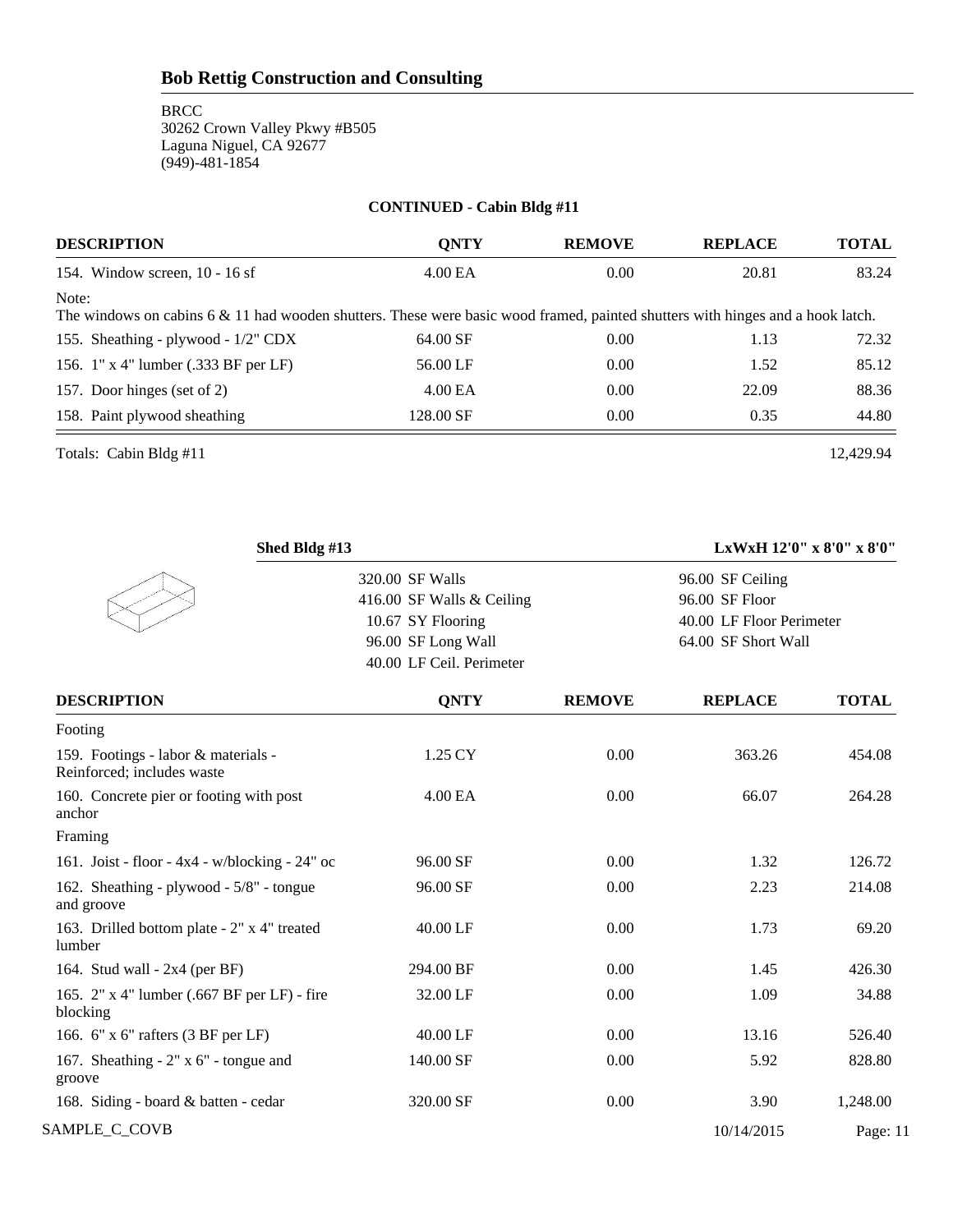#### **CONTINUED - Shed Bldg #13**

| <b>DESCRIPTION</b>                                             | <b>QNTY</b> | <b>REMOVE</b> | <b>REPLACE</b> | <b>TOTAL</b> |
|----------------------------------------------------------------|-------------|---------------|----------------|--------------|
| Plumbing                                                       |             |               |                |              |
| 169. Water supply line - copper with fitting<br>and hanger, 1" | 110.00 LF   | 0.00          | 13.83          | 1,521.30     |
| 170. Exterior faucet                                           | 2.00 EA     | 0.00          | 40.35          | 80.70        |
| Electrical                                                     |             |               |                |              |
| 171. Breaker subpanel - 100 amp                                | 1.00 EA     | 0.00          | 552.60         | 552.60       |
| 172. Trunk cable - light gauge copper<br>conductors            | 120.00 LF   | 0.00          | 6.84           | 820.80       |
| 173. PVC schedule 40 conduit, 1"                               | 110.00 LF   | 0.00          | 3.19           | 350.90       |
| 174. Light fixture                                             | 1.00 EA     | 0.00          | 55.57          | 55.57        |
| 175. Outlet                                                    | 1.00 EA     | 0.00          | 11.92          | 11.92        |
| 176. Switch                                                    | 1.00 EA     | 0.00          | 13.22          | 13.22        |
| Roofing                                                        |             |               |                |              |
| 177. Roll roofing                                              | 1.40 SQ     | 0.00          | 52.17          | 73.04        |
| 178. Drip edge                                                 | 48.00 LF    | 0.00          | 1.13           | 54.24        |
| Interior                                                       |             |               |                |              |
| 179. Masonite paneling                                         | 96.00 SF    | 0.00          | 1.70           | 163.20       |
| Painting                                                       |             |               |                |              |
| 180. Seal & paint/finish wood siding                           | 320.00 SF   | 0.00          | 0.83           | 265.60       |
| 181. Seal & paint masonite paneling                            | 320.00 SF   | 0.00          | 0.72           | 230.40       |
| Flooring                                                       |             |               |                |              |
| 182. Oak flooring - #2 common - no finish                      | 96.00 SF    | 0.00          | 6.24           | 599.04       |
| 183. Sand and seal wood floor                                  | 96.00 SF    | 0.00          | 2.59           | 248.64       |
| <b>Windows and Doors</b>                                       |             |               |                |              |
| 184. Window screen, 10 - 16 sf                                 | 2.00 EA     | 0.00          | 20.81          | 41.62        |

Totals: Shed Bldg #13 9,275.53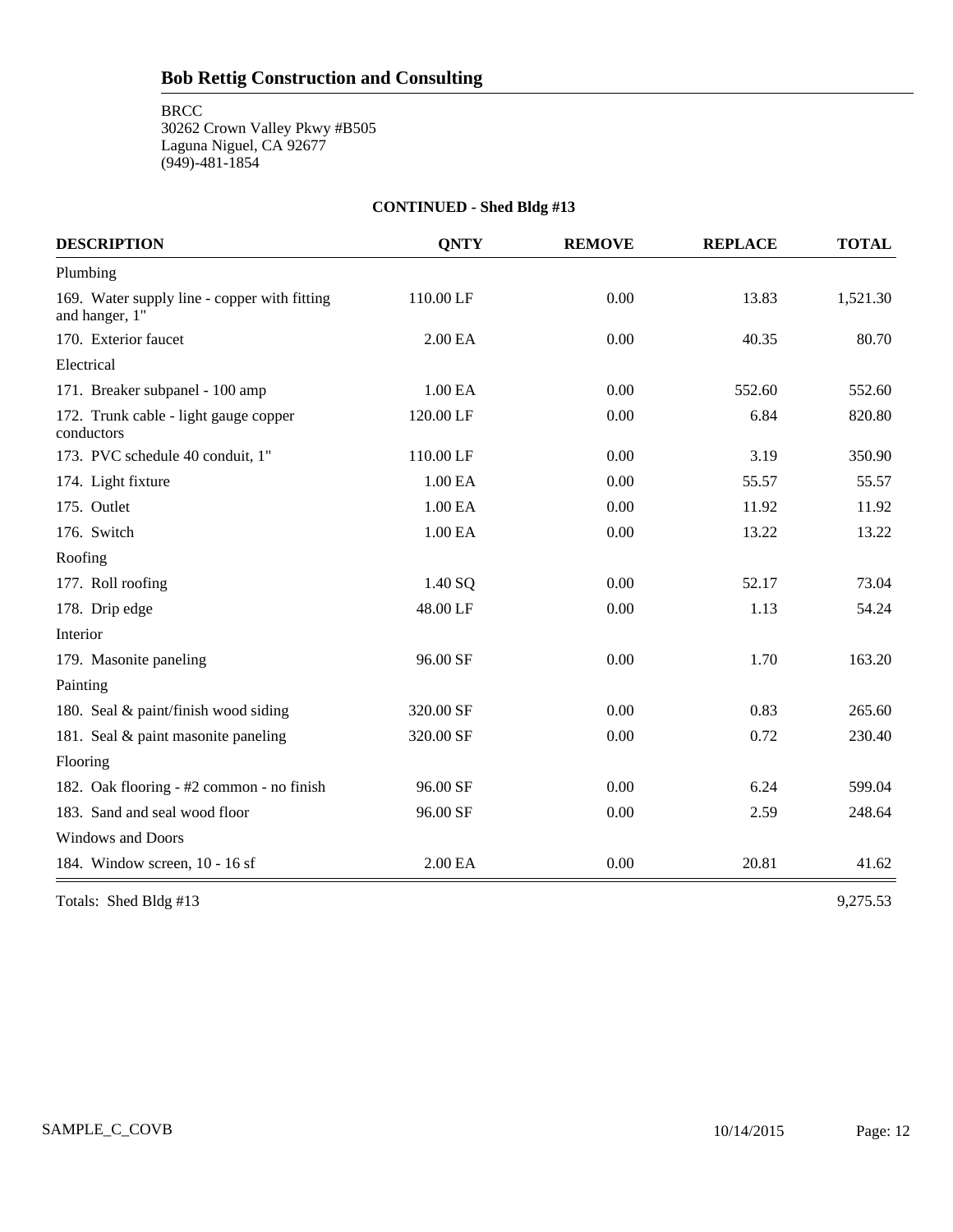13

| Imp Shed Bldg #14                                                                  |                                                                                                                         |               | LxWxH 30'0" x 20'0" x 8'0"                                                                |              |
|------------------------------------------------------------------------------------|-------------------------------------------------------------------------------------------------------------------------|---------------|-------------------------------------------------------------------------------------------|--------------|
|                                                                                    | 800.00 SF Walls<br>1,400.00 SF Walls & Ceiling<br>66.67 SY Flooring<br>240.00 SF Long Wall<br>100.00 LF Ceil. Perimeter |               | 600.00 SF Ceiling<br>600.00 SF Floor<br>100.00 LF Floor Perimeter<br>160.00 SF Short Wall |              |
| <b>DESCRIPTION</b>                                                                 | <b>QNTY</b>                                                                                                             | <b>REMOVE</b> | <b>REPLACE</b>                                                                            | <b>TOTAL</b> |
| Footing                                                                            |                                                                                                                         |               |                                                                                           |              |
| 185. Footings - labor & materials -<br>Reinforced; includes waste                  | 3.75 CY                                                                                                                 | 0.00          | 363.26                                                                                    | 1,362.23     |
| Framing                                                                            |                                                                                                                         |               |                                                                                           |              |
| 186. Drilled bottom plate - 2" x 4" treated<br>lumber                              | 100.00 LF                                                                                                               | 0.00          | 1.73                                                                                      | 173.00       |
| 187. Stud wall - 2x4 (per BF)                                                      | 704.00 BF                                                                                                               | 0.00          | 1.45                                                                                      | 1,020.80     |
| 188. 2" x 4" lumber (.667 BF per LF) - fire<br>blocking                            | 65.00 LF                                                                                                                | 0.00          | 1.09                                                                                      | 70.85        |
| 189. Timber joist, 4x12 - Garage header                                            | 20.00 LF                                                                                                                | 0.00          | 11.53                                                                                     | 230.60       |
| 190. 4" x 4" rafters (1.33 BF per LF)                                              | 64.00 LF                                                                                                                | 0.00          | 4.54                                                                                      | 290.56       |
| 191. Sheathing $-2$ " x 6" - tongue and<br>groove                                  | 704.00 SF                                                                                                               | 0.00          | 5.92                                                                                      | 4,167.68     |
| Note:<br>The walls and siding were made of the same material, corrugated aluminum. |                                                                                                                         |               |                                                                                           |              |
| 192. Walls and Siding - aluminum (.024<br>thickness), corrugated or equal          | 1,600.00 SF                                                                                                             | 0.00          | 3.08                                                                                      | 4,928.00     |
| Plumbing                                                                           |                                                                                                                         |               |                                                                                           |              |
| 193. Water supply line - copper with fitting<br>and hanger, 1"                     | 145.00 LF                                                                                                               | 0.00          | 13.83                                                                                     | 2,005.35     |
| 194. Exterior faucet                                                               | 2.00 EA                                                                                                                 | 0.00          | 40.35                                                                                     | 80.70        |
| Electrical                                                                         |                                                                                                                         |               |                                                                                           |              |
| 195. Breaker subpanel - 100 amp                                                    | 1.00 EA                                                                                                                 | 0.00          | 552.60                                                                                    | 552.60       |
| 196. Trunk cable - light gauge copper<br>conductors                                | 145.00 LF                                                                                                               | 0.00          | 6.84                                                                                      | 991.80       |
| 197. Light fixture                                                                 | 2.00 EA                                                                                                                 | 0.00          | 55.57                                                                                     | 111.14       |
| 198. Exterior light fixture                                                        | 1.00 EA                                                                                                                 | 0.00          | 64.63                                                                                     | 64.63        |
| 199. Outlet                                                                        | 4.00 EA                                                                                                                 | 0.00          | 11.92                                                                                     | 47.68        |
| 200. Switch                                                                        | 4.00 EA                                                                                                                 | 0.00          | 13.22                                                                                     | 52.88        |
| Roofing                                                                            |                                                                                                                         |               |                                                                                           |              |
| 201. Roof Decking only - Corrugated                                                | 704.00 SF                                                                                                               | 0.00          | 4.04                                                                                      | 2,844.16     |

SAMPLE\_C\_COVB Page: 13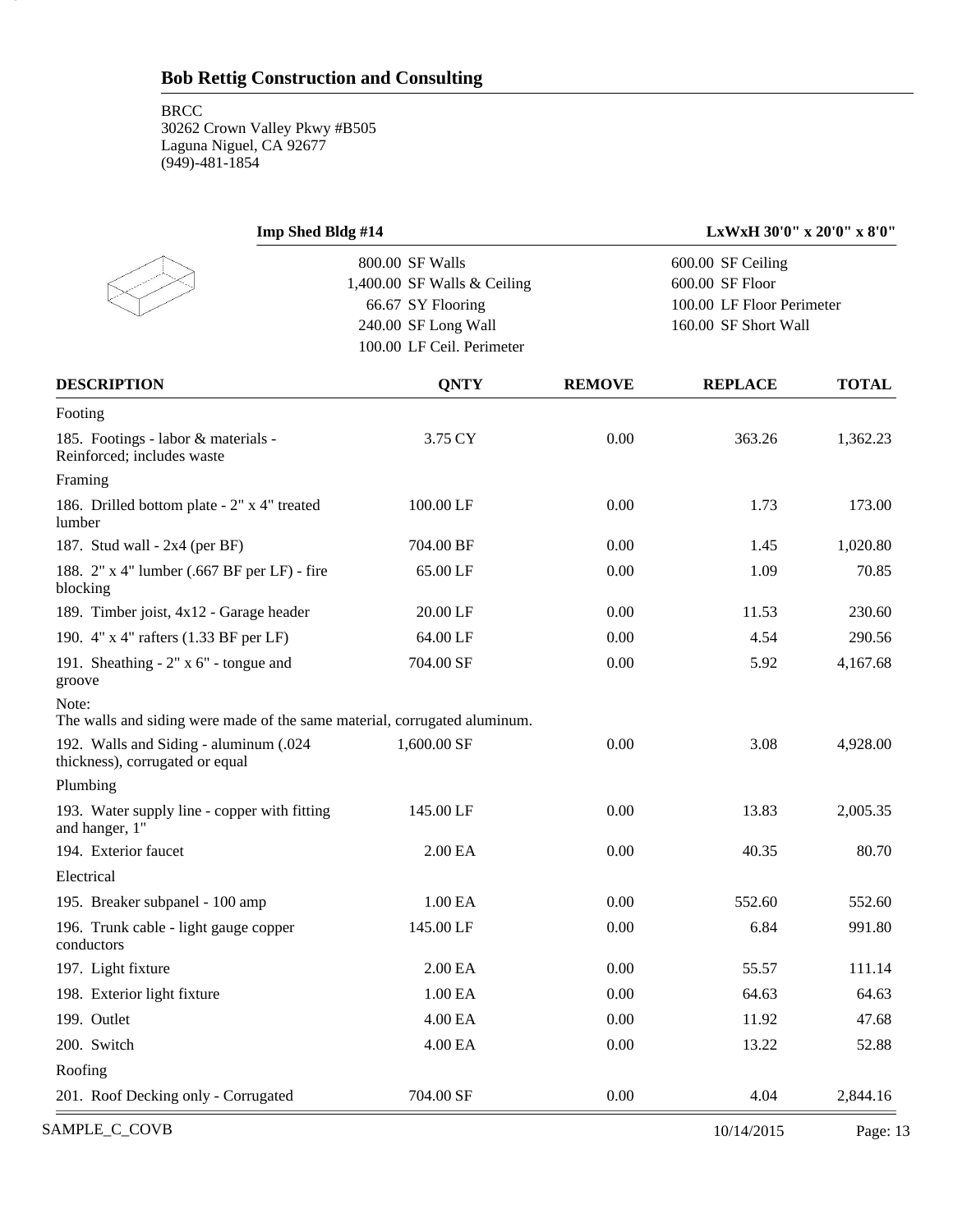**BRCC** 

30262 Crown Valley Pkwy #B505 Laguna Niguel, CA 92677 (949)-481-1854

## **CONTINUED - Imp Shed Bldg #14 DESCRIPTION QNTY REMOVE REPLACE TOTAL** Totals: Imp Shed Bldg #14 18,994.66

| Garage                                                                       |                                                                                                                        |               | Formula Gable Roof & Box 20'0" x 20'0" x 9'0"                                            |              |
|------------------------------------------------------------------------------|------------------------------------------------------------------------------------------------------------------------|---------------|------------------------------------------------------------------------------------------|--------------|
| 囲                                                                            | 808.17 SF Walls<br>1,365.78 SF Walls & Ceiling<br>44.44 SY Flooring<br>180.00 SF Long Wall<br>94.49 LF Ceil. Perimeter |               | 557.61 SF Ceiling<br>400.00 SF Floor<br>80.00 LF Floor Perimeter<br>224.08 SF Short Wall |              |
| <b>DESCRIPTION</b>                                                           | <b>QNTY</b>                                                                                                            | <b>REMOVE</b> | <b>REPLACE</b>                                                                           | <b>TOTAL</b> |
| Footing                                                                      |                                                                                                                        |               |                                                                                          |              |
| 202. Footings - labor & materials -<br>Reinforced; includes waste<br>Framing | 2.50 CY                                                                                                                | 0.00          | 363.26                                                                                   | 908.15       |
| 203. Drilled bottom plate - 2" x 4" treated<br>lumber                        | 65.00 LF                                                                                                               | 0.00          | 1.73                                                                                     | 112.45       |
| 204. Stud wall - $2x4$ (per BF)                                              | 502.00 BF                                                                                                              | 0.00          | 1.45                                                                                     | 727.90       |
| 205. 2" x 4" lumber (.667 BF per LF) - fire<br>blocking                      | 65.00 LF                                                                                                               | 0.00          | 1.09                                                                                     | 70.85        |
| 206. Timber joist, 4x12 - Garage header                                      | 20.00 LF                                                                                                               | 0.00          | 11.53                                                                                    | 230.60       |
| 207. 6" x 6" rafters (3 BF per LF)                                           | 132.00 LF                                                                                                              | 0.00          | 13.16                                                                                    | 1,737.12     |
| 208. Sheathing $-2$ " x 6" - tongue and<br>groove                            | 484.00 SF                                                                                                              | 0.00          | 5.92                                                                                     | 2,865.28     |
| Note:<br>The walls had corrugated iron sheathing on the inside and outside   |                                                                                                                        |               |                                                                                          |              |
| 209. Walls and siding - corrugated iron                                      | 2,104.50 SF                                                                                                            | 0.00          | 4.04                                                                                     | 8,502.18     |
| Roofing                                                                      |                                                                                                                        |               |                                                                                          |              |
| 210. Roof Decking only - corrugated iron                                     | 704.00 SF                                                                                                              | 0.00          | 4.04                                                                                     | 2,844.16     |
| Painting                                                                     |                                                                                                                        |               |                                                                                          |              |
| 211. Prime & paint metal siding -<br>corrugated                              | 808.17 SF                                                                                                              | 0.00          | 0.54                                                                                     | 436.41       |
| Roofing                                                                      |                                                                                                                        |               |                                                                                          |              |
| 212. Roof Decking only - Corrugated                                          | 400.00 SF                                                                                                              | 0.00          | 4.04                                                                                     | 1,616.00     |
| Plumbing                                                                     |                                                                                                                        |               |                                                                                          |              |
| 213. Water supply line - copper with fitting<br>and hanger, 1"               | 225.00 LF                                                                                                              | 0.00          | 13.83                                                                                    | 3,111.75     |
| SAMPLE_C_COVB                                                                |                                                                                                                        |               | 10/14/2015                                                                               | Page: 14     |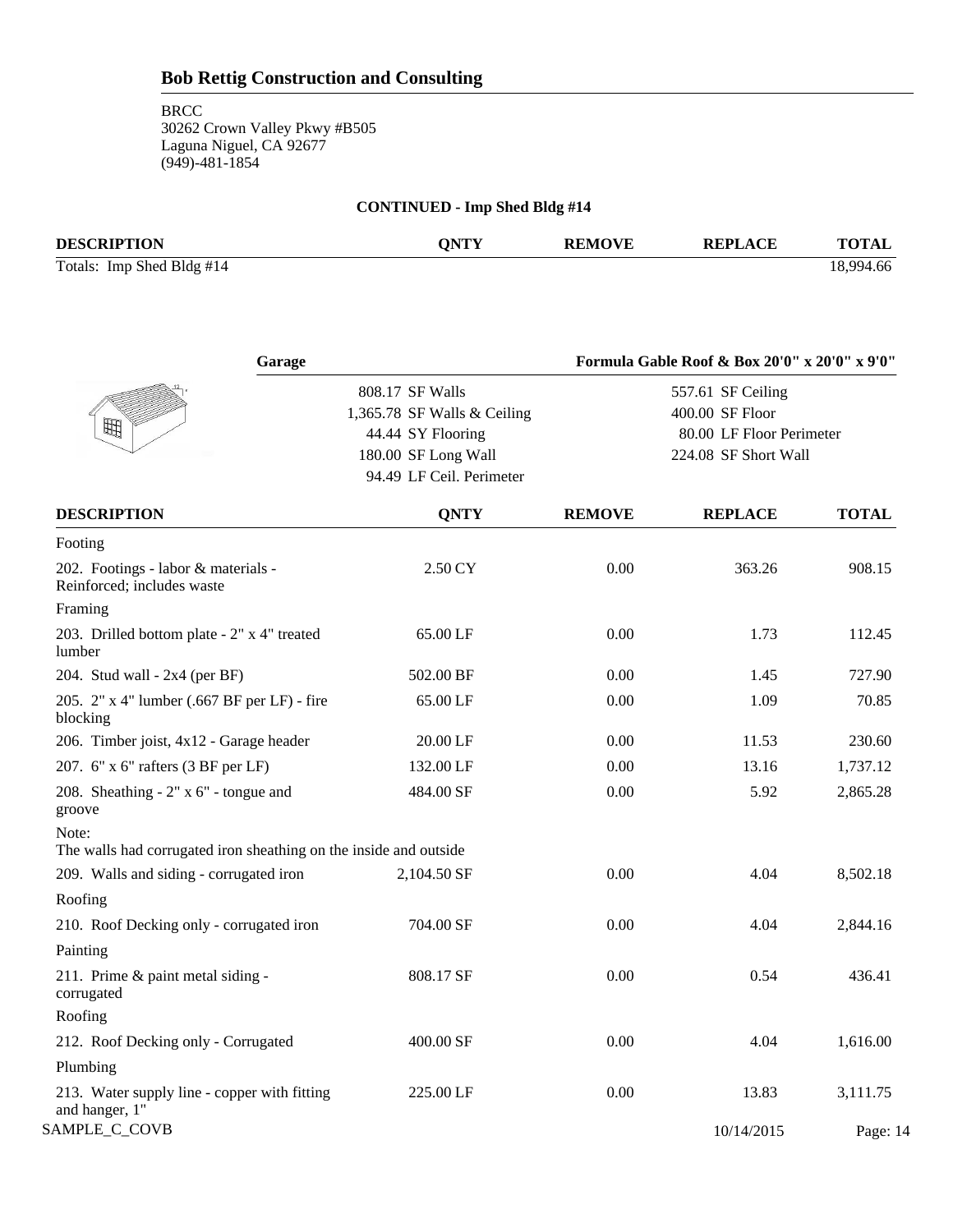#### **CONTINUED - Garage**

| <b>DESCRIPTION</b>                                                                   | <b>QNTY</b> | <b>REMOVE</b> | <b>REPLACE</b> | <b>TOTAL</b> |
|--------------------------------------------------------------------------------------|-------------|---------------|----------------|--------------|
| 214. Exterior faucet                                                                 | 2.00 EA     | 0.00          | 40.35          | 80.70        |
| Electrical                                                                           |             |               |                |              |
| 215. Breaker subpanel - 100 amp                                                      | 1.00 EA     | 0.00          | 552.60         | 552.60       |
| 216. Trunk cable - light gauge copper<br>conductors                                  | 235.00 LF   | 0.00          | 6.84           | 1,607.40     |
| 217. PVC schedule 40 conduit, 1"                                                     | 225.00 LF   | 0.00          | 3.19           | 717.75       |
| 218. Light fixture                                                                   | 6.00 EA     | 0.00          | 55.57          | 333.42       |
| 219. Exterior light fixture                                                          | 1.00 EA     | 0.00          | 64.63          | 64.63        |
| 220. Outlet                                                                          | 4.00 EA     | 0.00          | 11.92          | 47.68        |
| 221. Switch                                                                          | 5.00 EA     | 0.00          | 13.22          | 66.10        |
| Painting                                                                             |             |               |                |              |
| 222. Seal & paint/finish wood siding                                                 | 808.17 SF   | 0.00          | 0.83           | 670.78       |
| Doors                                                                                |             |               |                |              |
| 223. Sliding door - agricultural use - 7' high<br>x 8' wide                          | 1.00 EA     | 0.00          | 522.75         | 522.75       |
| <b>WOOD BENCH</b>                                                                    |             |               |                |              |
| Note:<br>The custom bench is 20 lf. It is based on being constructed of 4x material. |             |               |                |              |
| 224. 4" x 6" x 12' - fir/larch post - material<br>only - (82 lf required)            | 7.00 EA     | 0.00          | 34.71          | 242.97       |
| 225. Carpenter - General Framer - per hour<br>to build bench                         | 8.00 HR     | 0.00          | 64.93          | 519.44       |
| 226. Miscellaneous framing material                                                  | 1.00 EA     | 0.00          | 25.00          | 25.00        |
| Totals: Garage                                                                       |             |               |                | 28,614.07    |

15

556.00 SF Walls 9,196.00 SF Walls & Ceiling 960.00 SY Flooring 270.00 SF Long Wall 1,112.00 LF Ceil. Perimeter

**Driveways LxWxH 540'0" x 16'0" x 6"**

8,640.00 SF Ceiling 8,640.00 SF Floor 1,112.00 LF Floor Perimeter 8.00 SF Short Wall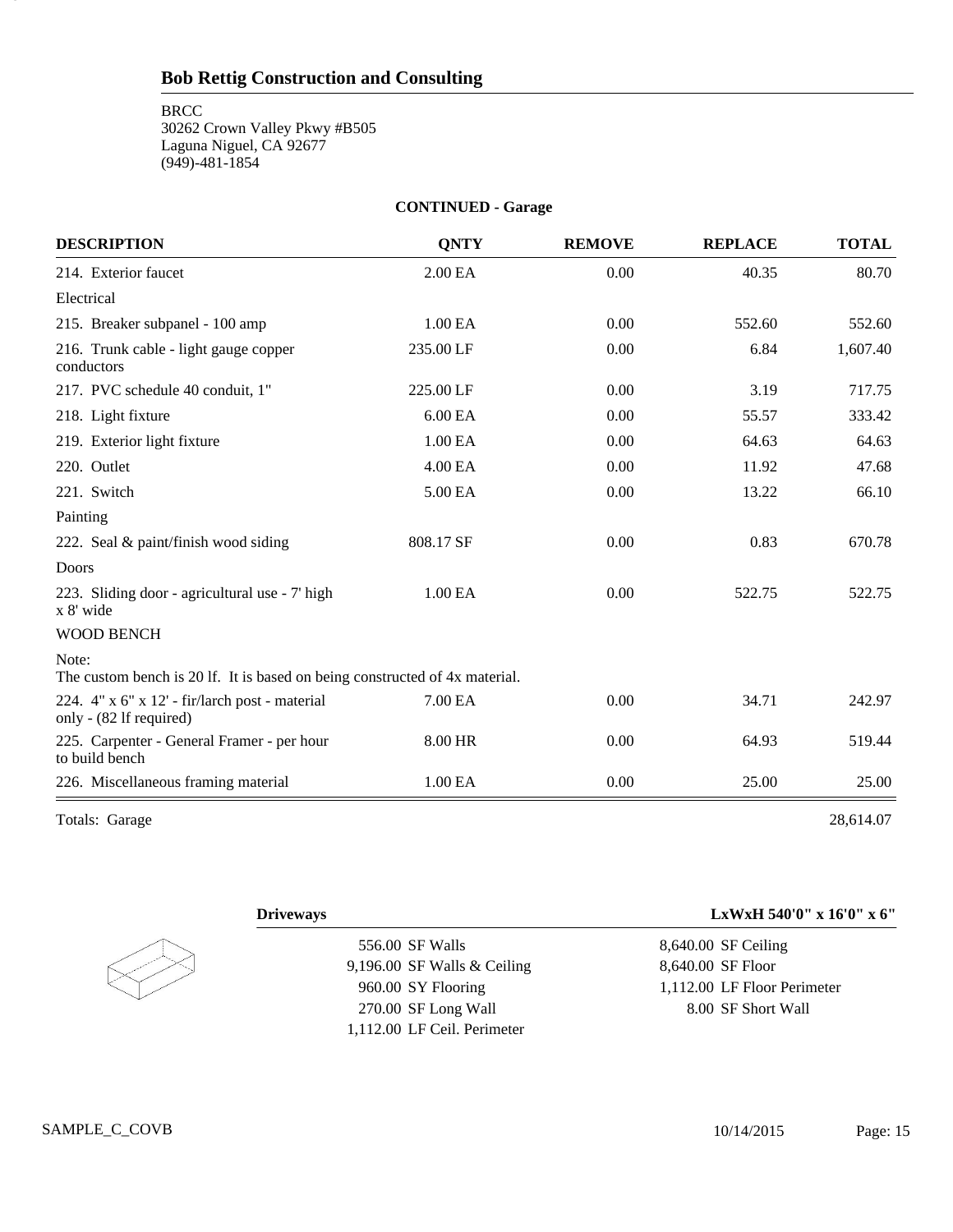#### **CONTINUED - Driveways**

16

1,015.00 SF Walls 16,999.00 SF Walls & Ceiling 1,776.00 SY Flooring 499.50 SF Long Wall

**Subroom 1: Driveway #2 LxWxH 999'0" x 16'0" x 6"**

15,984.00 SF Ceiling 15,984.00 SF Floor 2,030.00 LF Floor Perimeter 8.00 SF Short Wall

2,030.00 LF Ceil. Perimeter

37.00 SF Walls

373.00 SF Walls & Ceiling 37.33 SY Flooring 10.50 SF Long Wall 74.00 LF Ceil. Perimeter

#### **Subroom 2: Driveway #2 offset LxWxH 21'0" x 16'0" x 6"**

336.00 SF Ceiling 336.00 SF Floor 74.00 LF Floor Perimeter 8.00 SF Short Wall

| Subroom 3: Driveway #3                                                                                                      |                               |               | LxWxH 300'0" x 16'0" x 6" |              |
|-----------------------------------------------------------------------------------------------------------------------------|-------------------------------|---------------|---------------------------|--------------|
|                                                                                                                             | 316.00 SF Walls               |               | $4,800.00$ SF Ceiling     |              |
|                                                                                                                             | 5,116.00 SF Walls $&$ Ceiling |               | 4,800.00 SF Floor         |              |
|                                                                                                                             | 533.33 SY Flooring            |               | 632.00 LF Floor Perimeter |              |
|                                                                                                                             | 150.00 SF Long Wall           |               | 8.00 SF Short Wall        |              |
|                                                                                                                             | 632.00 LF Ceil. Perimeter     |               |                           |              |
| <b>DESCRIPTION</b>                                                                                                          | <b>QNTY</b>                   | <b>REMOVE</b> | <b>REPLACE</b>            | <b>TOTAL</b> |
| 227. Skid steer loader and operator to scrape<br>and remove dirt at existing driveway to<br>allow for placement of new D.G. | 62.00 HR                      | 0.00          | 72.67                     | 4,505.54     |
| 228. Decomposed granite - materials only -<br>basic sand color                                                              | 298.00 TN                     | 0.00          | 40.00                     | 11,920.00    |
| 229. Delivery charge per truck (12 yards)                                                                                   | 24.83 EA                      | 0.00          | 85.00                     | 2,110.83     |
| 230. Trackhoe/excavator and operator to<br>place D.G.                                                                       | 49.60 HR                      | 0.00          | 111.00                    | 5,505.60     |
| 231. Riding drum compactor and operator                                                                                     | 24.00 HR                      | 0.00          | 67.50                     | 1,620.00     |

Totals: Driveways 25,661.97

**Windows & Doors**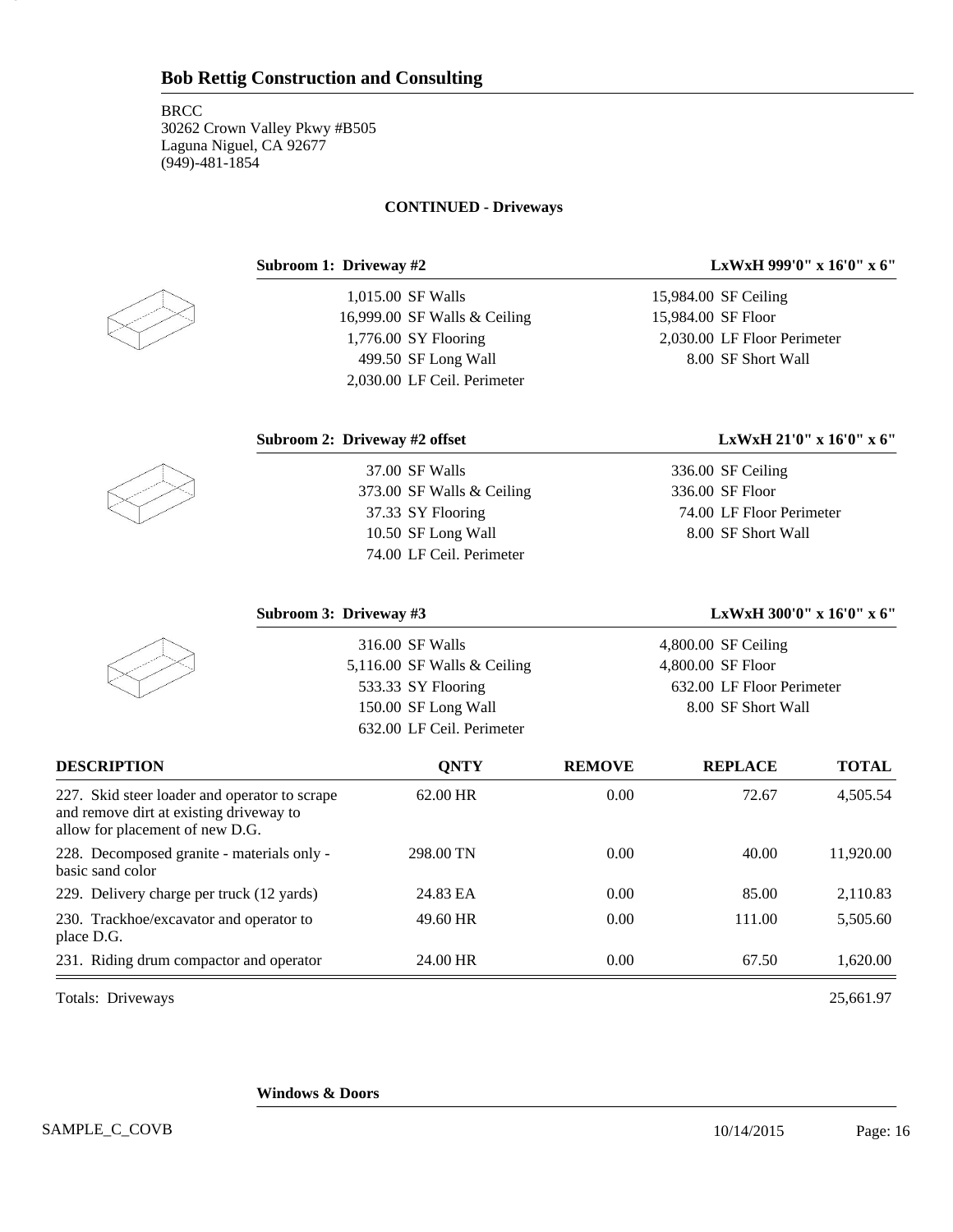| <b>DESCRIPTION</b>                                                                                 | <b>ONTY</b> | <b>REMOVE</b> | <b>REPLACE</b> | <b>TOTAL</b> |
|----------------------------------------------------------------------------------------------------|-------------|---------------|----------------|--------------|
| Note:<br>The following line item is a count for all windows and doors in the related outbuildings. |             |               |                |              |
| 232. Wood window - horizontal sliding, 12 -<br>24sf                                                | 40.00 EA    | 0.00          | 444.77         | 17,790.80    |
| 233. Exterior door - flush or panel style                                                          | 9.00 EA     | 0.00          | 231.46         | 2,083.14     |
| 234. Seal & paint wood window (per side)                                                           | 80.00 EA    | 0.00          | 25.98          | 2,078.40     |
| 235. Door lockset & deadbolt - exterior                                                            | 9.00 EA     | 0.00          | 70.52          | 634.68       |
| 236. Paint door slab only - 2 coats (per side)                                                     | 18.00 EA    | 0.00          | 18.00          | 324.00       |
| Totals: Windows & Doors                                                                            |             |               |                | 22.911.02    |

**CONTINUED - Windows & Doors**

**Fencing DESCRIPTION QNTY REMOVE REPLACE TOTAL**

237. Barbed wire fence - 5' high - 5 strand 16,000.00 LF 0.00 7.37 117,920.00 Totals: Fencing 117,920.00

| ıО<br>-91<br>asea<br>ш |
|------------------------|
|                        |

| <b>DESCRIPTION</b>                   | <b>ONTY</b> | <b>REMOVE</b> | <b>REPLACE</b> | TOTAL     |
|--------------------------------------|-------------|---------------|----------------|-----------|
| 238. Bid for landscape - (ALLOWANCE) | $.00$ BD    | 0.00          | 30,000.00      | 30,000.00 |
|                                      |             |               |                |           |

Totals: Landscaping 30,000.00

### **General Conditions**

| <b>DESCRIPTION</b>                                   | <b>ONTY</b> | <b>REMOVE</b> | <b>REPLACE</b> | <b>TOTAL</b> |
|------------------------------------------------------|-------------|---------------|----------------|--------------|
| 239. General and progressive clean - up              | 259.80 HR   | 0.00          | 34.09          | 8,856.58     |
| 240. Final cleanup crew - 4 laborers +<br>supervisor | 3.00 DA     | 0.00          | 963.20         | 2,889.60     |
| 241. Temporary toilet (per month)                    | 3.00 MO     | 0.00          | 105.07         | 315.21       |
| 242. Temporary power usage (per month)               | 3.00 MO     | 0.00          | 89.22          | 267.66       |
| SAMPLE C COVB                                        |             |               | 10/14/2015     | Page: 17     |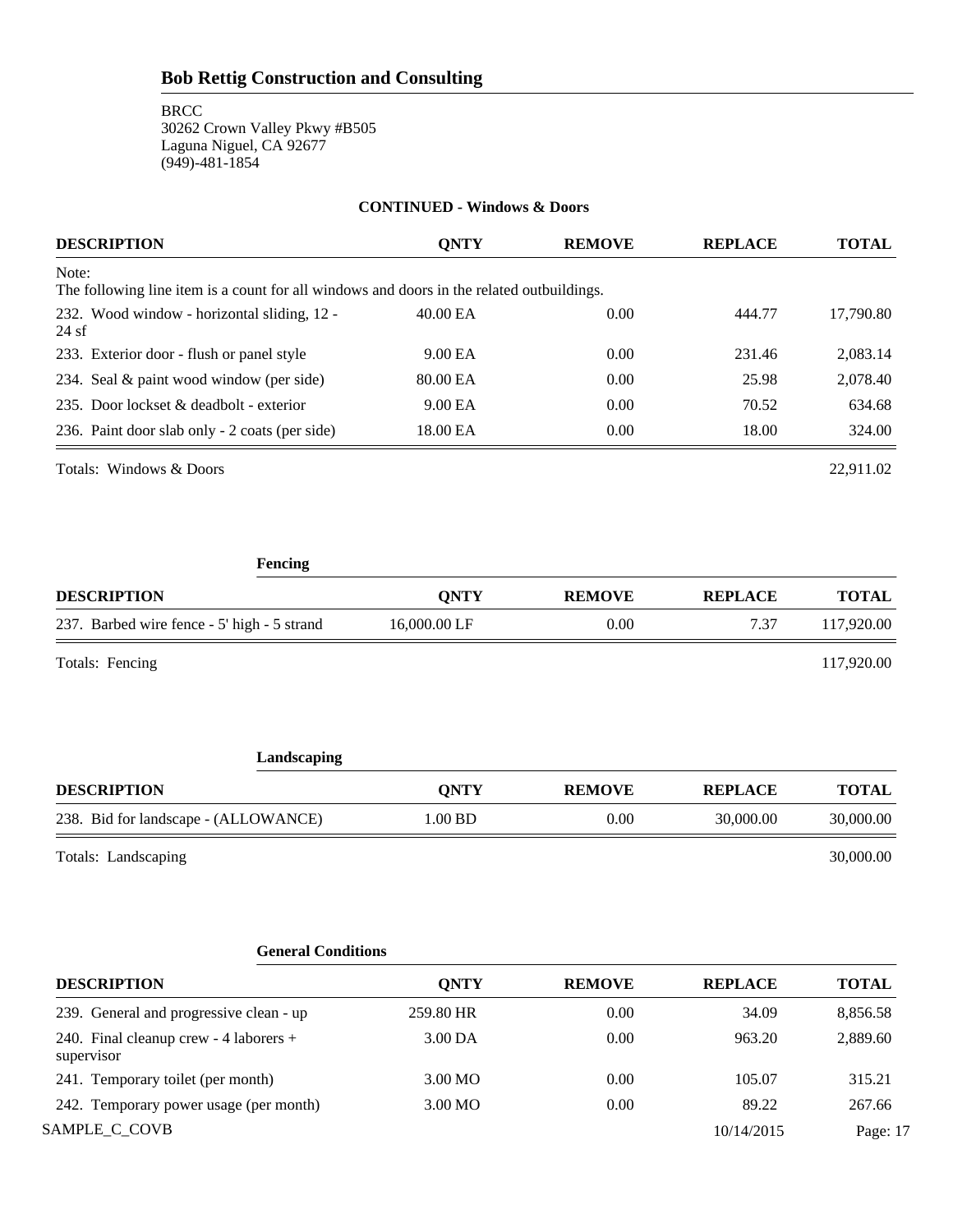18

#### **CONTINUED - General Conditions**

| <b>DESCRIPTION</b>                                                                                                   | <b>QNTY</b>                         | <b>REMOVE</b>  | <b>REPLACE</b>                 | <b>TOTAL</b> |
|----------------------------------------------------------------------------------------------------------------------|-------------------------------------|----------------|--------------------------------|--------------|
| 243. Temporary storage container                                                                                     | 3.00 MO                             | 0.00           | 80.00                          | 240.00       |
| 244. Architectural & Engineering fees<br>(including Title 24 calculations) - 6% of<br>construction costs - ALLOWANCE | 1.00 EA                             | 0.00           | 28,882.38                      | 28,882.38    |
| <b>Totals: General Conditions</b>                                                                                    |                                     |                |                                | 41,451.43    |
| Line Item Totals: SAMPLE_C_COVB                                                                                      |                                     |                |                                | 395,238.50   |
| <b>Grand Total Areas:</b>                                                                                            |                                     |                |                                |              |
| 6,820.33 SF Walls                                                                                                    | 32,513.23 SF Ceiling                |                | 39,333.56 SF Walls and Ceiling |              |
| 32,198.00 SF Floor                                                                                                   | 3,577.56 SY Flooring                |                | 4,418.00 LF Floor Perimeter    |              |
| 2,282.00 SF Long Wall                                                                                                | 1,128.17 SF Short Wall              |                | 4,446.98 LF Ceil. Perimeter    |              |
| 0.00 Floor Area                                                                                                      | 0.00 Total Area                     | $0.00^{\circ}$ | Interior Wall Area             |              |
| 0.00 Exterior Wall Area                                                                                              | 0.00 Exterior Perimeter of<br>Walls |                |                                |              |
| 0.00 Surface Area                                                                                                    | 0.00 Number of Squares              | $0.00\,$       | <b>Total Perimeter Length</b>  |              |
| 0.00 Total Ridge Length                                                                                              | 0.00 Total Hip Length               |                |                                |              |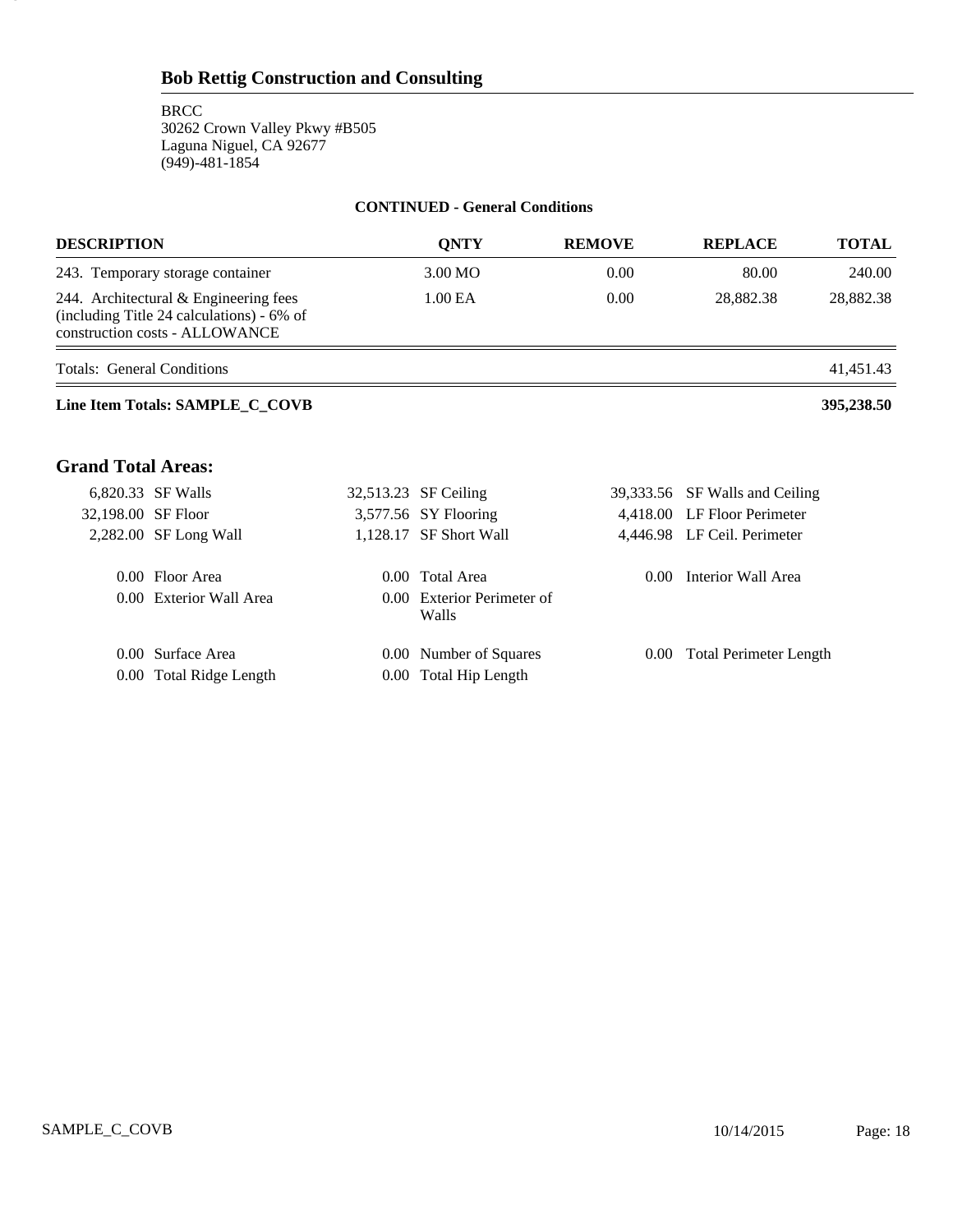19

### **Summary for Dwelling**

| Line Item Total               |                                 |        | 395,238.50   |
|-------------------------------|---------------------------------|--------|--------------|
| Material Sales Tax            | $^{\scriptsize\textregistered}$ | 7.750% | 10,795.75    |
| Subtotal                      |                                 |        | 406,034.25   |
| Overhead                      | $^{\scriptsize\textregistered}$ | 15.0%  | 60,905.14    |
| Profit                        | $\omega$                        | 15.0%  | 60,905.14    |
| <b>Replacement Cost Value</b> |                                 |        | \$527,844.53 |
| <b>Net Claim</b>              |                                 |        | \$527,844.53 |

Rettig, Bob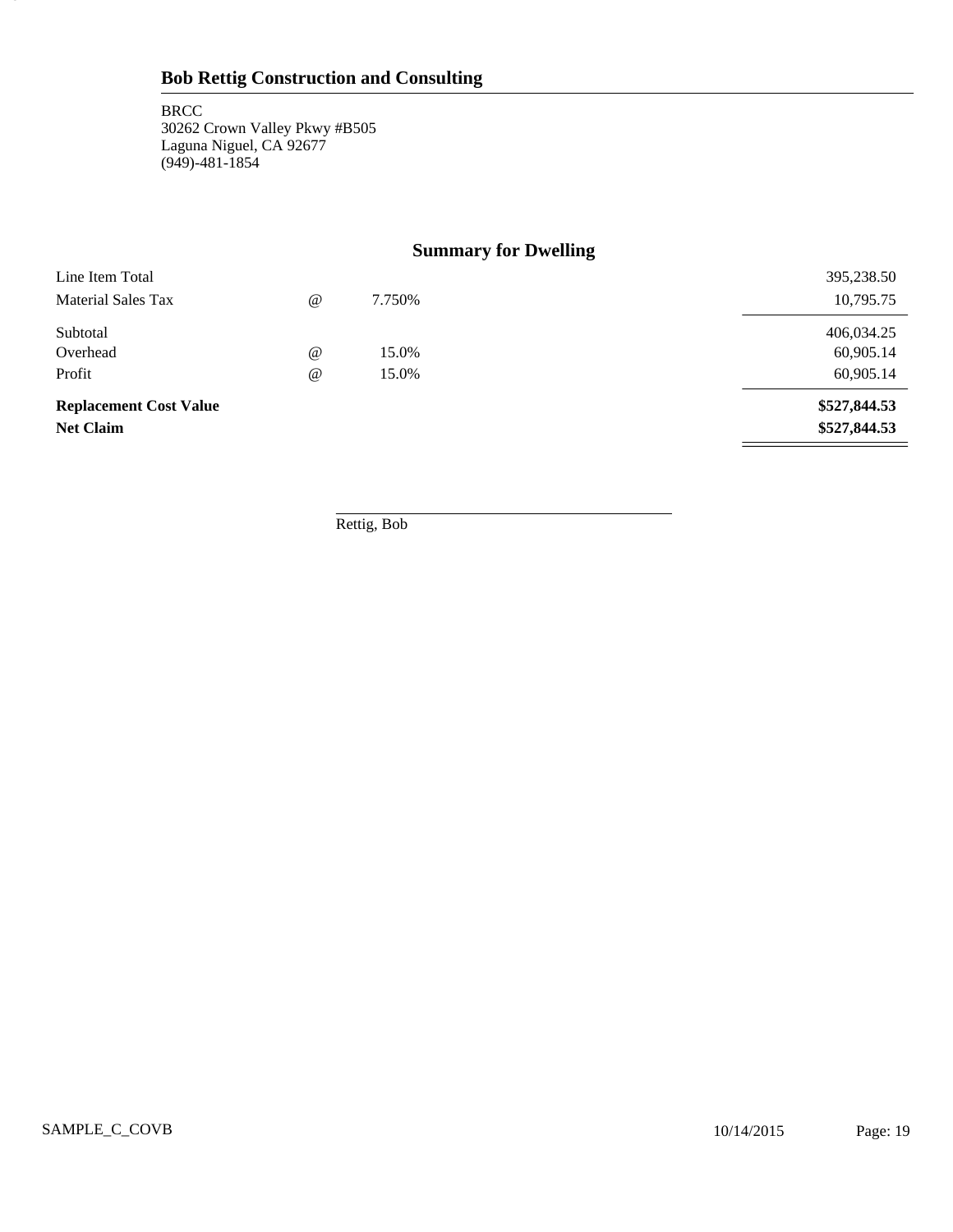20

### **Recap by Room**

| <b>Estimate: SAMPLE_C_COVB</b> |            |          |
|--------------------------------|------------|----------|
| Shed #2                        | 9,610.39   | 2.43%    |
| <b>Work Shop</b>               | 23,922.35  | 6.05%    |
| Cabin Bldg #5                  | 21,172.95  | 5.36%    |
| Cabin Bldg #6                  | 13,790.87  | $3.49\%$ |
| Cabin Bldg #10                 | 19,483.32  | 4.93%    |
| Cabin Bldg #11                 | 12,429.94  | 3.14%    |
| Shed Bldg #13                  | 9,275.53   | 2.35%    |
| Imp Shed Bldg #14              | 18,994.66  | 4.81%    |
| Garage                         | 28,614.07  | $7.24\%$ |
| <b>Driveways</b>               | 25,661.97  | $6.49\%$ |
| <b>Windows &amp; Doors</b>     | 22,911.02  | 5.80%    |
| <b>Fencing</b>                 | 117,920.00 | 29.84%   |
| Landscaping                    | 30,000.00  | 7.59%    |
| <b>General Conditions</b>      | 41,451.43  | 10.49%   |
| <b>Subtotal of Areas</b>       | 395,238.50 | 100.00%  |
| <b>Total</b>                   | 395,238.50 | 100.00%  |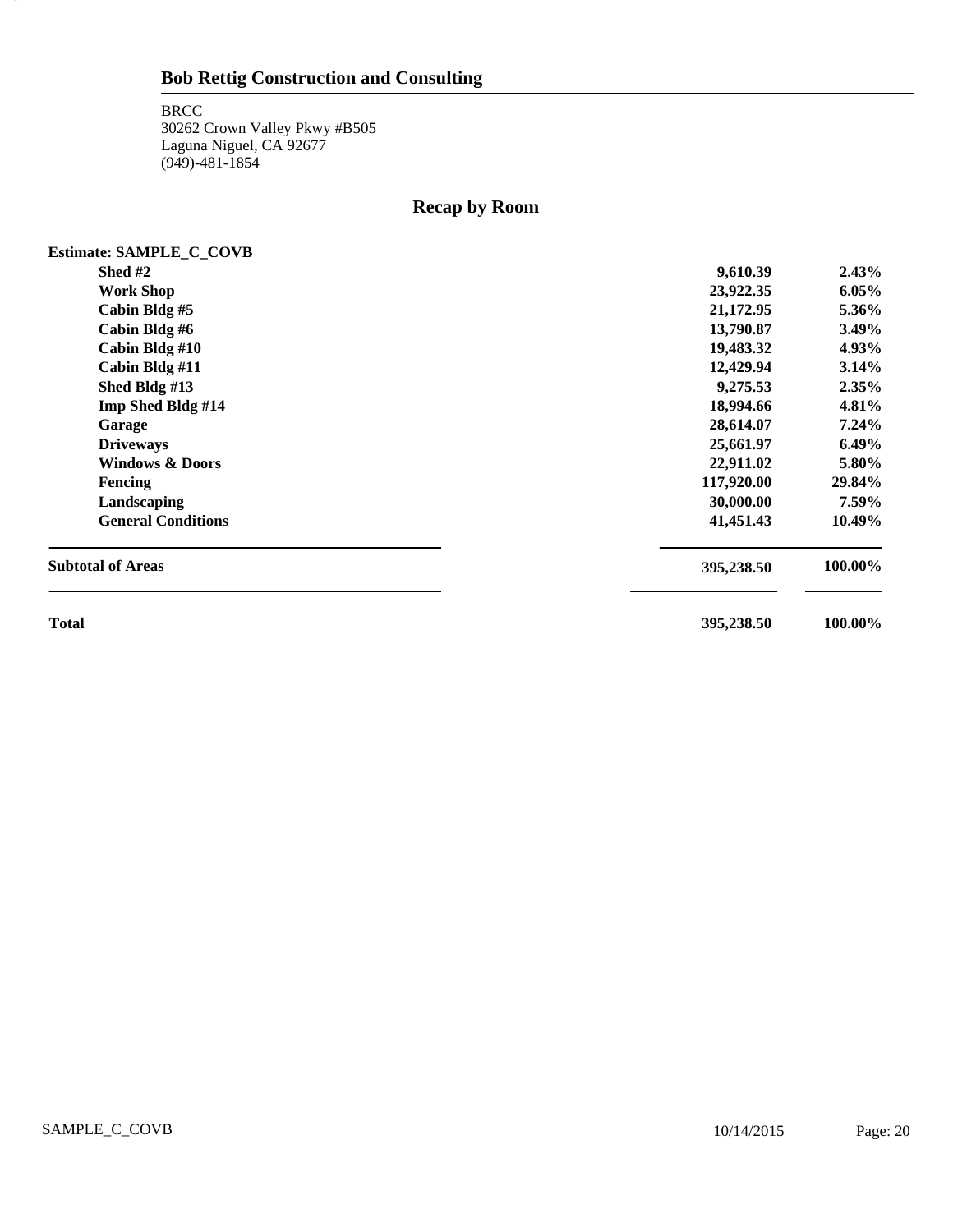### **Recap by Category**

| <b>O&amp;P</b> Items                 |                 |        | <b>Total</b> | $\frac{0}{0}$ |
|--------------------------------------|-----------------|--------|--------------|---------------|
| <b>AWNINGS &amp; PATIO COVERS</b>    |                 |        | 20,915.30    | 3.96%         |
| <b>CLEANING</b>                      |                 |        | 11,746.18    | 2.23%         |
| <b>CONCRETE &amp; ASPHALT</b>        |                 |        | 12,253.74    | 2.32%         |
| <b>DOORS</b>                         |                 |        | 2,755.03     | 0.52%         |
| <b>ELECTRICAL</b>                    |                 |        | 15,524.06    | 2.94%         |
| <b>EXCAVATION</b>                    |                 |        | 25,661.97    | 4.86%         |
| <b>FLOOR COVERING - WOOD</b>         |                 |        | 12,273.70    | 2.33%         |
| PERMITS AND FEES                     |                 |        | 28,882.38    | 5.47%         |
| <b>FENCING</b>                       |                 |        | 117,920.00   | 22.34%        |
| <b>FINISH CARPENTRY / TRIMWORK</b>   |                 |        | 2,284.88     | 0.43%         |
| <b>FINISH HARDWARE</b>               |                 |        | 825.01       | 0.16%         |
| <b>FRAMING &amp; ROUGH CARPENTRY</b> |                 |        | 47,692.56    | 9.04%         |
| <b>LIGHT FIXTURES</b>                |                 |        | 1,518.51     | $0.29\%$      |
| <b>LANDSCAPING</b>                   |                 |        | 30,000.00    | 5.68%         |
| <b>PLUMBING</b>                      |                 |        | 16,906.03    | 3.20%         |
| PANELING & WOOD WALL FINISHES        |                 |        | 2,059.75     | $0.39\%$      |
| <b>PAINTING</b>                      |                 |        | 8,280.74     | 1.57%         |
| <b>ROOFING</b>                       |                 |        | 1,385.32     | $0.26\%$      |
| <b>SIDING</b>                        |                 |        | 17,007.94    | 3.22%         |
| <b>TIMBER FRAMING</b>                |                 |        | 461.20       | $0.09\%$      |
| <b>TEMPORARY REPAIRS</b>             |                 |        | 822.87       | 0.16%         |
| <b>WINDOW REGLAZING &amp; REPAIR</b> |                 |        | 270.53       | 0.05%         |
| WINDOWS - WOOD                       |                 |        | 17,790.80    | 3.37%         |
| <b>O&amp;P</b> Items Subtotal        |                 |        | 395,238.50   | 74.88%        |
| <b>Material Sales Tax</b>            | $^{\copyright}$ | 7.750% | 10,795.75    | 2.05%         |
| Overhead                             | $^{\copyright}$ | 15.0%  | 60,905.14    | 11.54%        |
| <b>Profit</b>                        | $^{\circ}$      | 15.0%  | 60,905.14    | 11.54%        |
| <b>Total</b>                         |                 |        | 527,844.53   | 100.00%       |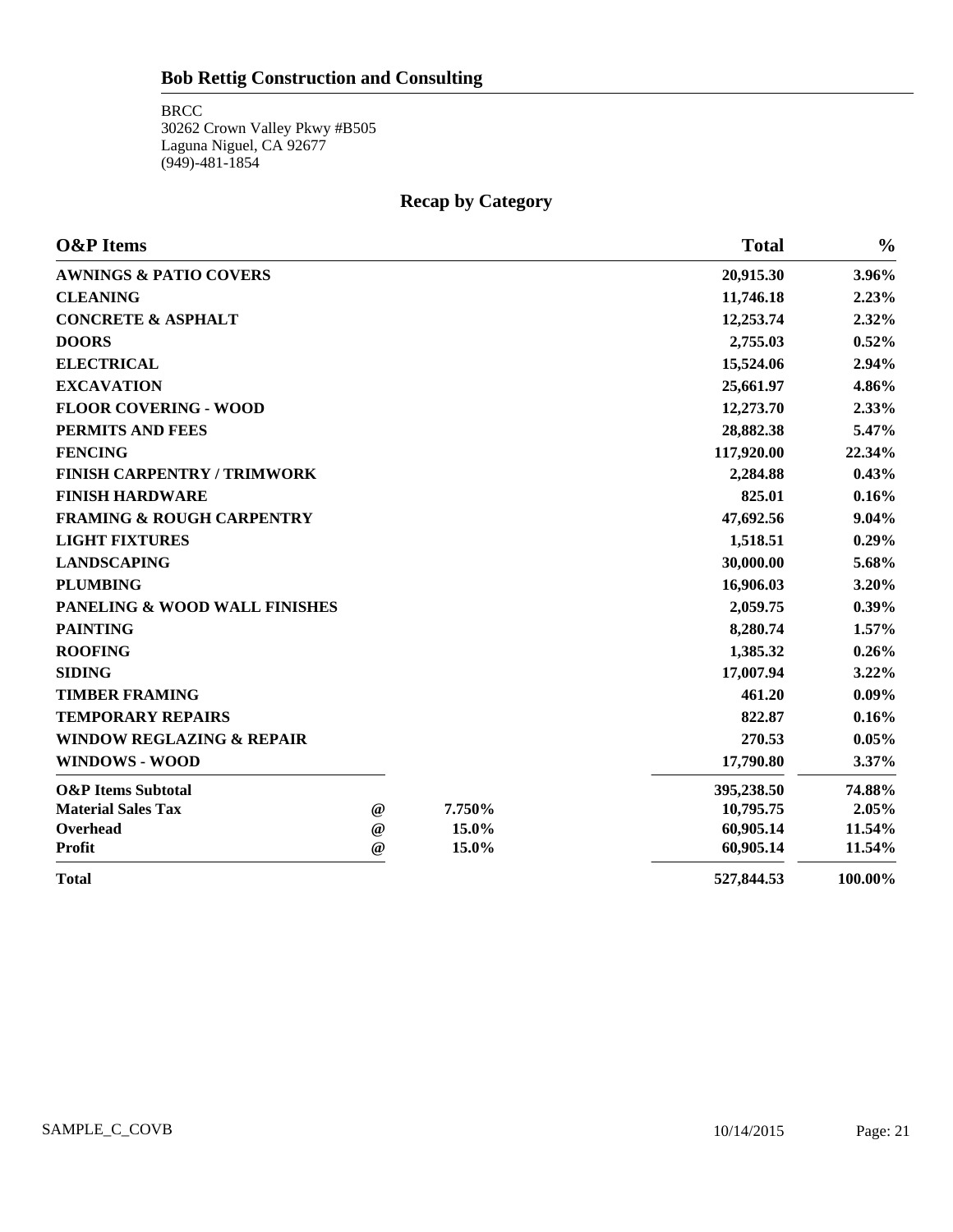| <b>BRCC</b>       | 30262 Crown Valley Pkwy #B505<br>Laguna Niguel, CA 92677<br>$(949) - 481 - 1854$ |
|-------------------|----------------------------------------------------------------------------------|
| Client:           | Sample D, Cov B                                                                  |
| Home:             | Main St.                                                                         |
|                   | Anytown, CA                                                                      |
| Operator Info:    |                                                                                  |
| Operator:         | <b>ROB</b>                                                                       |
| Estimator:        | <b>Bob</b>                                                                       |
| Reference:        |                                                                                  |
| Company:          | Bob Rettig Construction & Consulting                                             |
| Type of Estimate: | Fire                                                                             |
|                   | Price List: CABD2S5C                                                             |
|                   | Labor Efficiency: New Construction                                               |
| Estimate:         | SAMPLE_D_COVB                                                                    |

 **.**

#### **Coverage B**

**This estimate is a guide only to be representative of the cost and scope of work required to replace the Other Structures for a moderate, 2-Story home of approximately 1373 square feet. Each property is unique in it's construction and finishes and costs must be adjusted for these and other considerations on a home by home basis**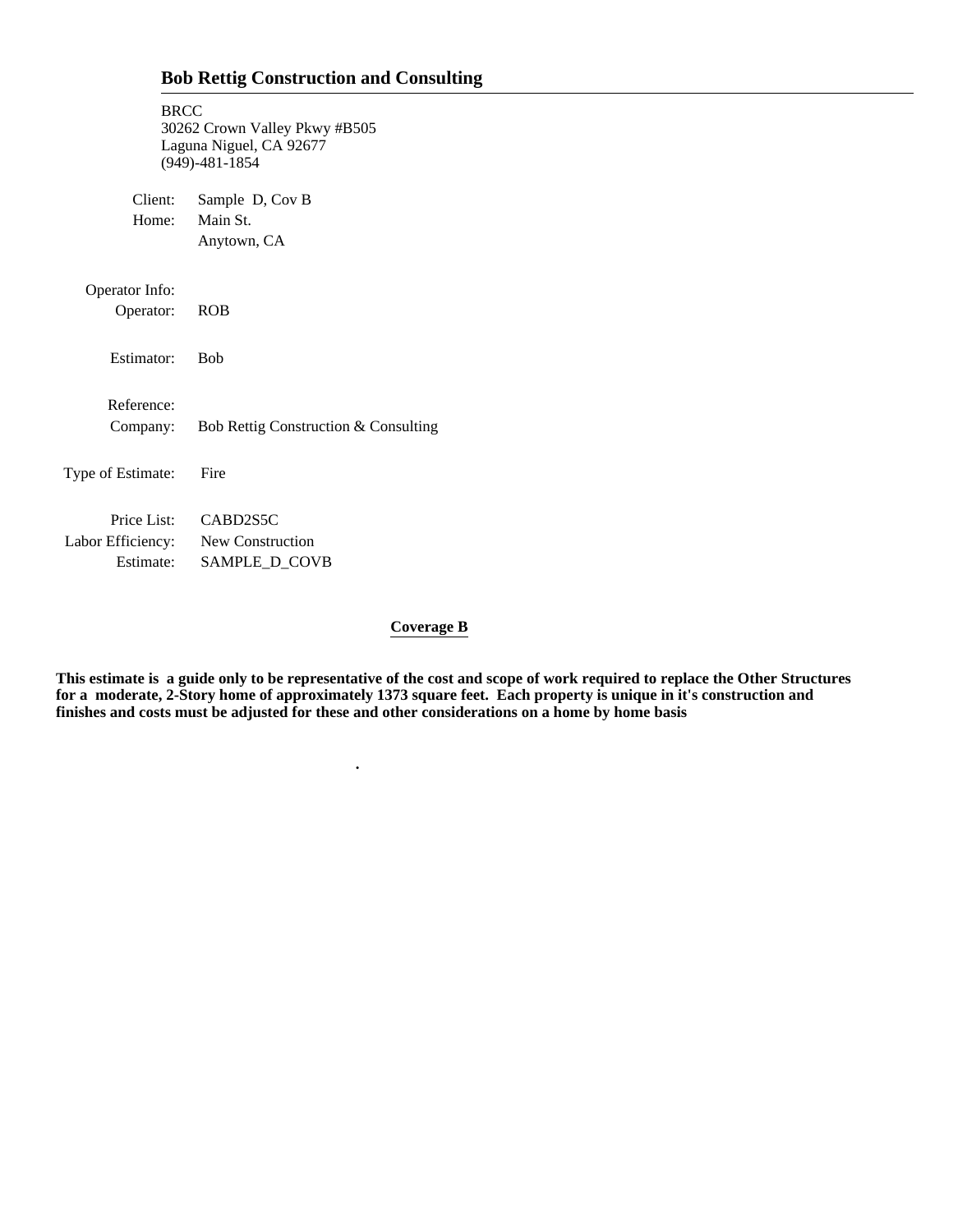#### **BRCC**

30262 Crown Valley Pkwy #B505 Laguna Niguel, CA 92677 (949)-481-1854

#### **SAMPLE\_D\_COVB**

| <b>Driveway</b>                                            | LxWxH 30'0" x 23'0" x 6"  |               |                           |              |
|------------------------------------------------------------|---------------------------|---------------|---------------------------|--------------|
|                                                            | 53.00 SF Walls            |               | 690.00 SF Ceiling         |              |
|                                                            | 743.00 SF Walls & Ceiling |               | 690.00 SF Floor           |              |
|                                                            | 76.67 SY Flooring         |               | 106.00 LF Floor Perimeter |              |
|                                                            | 15.00 SF Long Wall        |               | 11.50 SF Short Wall       |              |
|                                                            | 106.00 LF Ceil. Perimeter |               |                           |              |
| <b>DESCRIPTION</b>                                         | <b>QNTY</b>               | <b>REMOVE</b> | <b>REPLACE</b>            | <b>TOTAL</b> |
| 1. Building foundation excavation                          | 8.52 CY                   | 0.00          | 6.61                      | 56.31        |
| 2. Walk behind plate compactor and<br>operator             | 3.45 HR                   | 0.00          | 58.79                     | 202.83       |
| 3. Concrete slab on grade - 4" - finished in<br>place      | 690.00 SF                 | 0.00          | 5.65                      | 3,898.50     |
| 4. Concrete slab reinforcement - 6" x 6",<br>#10 wire mesh | 690.00 SF                 | 0.00          | 0.36                      | 248.40       |
| 5. Concrete pump setup charge                              | 1.00 EA                   | 0.00          | 250.00                    | 250.00       |
| 6. Concrete pump per yard                                  | 8.52 CY                   | 0.00          | 10.00                     | 85.19        |
| Totals: Driveway                                           |                           |               |                           | 4,741.23     |

#### **General Conditions**

| <b>DESCRIPTION</b>                                                                   | <b>ONTY</b> | <b>REMOVE</b> | <b>REPLACE</b> | <b>TOTAL</b> |
|--------------------------------------------------------------------------------------|-------------|---------------|----------------|--------------|
| 7. General Conditions - (prorated amount-<br>based on general conditions percentage) | $1.00$ LS   | 0.00          | 1.418.64       | 1.418.64     |
| <b>Totals: General Conditions</b>                                                    |             |               |                | 1,418.64     |
| Line Item Totals: SAMPLE D COVB                                                      |             |               |                | 6.159.87     |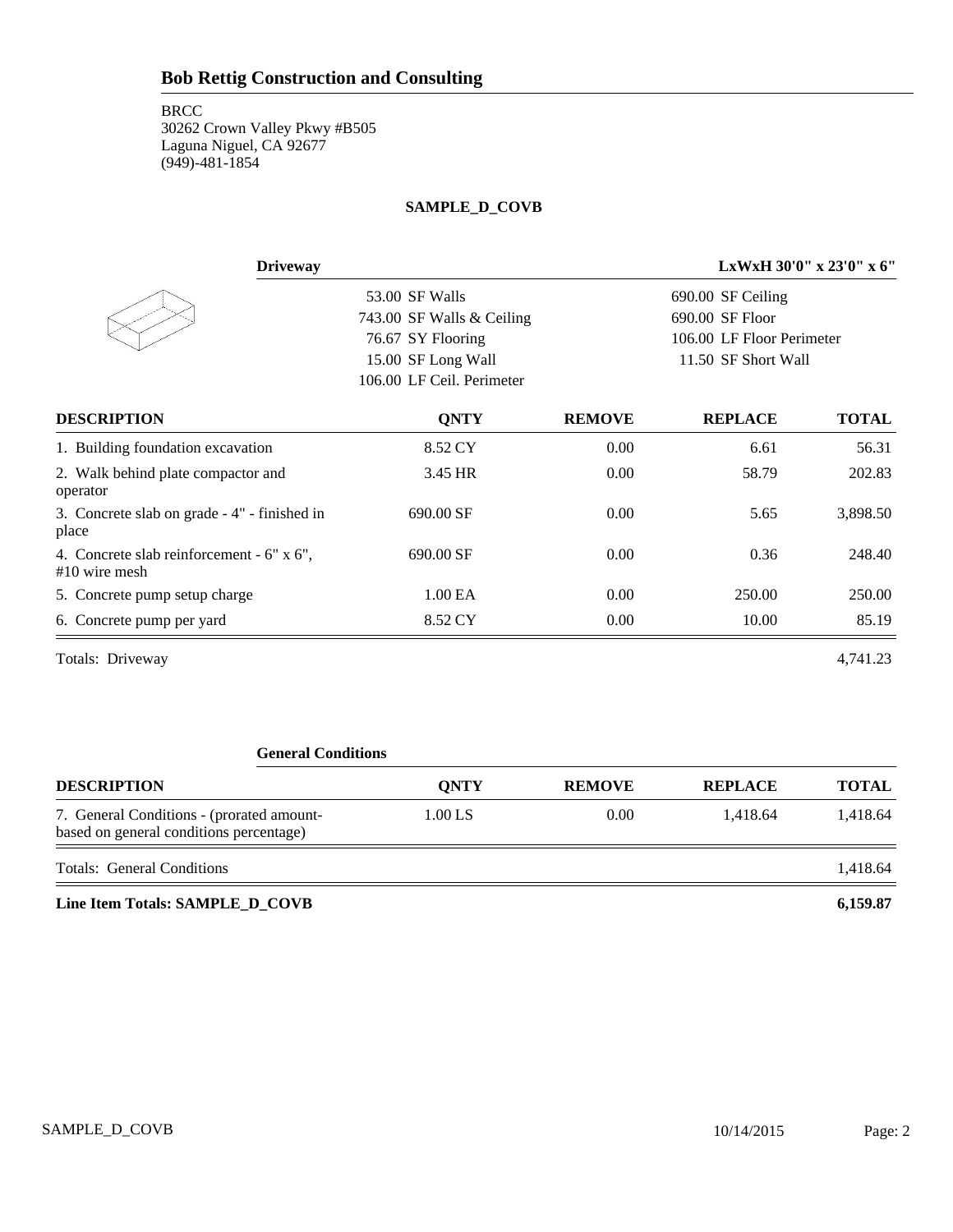**BRCC** 30262 Crown Valley Pkwy #B505 Laguna Niguel, CA 92677 (949)-481-1854

### **Grand Total Areas:**

3

| 53.00 SF Walls          | 690.00 SF Ceiling                   |                | 743.00 SF Walls and Ceiling   |
|-------------------------|-------------------------------------|----------------|-------------------------------|
| 690.00 SF Floor         | 76.67 SY Flooring                   |                | 106.00 LF Floor Perimeter     |
| 15.00 SF Long Wall      | 11.50 SF Short Wall                 |                | 106.00 LF Ceil. Perimeter     |
| 0.00 Floor Area         | 0.00 Total Area                     | 0.00           | Interior Wall Area            |
| 0.00 Exterior Wall Area | 0.00 Exterior Perimeter of<br>Walls |                |                               |
| 0.00 Surface Area       | 0.00 Number of Squares              | $0.00^{\circ}$ | <b>Total Perimeter Length</b> |
| 0.00 Total Ridge Length | 0.00 Total Hip Length               |                |                               |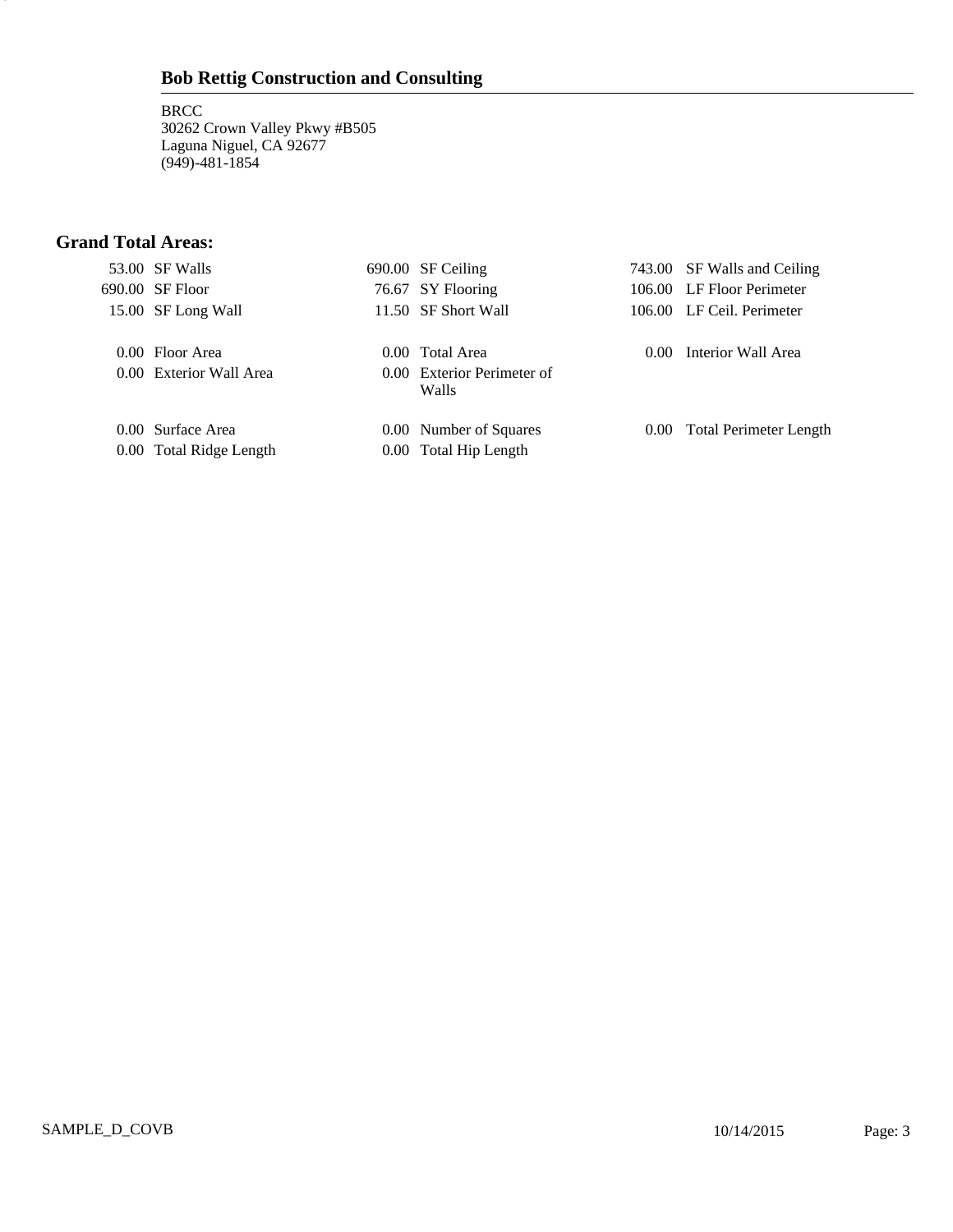### **Summary for Dwelling**

| Line Item Total                               |                 |        | 6,159.87   |
|-----------------------------------------------|-----------------|--------|------------|
| <b>Material Sales Tax</b>                     | $\omega$        | 7.750% | 66.88      |
| Subtotal                                      |                 |        | 6,226.75   |
| Overhead                                      | $\omega$        | 10.0%  | 480.81     |
| Profit                                        | $^{\copyright}$ | 10.0%  | 480.81     |
| <b>Replacement Cost Value</b>                 |                 |        | \$7,188.37 |
| Less Depreciation                             |                 |        | (1,667.60) |
| <b>Actual Cash Value</b>                      |                 |        | \$5,520.77 |
| <b>Net Claim</b>                              |                 |        | \$5,520.77 |
| <b>Total Recoverable Depreciation</b>         |                 |        | 1,667.60   |
| <b>Net Claim if Depreciation is Recovered</b> |                 |        | \$7,188.37 |
|                                               |                 |        |            |

Bob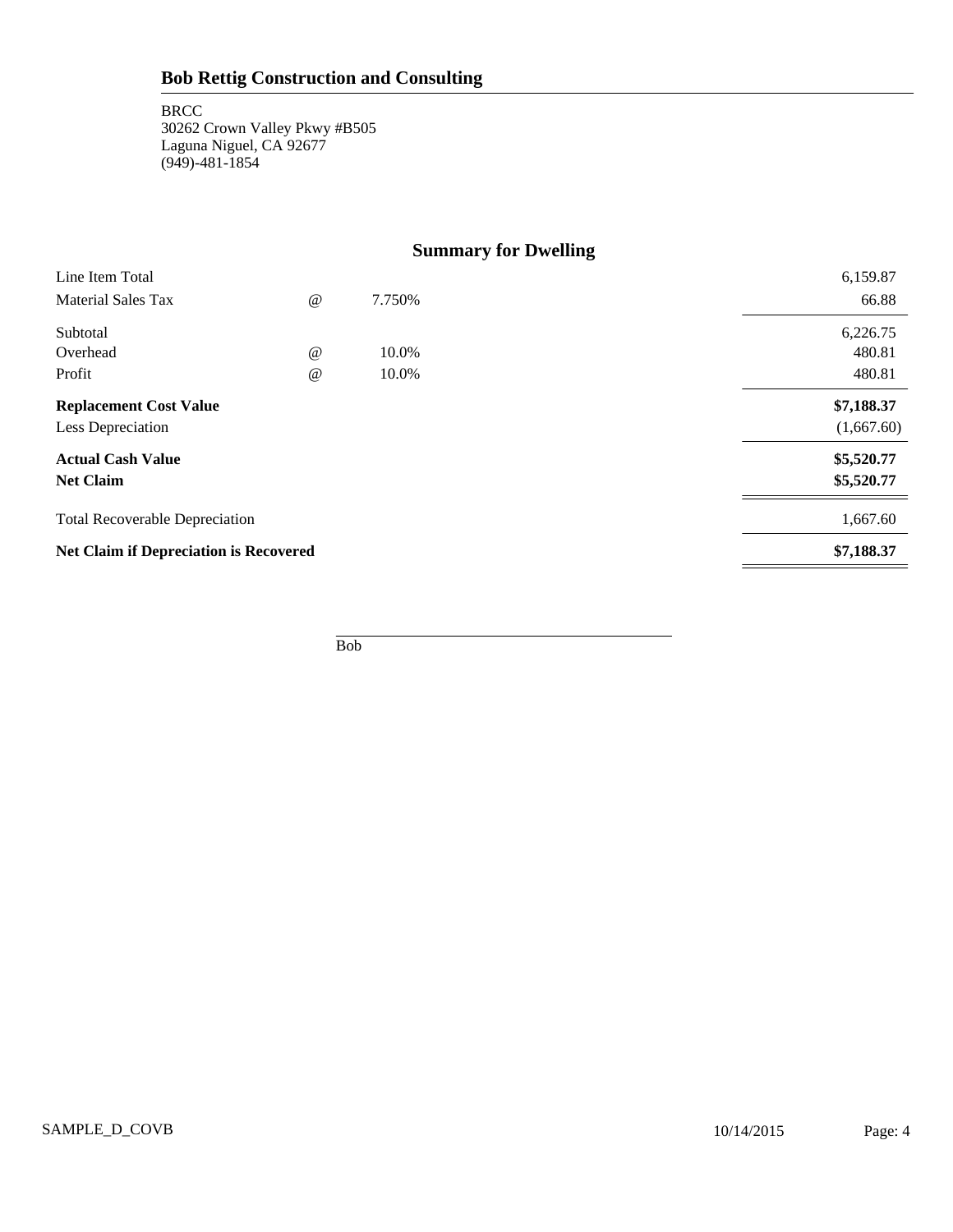5

### **Recap by Room**

| <b>Estimate: SAMPLE D COVB</b> |          |         |
|--------------------------------|----------|---------|
| <b>Driveway</b>                | 4,741.23 | 76.97%  |
| <b>General Conditions</b>      | 1,418.64 | 23.03%  |
| <b>Subtotal of Areas</b>       | 6,159.87 | 100.00% |
| <b>Total</b>                   | 6,159.87 | 100.00% |